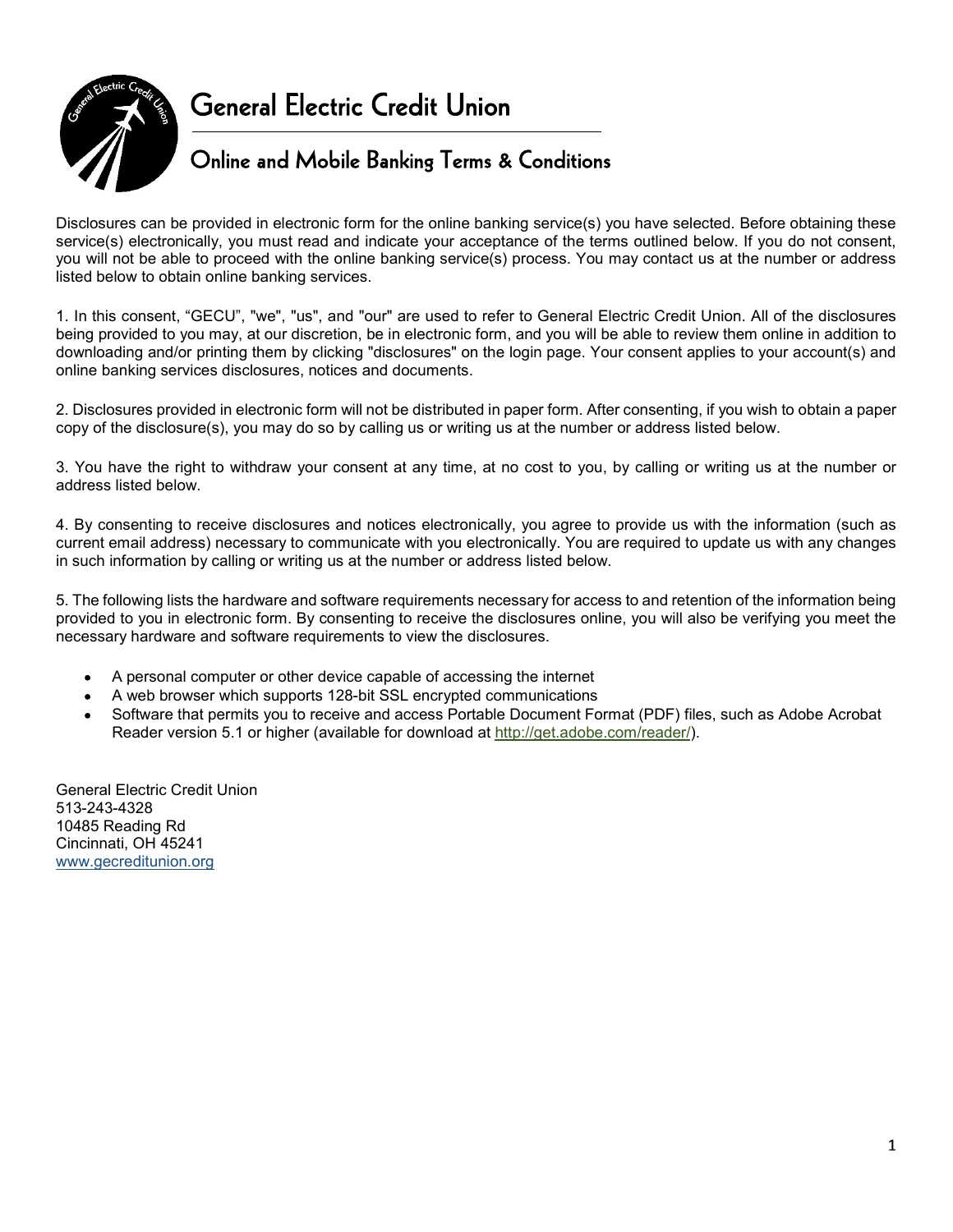This Online Banking Agreement and Disclosure ("Agreement") describes your rights and obligations as a user of the Online General Electric Credit Union Online Banking Agreement<br>This Online Banking Agreement and Disclosure ("Agreement") describes your rights and obligations as a user of the Online<br>Banking service or the Bill Payment service (" General Electric Credit Union Online Banking Agreement<br>This Online Banking Agreement and Disclosure ("Agreement") describes your rights and obligations as a user of the Online<br>Banking service or the Bill Payment service (" agree to comply with the terms and conditions of this Agreement. neral Electric Credit Union Online Banking Agreement<br>
Colline Banking Agreement and Disclosure ("Agreement") describes your rights and obligations as a user of the Online<br>
King service or the Bill Payment service ("Service neral Electric Credit Union Online Banking Agreement<br>
Online Banking Agreement and Disclosure ("Agreement") describes your rights and obligations as a user of<br>
king service or the Bill Payment service ("Services"). It also neral Electric Credit Union Online Banking Agreement<br>
3. Online Banking Agreement and Disclosure ("Agreement") describes your rights and obligations as a user of the Online<br>
Air (include or the Bill Payment services), it a neral Electric Credit Union Online Banking Agreement<br>
Contine Banking Agreement<br>
Alto Union GECU). Please read this Agreement carefully. By requesting and using one or more of these Services, you<br>
alt Union (GECU). Please neral Electric Credit Union Online Banking Agreement<br>
Online Banking Agreement and Disclosure ("Agreement") describes your rights and obligations as a user o<br>
king service or the Bill Payment service ("Services"). It also neral Electric Credit Union Online Banking Agreement<br>
Online Banking Agreement and Disclosure ("Agreement") describes your rights and obligati<br>
King service or the Bill Payment service ("Services"). It also describes the r neral Electric Credit Union Online Banking Agreement<br>
Online Banking Agreement and Disclosure ("Agreement") describes your rights and obligations as a user of the Online<br>
idit Union (GECU), Please read this Agreement caref neral Electric Credit Union Online Banking Agreement<br>
Colline Banking Agreement and Disclosure ("Agreement") describes your rights and obligations as a user of the Online<br>
Ring service or the Bill Payment service ("Service neral Electric Credit Union Online Banking Agreement<br>
Online Banking Agreement and Disclosure ("Agreement") describes your rights and obligations as a user of the Online<br>
Itin Union (GECU), "Please read this Agreement care Christian Apreement and Disclosure ("Agreement") describes your rights and obligations as a user of the Christian service or the Bill Payment service ("Services"). It also describes the rights and obligations of General king service or the SII Payment service ("Services"). It also decorbes the rights and obligations of General Electric<br>situation (GECU). Please read this Agreement carefully By requesting and using one or more of these Serv

# **Definitions**

- The following definitions apply in this Agreement:<br>1. "We," "our," "us," "GECU," "it(s)," or "Credit Union" refer to General Electric Credit Union; and
	-
	- and anyone else authorized by that person to exercise control over their funds through Online Banking;
	-
	-
	-
	- transfers to and from your GECU accounts using Online Banking including bill payments.
	- Service.
- defined as New Year's Day, Martin Luther King Day, President's Day, Memorial Day, Independence Day, Labor Day, Columbus Day, Veteran's Day, Thanksgiving Day, and Christmas Day. 12. "Electronic Time Banking Services" on the detection of this Agreement.<br>
12. "We," "or ""us," "GECU", "it(s)," or "Credit Union" refer to General Electric 1<br>
12. "You"," "us," "GECU," "it(s)," or "Credit Union" refer to 13. "We ""our "text " to the interest of the interest of Created Union" refer to General Electric Credit Union; and<br>
1. "We "our" "ter "code the owner of the account or the Authorized Representative.<br>
2. "You" or "your" re
	- after the initial sign-on, that establishes your connection to the Service;
	- Account;
	-
	-

This agreement is a contract that establishes the rules covering electronic access to your accounts at General Electric Credit Union ("GECU") through GECU Online Banking. By using GECU Online Banking, you accept all the terms and conditions of this Agreement. Please read it carefully.

The terms and conditions of any and all agreements and disclosures, including our fee schedule, for each of your GECU accounts continue to apply notwithstanding anything to the contrary in this Agreement, including, but not limited to, deposit and loan accounts.

This Agreement is subject to applicable federal and state laws. If any provision of this agreement is found to be unenforceable, all remaining provisions will continue in full force and effect. Any waiver (express or implied) of any default or breach of this Agreement by either party shall not constitute a waiver of any other or subsequent default or breach. You may not assign this Agreement. This Agreement is binding upon your heirs and GECUs successors and assigns. Certain <sup>9</sup>. Cusines Day monutes Monnay through Thraqy and excludes. Saturary, sunnages, and Holidays, independence Day, Labor<br>Defined as New Year's Day, Martin Luther King Day, President's Day, Memorial Day, Independence Day, Lab this Agreement shall survive termination, cancellation or expiration of this Agreement. This Agreement constitutes the entire agreement between the parties and supersedes all oral or prior written agreements or negotiations between the parties with respect to the subject matter hereof. No oral or written representations of any kind other than contained in this Agreement exist, except that GECU shall in its sole discretion change the terms and conditions of this Agreement pursuant to the Change in Terms paragraph of this Agreement. Access – To use of the since of the services and or the service of the service (The service is the dentification code created by you for your connection to the Service;<br>Cheff Union ("GECU) through GECU Online Banking, By u The terms and conditions of any and all agreements and disclosures, including our fee schedule, for each of your GECU<br>accounts continue to apply notwithstanding anything to the contrary in this Agreement, including, but no

address. You can add or delete any of your GECU accounts from this Agreement by submitting a request to our secure email address or in person at a branch location. Access to your accounts through Online Banking will be based upon the identification of users and authority levels specified by you in your Enrollment Form. GECU undertakes no obligation to monitor transactions through Online Banking to determine that they are made on behalf of the account holder.

some of Online Banking and its services may be unavailable due to emergency or a scheduled system maintenance or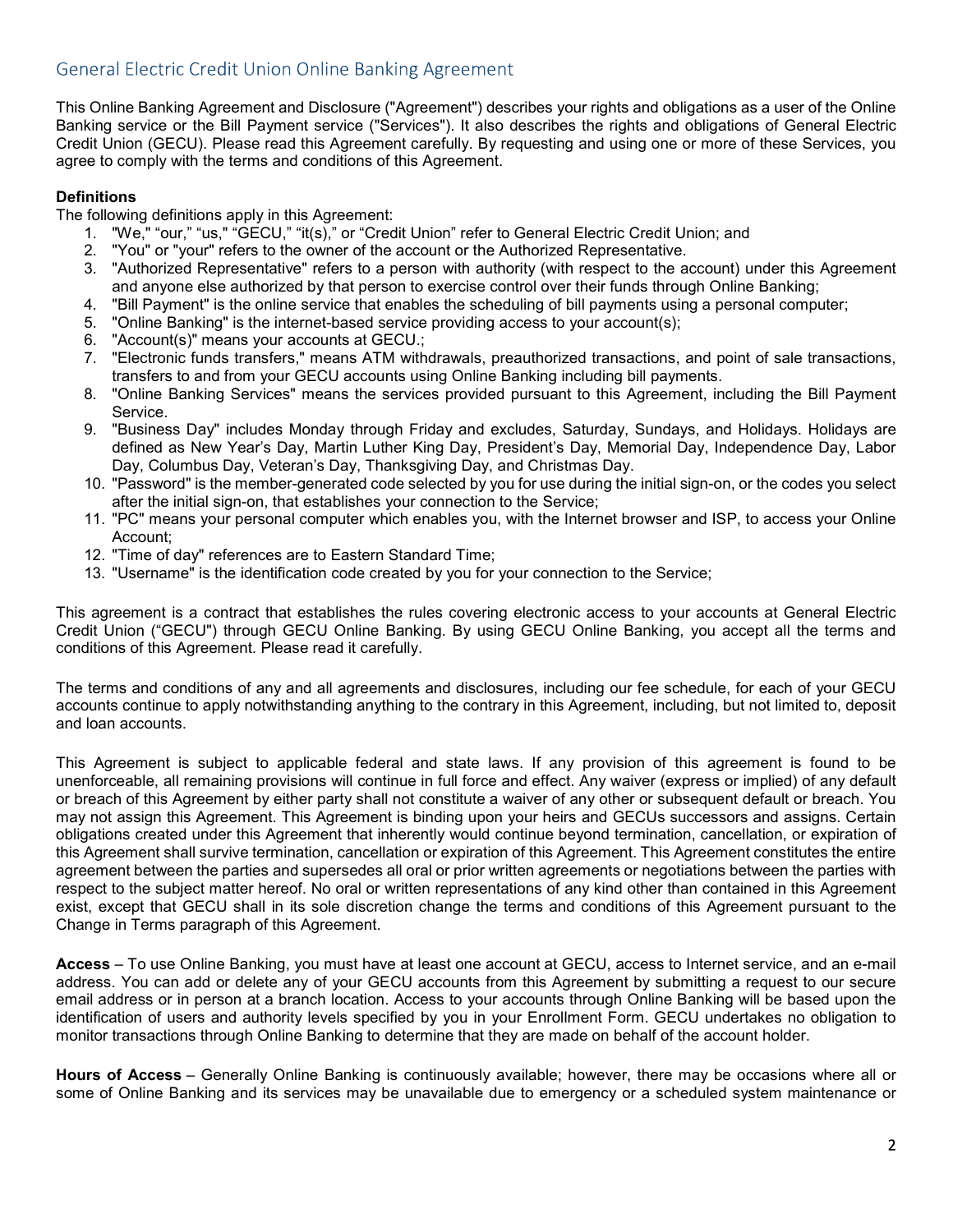processing. When reasonable, GECU agrees to post notice of any extended periods of unavailability on the Online Banking website.

processing. When reasonable, GECU agrees to post notice of any extended periods of unavailability on the Online Banking<br>website.<br>Your Password – For security purposes, the password you determine to use is not communicated that GECU is authorized to act on instructions received under your Password. You accept responsibility for the confidentiality processing. When reasonable, GECU agrees to post notice of any extended periods of unavailability on the Online Banking<br>website.<br>Your Password – For security purposes, the password you determine to use is not communicated Password, your access to Online Banking will be revoked. To re-establish your authorization to use Online Banking, you must contact GECU to have your Password reset or to obtain a new temporary password. If you do not access your account processing. When reasonable, GECU agrees to post notice of any extended periods of unavailability on the Online Banking<br>website.<br>Your Password – For security purposes, the password you determine to use is not communicated

processing. When reasonable, GECU agrees to post notice of any extended periods of unavailability on the Online Banking<br>website.<br>Your Password – For security purposes, the password you determine to use is not communicated you have with General Electric Credit Union. You agree to protect the confidentiality of your account, account number, processing. When reasonable, GECU agrees to post notice of any extended periods of unavailability on the Online Banking<br>website.<br>Your Password – For security purposes, the password you determine to use is not communicated information by itself or together with information related to your account may allow unauthorized access to your account. Your Password and login ID are intended to provide security against unauthorized entry and access to your accounts. Data transferred via Online Banking is encrypted in an effort to provide transmission security. Online Banking utilizes identification technology to verify that the sender and receiver of Online Banking transmissions can be appropriately identified by each other. processing. When reasonable, GECU agrees to post notice of any extended periods of unavailability on the Online Banking<br>Would Password – For security purposes, the password you determine to use is not communicated to GECU. **Your Password** – For security purposes, the password you determine to use is not communicated to GECU. You agree to and instructions received under your Password, You accept responsibility for the confidentiality and SECU most contract the control or read by the measure is the search to the control of the applicable agreements, then you must contact the control or the search of the control of the control of the control of the control of the Use may be the end to the end of the property of Online Banking Transactions – the solution of the most counterparameter in the most of the properties with the most of the properties of the count account in the present of

Notwithstanding our efforts to ensure that the Online Banking system is secure, you acknowledge that all data transfers, including e-mail, occur openly on the Internet and potentially can be monitored and read by others. We do not warrant in or read by others.

such fees and charges will be deducted from the GECU account that is relevant to the transaction. You agree to pay any additional reasonable charges for services you request that are not covered by this Agreement. You are responsible for telephone and internet service fees you incur in connection with your use of Online Banking.

all electronic fund transfers requested, the electronic funds transfers involving currency disbursements will have priority, e.g. ATM withdrawals.

and the possible amounts transferred, are limited pursuant to the terms of the applicable agreements for those accounts. If a hold has been placed on deposits made to an account from which you wish to transfer funds, you cannot transfer the portion of the funds held until the funds become available according to our Funds Availability Policy. other.<br>Natwithstanding our efforts to ensure that the Online Banking system is secure, you acknowledge that all data transfers,<br>nichluding e-mail, occur openly on the Internet and potentially can be monitored and read by o Account to your other Credit Union accounts or to a third party by means of an Online Banking transfer or other **Foes and Charges** – You agree to pay the fees and charges for your use of Online Banking Services. You agree that all suchts and charges will be deducted from the GEOU account that is relevant to the transaction. You agre additional reasonable onarges for services you include that are not covered by this Agreement. You are responsible for<br>**Overdrafts (Order of Payments, Transfers, and other Withdrawals)** – If your account has insufficient f e.g. ATM withdrawals.<br>Limits on Amounts and Frequency of Online Banking Transactions – The number of transfers from GECU accounts<br>Limits on Amounts transferred, are limited pursuant to the terms of the applicable agreement

preauthorized electronic funds transfer, automatic transfer, overdraft protection transfer, telephone order or instruction, request transmitted via facsimile machine, or transfer initiated through our audio response service.

These transfer and withdrawal limitations do not apply to transactions conducted at ATMs, in person, or by mail. Also, internal transfers to make payments to your Credit Union loans and requests for withdrawals by check made payable to Online Banking service. and the possible amounts transferred, are limited pursuant to the terms of the applicable agreements for those accounts. If<br>a hold has been placed on deposits made to an account from which you wish to transfer furths, you

advance. Finance charges begin to accrue from the effective date of each loan transfer in accordance with the terms of your credit agreements.

Funds Availability and Accrual of Dividends - Funds from electronic funds transfer credits/deposits will be available on date of the transfer.

to hold the GECU harmless and indemnity against any and all loss, expenses, claims, damages, and costs, including court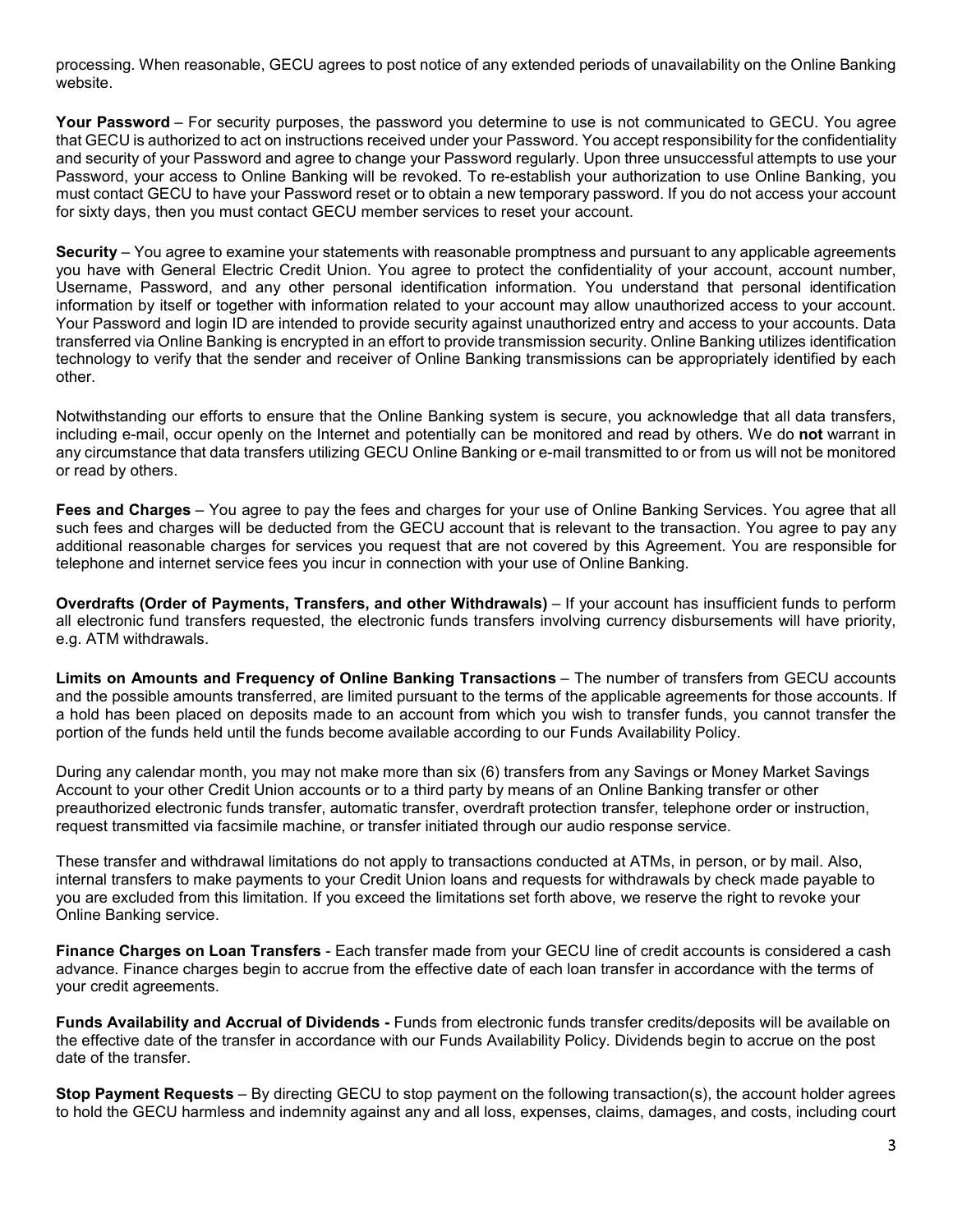costs and attorney's fees, that GECU may suffer or incur by payment of the item(s) if such payment is the result of failure of the account holder to furnish any item(s) of information requested completely, accurately, and correctly.

A stop payment order placed through Online Banking is only good for the specific check number or range of numbers entered. A valid stop payment order WILL EXPIRE SIX MONTHS FROM THE DATE submitted unless canceled prior to the expiration or renewed in writing. GECU will not notify the account holder when a stop payment expires.

STOP PAYMENT ORDERS MAY NOT BE PLACED THROUGH ONLINE BANKING ON THE FOLLOWING TYPES OF CHECKS: CASHIERS CHECKS; BILL PAYMENT CHECKS ISSUED THROUGH THE USE OF THE ACCOUNT HOLDER'S GECU WEB BILLPAY SERVICE; "CHECK BY PHONE" PAYMENTS THAT THE ACCOUNT HOLDER AUTHORIZED WITH A MERCHANT/VENDOR.THE FEE TO STOP PAYMENT IS \$25 AND WILL AUTOMATICALLY BE DEDUCTED FROM YOUR ACCOUNT. costs and attorney's fees, that GECU may suffer or incur by payment of the item(s) if such payment is the result of fallure<br>of the account holder to furnish any item(s) of information requested completely, accurately, and costs and attorney's fees, that GECU may suffer or incur by payment of the item(s) if such payment is the result of failure<br>of the account holder to furnish any item(s) of information requested completely, accurately, and

"Privacy Notice" via the Privacy Notice link on the home page of our website at www.gecreditunion.org.

using Online Banking will appear on the respective periodic statement(s) for your GECU account(s).

costs and attorney's fees, that GEOU may suffer or incur by payment of the item(s) if such payment is the result of failure<br>of the account holder to furnish any item(s) of information requested completely, accounsely, and results in increased fees for any Online Banking service, increased liability for you, or stricter limitations on the type, frequency, or dollar amount of transfers, we agree to give you notice at least 21 days before the effective date of any such change. Should an immediate change be necessary to maintain the security of an account or our electronic fund transfer system, no advance notice will be given. We will post any required notice of the change in terms on the GECU Online Banking website or forward it to you by e-mail or postal mail. Your continued use of any of the Online Banking Services indicates your acceptance of any change in terms and conditions. You acknowledge and agree that changes to fees applicable to specific accounts are governed by the applicable agreements and disclosures. STOP PAYMENT ORDERS MAY NOT BE PLACED THROUGH ONLINE BANKING ON THE FOLLOWING TYPES OF<br>CHECKS: CASHERS CHECKS; BILL PAYMENT CHECKS ISSUED THROUGH THE USE OF THE ACCOUNT HOLDERS<br>CECU WEB BILLPAY SERVICE: "CHECK BY PHONE" PA

under this Agreement, GECU makes no expressed or implied warranties of any kind, including, but not limited to, any implied warranty of merchantability or fitness for a particular purpose. GECU does not and cannot warrant that Online Banking will operate without errors or that any or all Online Banking Services will be available and operational at all times. Except as specifically provided in this Agreement or otherwise required by law, you agree that our officers, directors, employees, agents, or contractors are not liable for any indirect, incidental, special, or consequential damages under or by reason of any services or products provided under this Agreement or by reason of your use of or access to Online Banking, including, Ultstopsure of Account Information and Transfere – Ulscioscules pursuant to GeLCU phrasy points. Through the statement is the Profit of the Branking statement. Transfers to and from your accounts using Online Banking will based on a warranty. Further, in no event shall the liability of GECU and its affiliates exceed the amounts paid by you for the services provided to you through Online Banking. Using Online Banking will appear on the respective periodic statement(s) for your GEU accounting). Change change change change of may change created liability for you, or stricter limitations on the type, frequency, or dol change. Should an immediate change to recessary to maintain the security or an account or our election to recept<br>system, no advance notice will be given. We will post any required notice of the change in terms on the GEOU Solve a conspiration of the service and constraints and constraints and disclosures.<br>
Signal the service of Warranty and Limitation of Liability – In connection with the Online Banking Services provided to you<br>
Dialitane o chainer of Warranty and Limitation of Liability – In connection with the Online Banking Services provident the King-mentric GECU makes no expressed or implied warranties of any kind, including, but not limited to, an exhib ialiane of Warranty and Limitation or Labitury - in connection with the Uniter Branking Services provided to you<br>terthis Agreement, GECU makes no expressed or impied varianties of any kind, including, but not limited to, a may or merchanatabulity or triunes for a particular purpose. Ge:CU does not ano cannot warristed in this Agreement or otherwise required by law, you agree that our officinally provided in this Agreement or otherwise requir are winduct errors or that any or all Unithe Banking Services will be available and operational at all times. Except as<br>the right of the ray or that the payor and that the right to the reserved or one access to product by

person, by postal mail, or fax. Your access to Online Banking will be suspended within 3 Business Days of our receipt of your instructions to cancel the service. You will remain responsible for all outstanding fees and charges incurred prior to the date of cancellation. bused on a werfailth to Terminate – You way. Chrome Cause of the alternations will be apply the the signature of the space of the annual signature in the search of the space of the annual signature of the space of the spac

following reasons:

- reinstated, in our sole discretion, once sufficient funds are available to cover any fees, pending transfers, and debits.
- 
- after you close your Primary Checking Account.<br>4. Upon reasonable notice, for any other reason in our sole discretion.
- 
- account within the past 6 months. You will be required to re-enroll in the Online Banking Service to re-establish your Online Banking Service.

electronic banking transactions on such account. Therefore, electronic transactions will occur with a single authorization.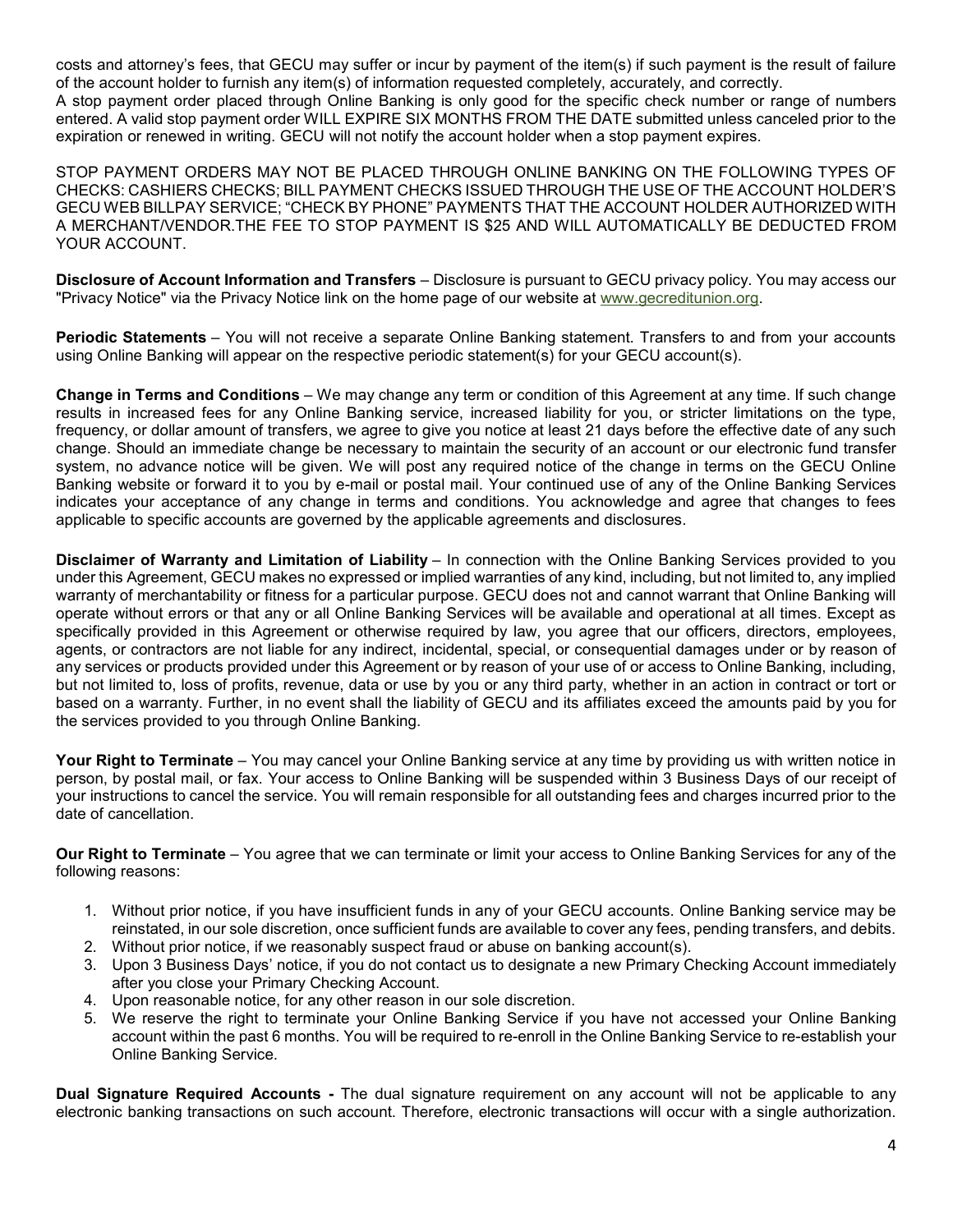These electronic banking transactions include, but are not limited to, Online banking, debit card, and e-statement transactions.

This Agreement and Disclosure is made in compliance with federal law regulating electronic funds transfer (EFT) services. Electronic funds transfers are electronically initiated transfers of money involving an account at General Electric Credit Union. The following disclosures set forth your and our rights and responsibilities concerning the electronic funds transfers. These electronic banking transactions include, but are not limited to, Online banking, debit card, and e-statement<br>transactions.<br>ELECTRONIC FUNDS TRANSFER AGREEMENT AND DISCLOSURES<br>This Agreement and Disclosure is made in "we", "us" and "our" mean General Electric Credit Union. The abbreviation "PIN" or word "code" means a personal identification number. These electronic banking transactions include, but are not limited to, Online banking, debit card, and e-statement<br>transactions.<br>ELECTRONIC FUNDS TRANSFER AGREEMENT AND DISCLOSURES<br>This Agreement and Disclosure is made in These electronic banking transactions include, but are not limited to, Online banking, debit card, and e-statement<br>transactions.<br>Electricity is a counterparticle more transformed in complisions with federal law regulating

electronic fund transfer has been made without your permission using information from your check. Telephoning is the best of credit). If you tell us within two (2) business days after you learn of the loss or theft of your card and/or code, you can lose no more than \$50.00 if someone used your card and/or code without your permission.

If you do not tell us within two (2) business days after you learn of the loss or theft of your card and/or code, and we can prove that we could have stopped someone from using your card and/or code without your permission if you had told us, you could lose as much as \$500.00.

Also, if your statement shows transfers that you did not make, including those made by card, code or other means, tell us ELECTRONIC FUNDS TRANSFER AGREEMENT AND DISCLOSURES<br>This Agreement and Disclosure is made in compliance with federal law regulating electronic funds transfer (EFT) services.<br>Electronic funds transfers are electronically in you lost after the sixty (60) days if we can prove that we could have stopped someone from taking the money if you had told us in time. If a good reason (such as a long trip or a hospital stay) kept you from telling us, we will extend the time periods. If you believe that your card or code has been lost or stolen or that someone has transferred or may transfer money from This Agreement and Disconsure is made in compliance winn heara law regulating electronic unios ranster (tri-1) services.<br>Union, The following disclosures set forth your and our rights and responsibilities concenting the el write us at the address set forth in the Contact Information. You should also call the number or write this address if you believe a transfer has been made using the information from your check without your permission. The and our mean in event of Deliver burstin in the above content in the solution of the solution of the solution of the solution of the solution of the solution of the solution of the solution of the solution of the solut way wheeling you hused to these to the contact information. You whould also call the number of the this address of the purpose of the contact the system in the set in your card and/or code, sou can<br>prove that we could have If you do not tell us within two (2) business days after you learn of the loss or theft of your card and/or code, and we can<br>prove that we could have stopped someone from using your card and/or code without your permission

someone has transferred or may transfer money from your account without your permission, call us or write us at the address set forth in the Contact Information. You should also call the number or write to this address if you believe a transfer has been made using the information from your check without your permission.

Friday, excluding all federal holidays.

and password by accessing the online banking service. You may use the online banking service to perform the following functions:

- Transfer Funds between Eligible Accounts
- Obtain Balance Information on Eligible Accounts
- Review Transactions on Eligible Accounts
- Make Loan Payments
- Stop Payment Requests
- Advance Funds from Credit Line
- Online Bill Payment
- Obtain Copy of Statement
- Order Checks
- Allow Export of Transaction History to personal financial management software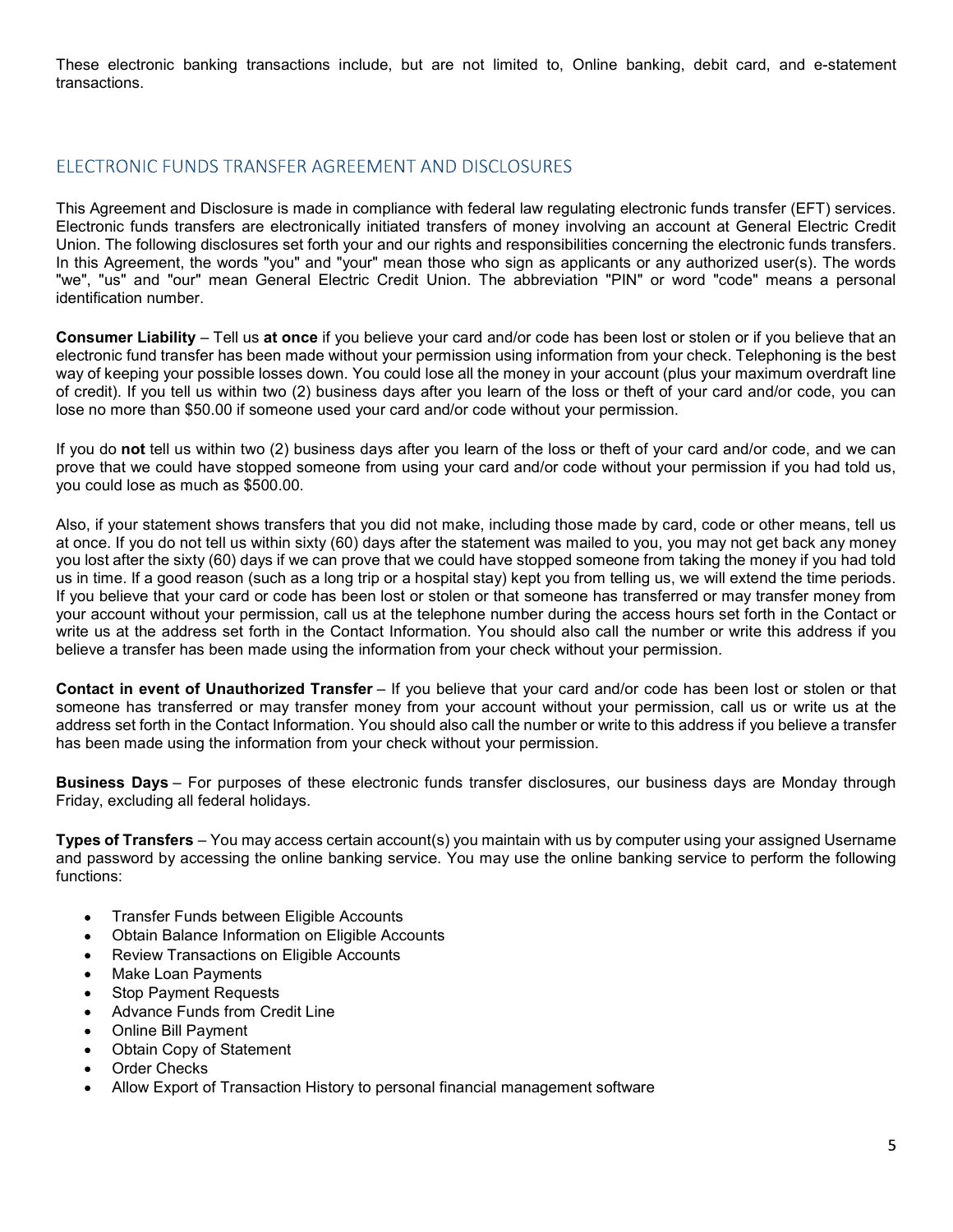Electronic Check Conversion – You may authorize a merchant or other payee to make a one-time electronic payment<br>from your checking account using information from your check to pay for purchases or pay bills. Electronic che from your checking account using information from your check to pay for purchases or pay bills. Electronic check conversion is a payment process in which a merchant or other payee (after obtaining your authorization) uses your check to gather routing, account, and check number information to initiate a one-time EFT. When information from your check is used to make an electronic fund transfer, funds may be withdrawn from your account as soon as the same day you make your payment. This type of EFT transaction involving a consumer account is covered by the Electronic Funds Transfer Act and this disclosure. A description of the transaction will appear on your statement. **Electronic Check Conversion** – You may authorize a merchant or other payee to make a one-time electronic payment<br>from your checking account using information from your check to pay for purchases or pay bills. Electronic c **Electronic Check Conversion** – You may authorize a merchant or other payee to make a one-time electronic payment<br>from your checking account using information from your check to pay for purchases or pay bills. Electronic c nic Check Conversion – You may authorize a merchant or other payee to make a one-time electronic payment<br>
rehecking account using information from your check to pay for purchases or pay bilis. Electronic check to ogather<br>

with the re-presentment of a check that is returned due to insufficient or unavailable funds. The resulting fee transaction if debited as an EFT from a consumer account is covered by the Electronic Funds Transfer Act and this disclosure. When a merchant re-presents a check electronically, that transaction is not covered by the Electronic Funds Transfer Act and this disclosure. A description of the transaction will appear on your statement. routing, account, and check number information to initiale a one-lime EFT. When information from your check is used to<br>make an electronic fund transfer, funds may be withdrawn from your account as soon as the same day you this disclosure. A description of the transaction will appear on your statement.<br> **Re-presentined Checks Transactions and Fees** – You may authorize a merchant to electronically collect a fee associated<br> **Redibed as an EFT** 

- To complete transfers as necessary;
- To verify the existence and condition of your account upon the request of a third party, such as a credit bureau or merchant; or
- 
- If you give us your written permission.

### Documentation

POS terminal.

from the same person or company, you can call us at the telephone number listed in the Contact Information to find out whether or not the deposit has been made.

debited as an EFT from a consumer account is covered by the Electronic Funds Transfer Act and this disclosure. A description of the transaction will appear on your statement.<br> **Confidentiality** – We will disclose informati merchant re-presents a check electronically, that transaction is not covered by the Electronic Funds Transfer Act and this<br> **Confidentiality** – We will disclose information to third parties about your account or the transf if this is the only account you maintain and the only possible electronic transfer to or from the account is a preauthorized deposit. If you bring your passbook to us, we will record any electronic deposits that were made to your account since the last time you brought in your passbook. ■ If you give us your written permission.<br>
Terminal Receipt – You can get a receipt at the time you make any transfer to or from your account using an ATM or a<br>
POS terminal<br>
Poster Upposits – If you have arranged to have POS terminal .<br>
Direct Deposits – If you have arranged to have direct deposits made to your account at least once every sixty (60) days<br>
from the same person or company, you can call us at the telephone number listed in th **Periodic Statement –** You will get a monthly account statement from us, unless there are no transactions in a particular month. In any case, you will get a statement quarterly. You will get a quarterly statement from us o

## Preauthorized Electronic Fund Transfers

you can stop any of these payments. Here's how: Call us or write to us at the telephone number or address listed in the Contact Information, in time for us to receive your request three (3) business days or more before the payment is scheduled to be made. If you call, we may also require you to put your request in writing and get it to us within fourteen (14) days after you call. Refer to our fee schedule provided to you earlier for the amount of the stop payment charge. if this is the only account you manitalin and the only possible electronic transfer to or from the account is a preauthorized differs if this in this may the only possible electronic deposits that were made to your account

ten (10) days before each payment, when it will be made and how much it will be. You may choose instead to get this notice only when the payment would differ by more than a certain amount from the previous payment, or when the amount would fall outside certain limits that you set.

days or more before the transfer is scheduled, and we do not do so, we will be liable for your losses or damages.

correct amount according to our agreement with you, we will be liable for your losses or damages. However, there are some exceptions. We will **not** be liable for instance: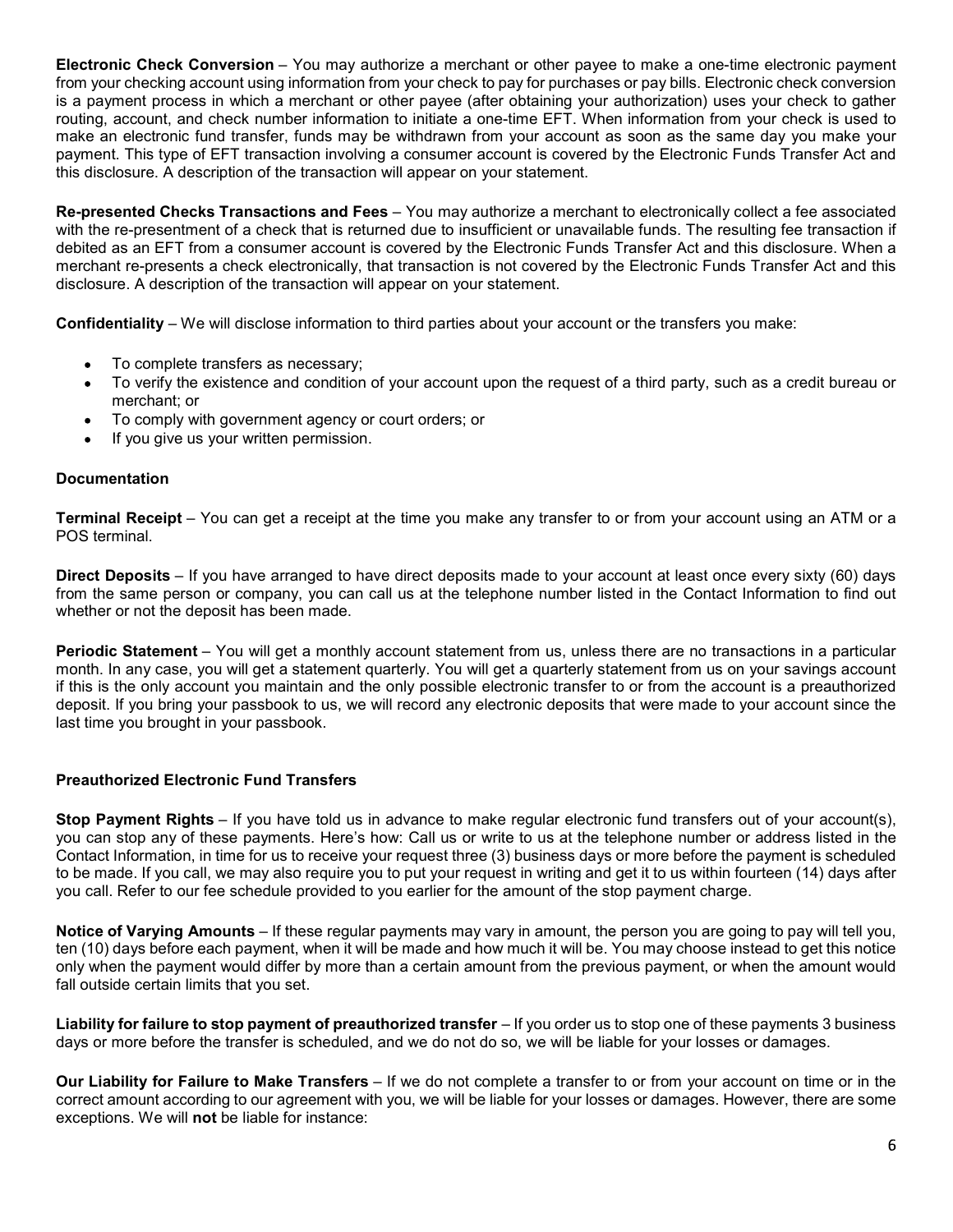- If, through no fault of ours, you do not have enough money in your account to make the transfer.
- If the money in your account is subject to legal process or other claim restricting such transfer.
- If the transfer would go over the credit limit on your overdraft line.
- If the ATM where you are making the transfer does not have enough cash.
- 
- If, through no fault of ours, you do not have enough money in your account to make the transfer.<br>If the money in your account is subject to legal process or other claim restricting such transfer.<br>If the ATM where you are m If circumstances beyond our control (such as fire or flood) prevent the transaction, despite reasonable precautions that we have taken.
- There may be other exceptions stated in our agreement with you.

If, through no fault of ours, you do not have enough money in your account to make the transfer.<br>
If the money in your account is subject to legal process or other claim restricting such transfer.<br>
If the transfer would go Information listed in Section A shown below as soon as you can, if you think your statement or receipt is wrong or if you need more information about a transfer listed on the statement or receipt. We must hear from you no later than sixty (60) days after we sent the FIRST statement on which the problem or error appeared.

- Tell us your name and account number (if any).
- Describe the error or the transfer you are unsure about, and explain as clearly as you can why you believe it is an error or why you need more information.
- Tell us the dollar amount of the suspected error.

If you tell us orally, we may require that you send us your complaint or question in writing within ten (10) business days.

We will determine whether an error occurred within ten (10) business days after we hear from you and will correct any error Fith the more) in year areas would is subject to legal process or other claim restricting such transfer.<br>
If the ATM where you are making the transfer does not have enough cash.<br>
If the RET instances beyond our control (su If we decide to do this, we will credit your account within ten (10) business days for the amount you think is in error, so that you will have the use of the money during the time it takes us to complete our investigation. If we ask you to put your complaint or question in writing and we do not receive it within ten (10) business days, we may not credit your account. In Case of Errors or Question a shout Your Electronic Transfers – Telephone us, wire us or email us using the Contact Transfer is wond or throm think the problem or email is using the Contact the FIRST statement of receipt error or why you need more information.<br>
If you tell us orshdy, we may requested error.<br>
If you tell us orshdy, we may terred rath you send us your complaint or question in writing within ten (10) business days.<br>
We will d If you tell us orally, we may require that you send us your complaint or question in writing within ten (10) business days.<br>We will determine whether an enror occurred within then (10) business days after we hear from you

If a notice of error involves an electronic fund transfer that occurred within thirty (30) days after the first deposit to the account was made, the error involves a new account. For errors involving new accounts, point of sale debit card transactions, or foreign-initiated transactions, we may take up to ninety (90) days to investigate your complaint or question.

We will tell you the results within three (3) business days after completing our investigation. If we decide that there was no error, we will send you a written explanation. You may ask for copies of the documents that we used in our investigation.

If a notice of error involves unauthorized use of your point of sale debit card with the Visa logo when it is used as a Visa point of sale debit card, we will provide provisional credit within five (5) business days after you notify us instead of within under applicable law, if the circumstances or account history warrants the delay. If we decide to do this, we will read it you receluniviting in (10) business days for the amount you think is in error, so that the previse a mean of the security of the security of the money during the time it lakes us to

transaction, and we may decline to authorize any transaction that we believe poses an undue risk of illegality or unlawfulness. Notwithstanding the foregoing, we may collect on any debt arising out of any illegal or unlawful transaction.

purposes. The numbers are confidential and should not be disclosed to third parties or recorded on the card. You are responsible for safekeeping your PIN(s). You agree not to disclose or otherwise make your ATM PIN, POS PIN or Audio Response PIN available to anyone not authorized to sign on your accounts.

account was made, the error involves a new account. For errors involving niew accounts, point of saise debit card<br>transactions, or foreign-initiated transactions, we may take up to hinety (90) days to investigate your comp our records. Notices from you will be effective when received by us at the telephone number or the address specified in this Agreement. We reserve the right to change the terms and conditions upon which this service is offered. We will mail notice We will tell you the results within three (3) business days after completing our investigation. If we decide that there was no<br>error, we will send you a written explanation. You may ask for copies of the documents that we We will tell you the results within three (3) business days after completing our investigation. If we decide that there was no<br>error, we will send you a written explanation. You may ask for copies of the documents that we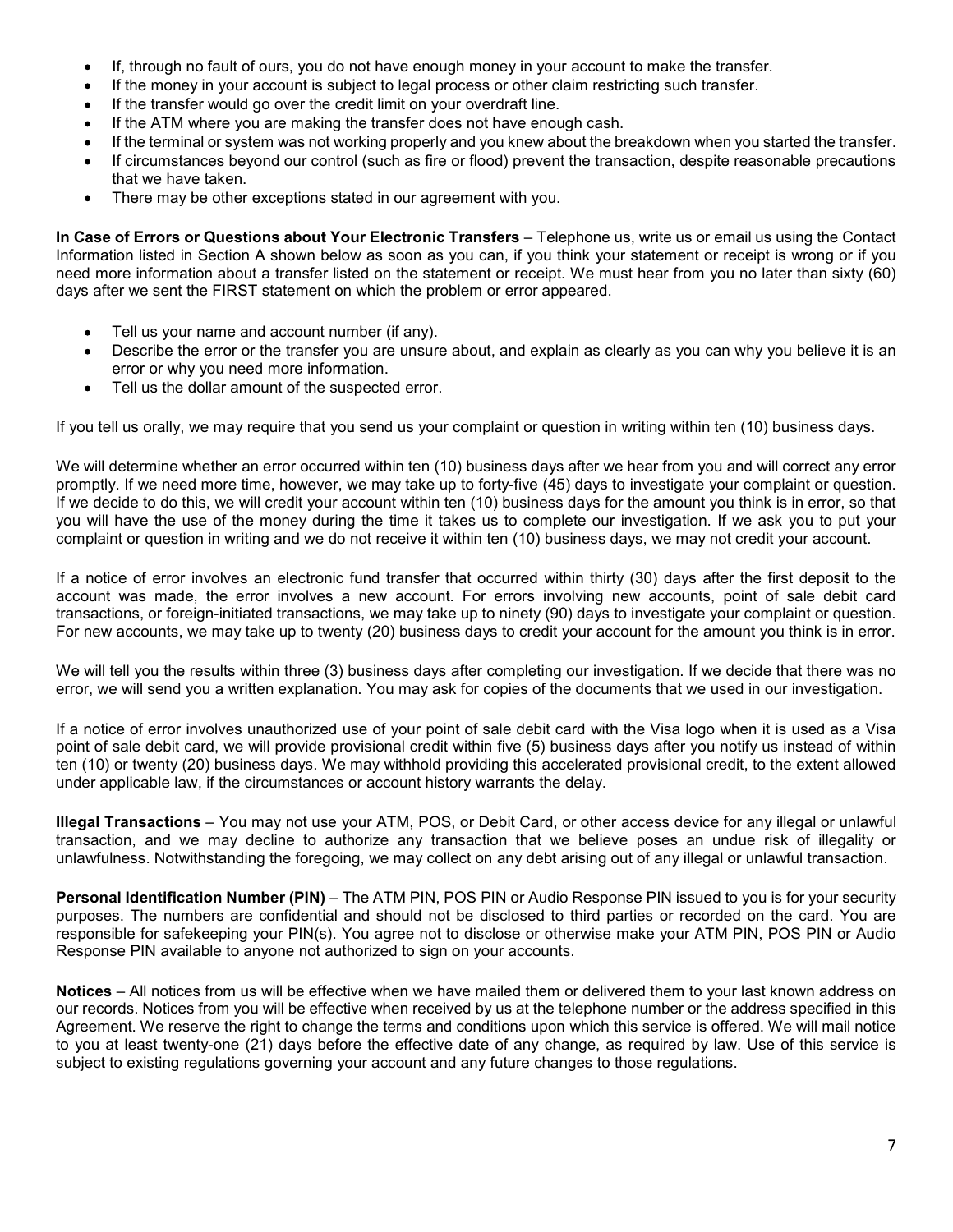Enforcement – In the event either party brings a legal action to enforce this Agreement or collect amounts owing as a result<br>of any Account transaction, the prevailing party shall be entitled to reasonable attorney's fees Enforcement – In the event either party brings a legal action to enforce this Agreement or collect amounts owing as a result<br>of any Account transaction, the prevailing party shall be entitled to reasonable attorney's fees any appeal, subject to any limits under applicable law. **Enforcement** – In the event either party brings a legal action to enforce this Agreement or collect amounts owing as a result<br>of any Account transaction, the prevailing party shall be entitled to reasonable attorney's fe **ment** – In the event either party brings a legal action to enforce this Agreement or collect amounts owing as a result<br>ccount transaction, the prevailing party shall be entitled to reasonable attorney's fees and costs, in **Enforcement** – In the event either party brings a legal action to enforce this Agreement or collect amounts owing as a result<br>of any Account transaction, the prevailing party shall be entitled to reasonable attomey's fees Enforcement – In the event either party brings a legal action to enforce this Agreement or collect amounts owing as a result<br>of any Account transaction, the prevailing party shall be entitled to reasonable attomey's fees a

use of the ATM Card, POS or Audio Response services, if:

- You or any authorized user of your ATM PIN, POS card or PIN or Audio Response PIN breach this or any other agreement with us;
- We have reason to believe that there has been an unauthorized use of your ATM PIN, POS card or PIN or Audio Response PIN;
- other party to your account can terminate this Agreement by notifying us in writing.

Agreement will not affect the rights and responsibilities of the parties under this Agreement for transactions initiated before termination. of any Account transaction, the prevailing party shall be entitled to reasonable attorney's fees and<br>
any appeal, subject to any limits under applicable law.<br>
Termination of ATM, POS and Audio Response Services – You agree • we nouly you or any oner party to your account nat termination of service will be effective the first business day following receipt of your service will be effective the first business day following receipt of your acco Termination of service will be effective the first business day following receipt of your written notice. Termination of this<br>Agreement will not affect the rights and responsibilities of the parties under this Agreement fo Termination of service will be effective the first business day following receipt of your written notice. Termination of this degreement will not affect the rights and responsibilities of the parties under this Agreement f

someone has transferred or may transfer money from your account without your permission, you will call 513-243-4328 or write: We emern win not anets are rights and responsibilities of the parties under this Agreement for transactions intitiated before contact in Event of Unauthorized Transfers – If you believe your card and/or code has been lost Contact in Event of Unauthorized Transfers – If you believe your card and/or code has been lost or stolen or that<br>someone has transferred or may transfer money from your account without your permission, you will call 513-2 Contact in Event of Unauthorized Transfers - If you believe your card and/or code has been lost or stolen or that<br>comeone has transferred or may transfer money from your account without your permission, you will call 513-2

10485 Reading Rd Cincinnati, OH 45241

You should also call the number or write to the address listed above if you believe a transfer has been made using the information from your check without your permission.

Services the person or entity to the person or entity in the person or entity of the person or entity of the person or entity of the person or entity of the person or entity of the person or entity of the person or entity which<br>
Clendral Electric Credit Union<br>
General Electric Credit Union<br>
10485 Reading Rd<br>
You should also call the number or write to the address listed above if you believe a transfer has been<br>
Information from your check w General Electric Credit Union<br>
26 netal Electric Credit Union<br>
2004 should also call the number or write to the address listed above if you believe a transfer has been made using the<br>
2004 should also call the number or wr 1048 Reading Rd<br>Cincinnati, OH 45241<br>Torushand also call the number or write to the address listed above if you believe a transfer has been made using the<br>information from your check without your permission.<br>BLEL PAYMENT S Shammati, Str. Det ...<br>You should also call the number or write to the address listed above if you believe a transfer has been made using the<br>Proformation from your check without your permission.<br>BILL PAYMENT SERVICE AGREE

You should also call the number or write to the address listed above if you believe a transfer has been made using the<br>information from your check without your permission.<br>BILL PAYMENT SERVICE AGREEMENT AND DISCLOSURES<br>SER BILL PAYMENT SERVICE AGREEMENT AND DISCLOSURES<br>SERVICE DEFINITIONS<br>"Service" or "The Service" means the bill payment service offered by General Electric Credit Union, through CheckFree<br>"Agreement" means the service" means BILL PAYMENT SERVICE AGREEMENT AND DISCLOSURES<br>"Service" or "The Service" means the bill payment service offered by General Electric Credit Union, through CheckFree<br>"Services" or The Service" means the solutions, Inc.<br>"Mem BILL PAYIMENT SERVICE AGREEMENT AND DISCLOSURES<br>SERVICE DEFINITIONS<br>"Service" or The Service" means the Bill payment service offered by General Electric Credit Union, through CheckFree<br>"Services Corporation, a subsidiary o BILL PAYMENT SERVICE AGREEMENT AND DISCLOSURES<br>SERVICE DEFINITIONS<br>"Service" or "The Service" means the bill payment service offered by General Electric Credit Union,<br>"Services" or "The Service" means the bill payment serv SERVICE DEFINITIONS<br>"Service" or The Service" means the bill payment service offered by General Electric Credit Union, through CheckFree<br>Services Corporation, a subsidiary of Fiserv Solutions, Inc.<br>"Member Services" means "Schricher" or The Service" means the bull payment is rointed of the Service Credit Union, through CheckFree<br>"Services Corporation, a subsidiary of Fisery Solutions, Inc.<br>"Member Service" means the Member Service departmen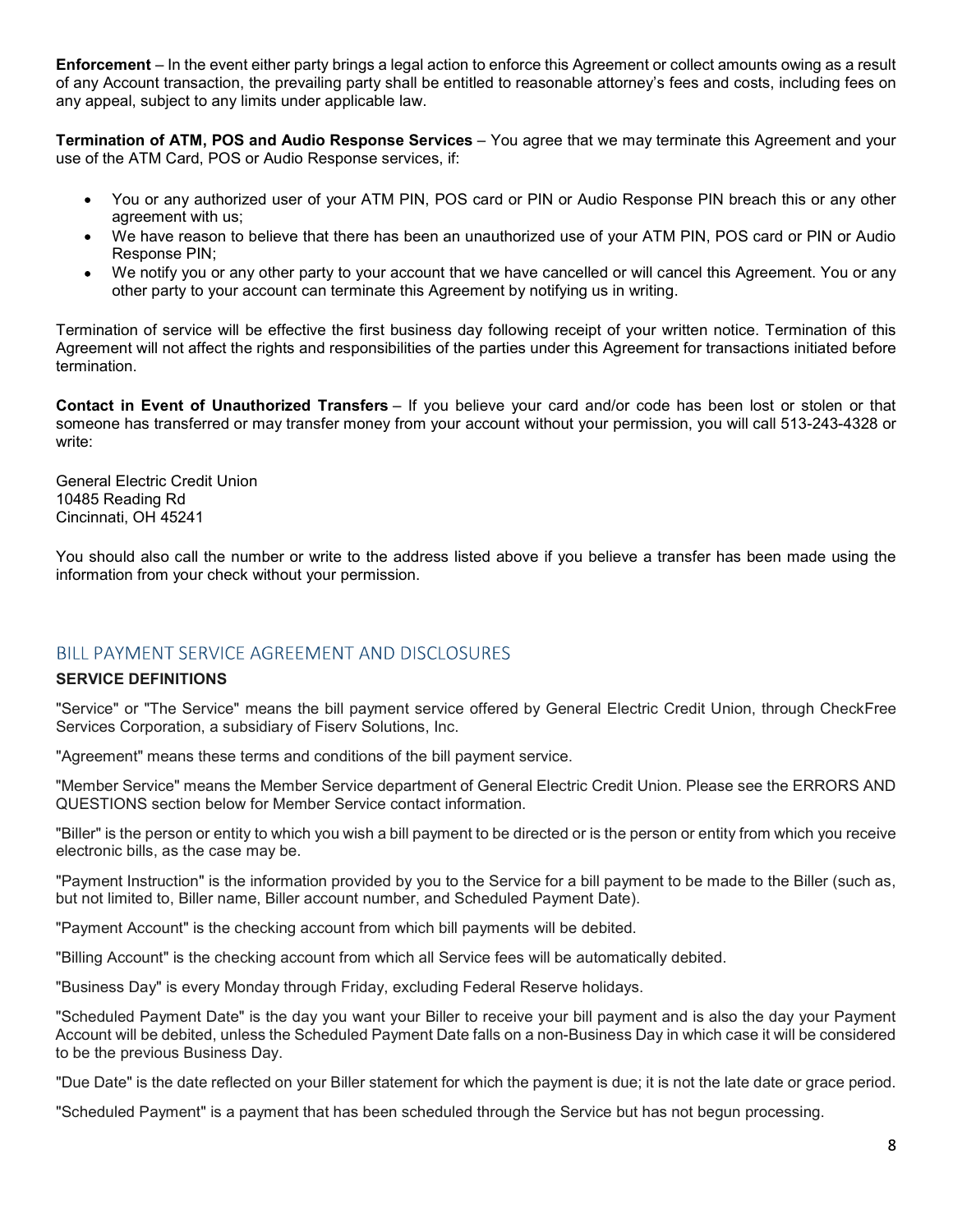**Payment Scheduling -** The earliest possible Scheduled Payment Date for each Biller (typically four (4) or fewer Business<br>Days from the current date) will be designated within the application when you are scheduling the pa **Payment Scheduling -** The earliest possible Scheduled Payment Date for each Biller (typically four (4) or fewer Business Days from the current date) will be designated within the application when you are scheduling the pa **Payment Scheduling -** The earliest possible Scheduled Payment Date for each Biller (typically four (4) or fewer Business<br>Days from the current date) will be designated within the application when you are scheduling the pa **Payment Scheduling -** The earliest possible Scheduled Payment Date for each Biller (typically four (4) or fewer Business<br>Days from the current date) will be designated within the application when you are scheduling the pa **Payment Scheduling -** The earliest possible Scheduled Payment Date for each Biller (typically four (4) or fewer Business Days from the current date) will be designated within the application when you are scheduling the pa **Payment Scheduling** - The earliest possible Scheduled Payment Date for each Biller (typically four (4) or fewer Business Days from the current date) will be designated within the application when you are schedulig the pay **Payment Scheduling -** The earliest possible Scheduled Payment Date for each Biller (typically four (4) or fewer Business<br>Days from the current date) will be designated within the application when you are scheduling the pa **Payment Scheduling -** The earliest possible Scheduled Payment Date for each Biller (typically four (4) or fewer Business<br>Days from the current date) will be designated within the application when you are scheduling the pa **Payment Scheduling -** The earliest possible Scheduled Payment Date for each Biller (typically four (4) or fewer Business<br>Days from the current date) will be designated within the application when you are scheduling the pa **Payment Scheduling** - The earliest possible Scheduled Payment Date for each Biller (typically four (4) or fewer Business<br>Days from the current date) will be designated within the application when you are scheduling the pa **Payment Scheduling -** The earliest possible Scheduled Payment Date for each Biller (typically four (4) or fewer Business<br>Days from the current date) will be designated within the application when you are scheduling the pa **Payment Scheduling - The earliest possible Scheduled Payment Date for each Biller (typically four (4) or fewer Business<br>Days from the current date) will be designated within the application when you are scheduling the pay Payment Scheduling** - The earliest possible Scheduled Payment Date for each Biller (typically four (4) or fewer Business<br>Days from the current date) will be designated within the application when you are scheduling the pa **Payment Scheduling - The earliest possible Scheduled Payment Date for each Biller (typically four (4) or fewer Business<br>Days from the current date) will be designated within the spolication when you are scheduling the pay Payment Scheduling - The earliest possible Scheduled Payment Date for each Biller (typically four (4) or fewer Busin<br>Days from the current date) will be designated within the application when you are scheduling the paymen Payment Scheduling** - The earliest possible Scheduled Payment Date for each Biller (typically four (4) or fewer Business<br>Dapplication will not current date) will be designated within the application will not payment Date **Payment Scheduling -** The earliest possible Scheduled Payment Date for each Biller (typically four (4) or fewer Business<br>Days from the current date) will be designated within the application when you are scheduling the pa **Payment Scheduling** - The earliest possible Scheduled Payment Date for each Biller (typically four (4) or fewer Business<br>Days from the current darb) will be designated within the application when you are scheduling the pa **Payment Scheduling - The earliest possible Scheduled Payment Date for each Biller (typically for 4 of fever Business<br>Days from the current date) will be designated within the application when you are scheduling the paymen** 

Agreement. designated for each Billier. When scheduling payments, you must select a Schedulid Payment Date that is no later than the constrained for each and the constrained for each and the constrained for each and the constrained p actual Due Date reflected on your Biller stratement unless the Due Date falls on a non-Business Day, if the actual Due Date<br>calcula Due Date reflected on your Biller stratement unless the Due Date falls on a non-Business D **Example 12** and 2000 must cell the Service of the Service of the Service of the Service or more of the following circumstances by any point select a Scheduled Payment Date that is at least one (1) Business Day you must se Ute Date. Scheauled Payment Dates must be phor to any iste date or grace period.<br>
Yie Curarantee - Due to circumstances beyond the control of the Service, particularly delays in handling and<br>
viewill bear responsibility fo **vice Guarantee** - Due to circumstances beyond the control of the Service, particularly delays in handling and<br>payments by Billers or financial institutions, some transactions may take longer to be credited to your account Vice Guaranium a - tour to cincumistances suggiving the working properties by Billers or financial institutions, some transactions may take longer to be credited to your account. The will been responsibility for any late p

payments by mental masturant masturations, some transactions into transaction and the certained to you account. The Distriction and Payment related charges up to \$50.00 should a payment post after its Due Date<br>and the paym www loat responsiving via any state provided the account information of the Marian Correct Payment Account information of A Authorization and Payment Remittance - By providing the Service with names and account information as the paytherit was substudied in accolutative with the guidenines described under "Paylitent contedining "in this<br>ent.<br>Ent.<br>The Authorization and Payment Remittance - By providing the Service to follow the Payment Instru ent.<br> **Authorization and Payment Romittance** - By providing the Service to follow the Payment Instructions that it receives<br>
Whom you wish to direct payments, you authorize the Service to follow the Payment Instructions th **it Authorization and Payment Remittance** - By providing the Service with names and account information of whom you wish to direct payments, you authorize the Service to follow the Payment Instructions that it receives the

- 
- 
- 
- 

**Examples and a service has taken respuested and the service we will visually the Service by properties that in conductions that it receives a payment system. In order to process payments more efficiently and effectively,** annot a service in the forest provides a payment and the Service to debit your Payment Account and remit funds<br>on your behalf of the funds arrive as close as reasonably possible to the Service of debit your Payment Account payment caus or data tominals in accountance win binet cince.<br>When the Service to debit your Payment Account and remit funds who may be direct ecrearing that the funds arrive as close as reasonably possible to the Schedule When the Service receives a Payment Instruction, you authorize the Service to debit your Payment Account and remit funds<br>on your behall to funds arrive as close as reasonably possible to the Schedule Payment Date designate When the Service is energy and properties and Paymer McCount and remit tunds<br>
On your Bosts and the prime is the Scheen of the Scheen of the Scheen of the Scheen of the Scheen of the Scheen of the Scheen of the Scheen of P on your behalf so that the funds arrive as close as reassorably possible to the Scheduld Payment<br>You also authorize the Service to credit your Payment Account for payments returned to the S<br>Postal Service or Biller, or pay er, or payments remitted to you on behalf of another authorized user of the Service.<br>
Its best efforts to make all your payments properly. However, the Service shall incur no liability and any<br>
half halls by oid if the Ser The Service will use its best efforts to make all your payments properly. However, the Service shall nour no liability and any<br>Service Guarantee shall be vold if the Service is unable to complete any payments initiated by The Service will use its best efforts to make all your payments properly. However, the Service shall incur no liability and any<br>Service Guarantee shall be voold if the Service is unable to complete any payments initiated b In exertice will use its least emotion of the Service Star information of Gamplete any payments initiated by you because of the ex<br>Service Guarantee shall be void if the Service is unable to complete any payments initiated altionisances.<br>
Service, your Payment Account does not contain sufficient funds to complete the<br>
or would exceed the credit limit of your overdraft account;<br>
there is not working properly and you know or have been advised or the many of the Service, your Payment Account does not contain sufficient funds to complete the<br>
transaction or the transaction would exceed the credit limit of your overdraft account;<br>
The payment processing center is transaction on the transaction would exceed the credit limit of your overdraft account;<br>The payment processing center is not working properly and you know or have been advised by the Service about<br>the mathurcoloo before yo

submitted.

orded the Service with the correct Payment Account information, or the correct name, address, account information for the Service (such as, but not limited to, fire, flood, or interference from an outside proper execution phone number, or account information for the Biller; and/or, the filler and the Direction of the Direction of the standion for the Siervice and the may also force) prevent the proper service has taken reasonable precaution • Cricularistines beyond control of the Service (such as, but not limited to, fire, flood, or interference from an outside<br>Service has taken reasonable precautions to avoid those circumstances.<br>Trovided none of the foregoi force) prevent the proper execution of the transaction and the<br>Service has taken reasonable precautions to avoid those circumstances.<br>Provided none of the foregoing exceptions are applicable, if the Service causes an incor Bervice has taken reasonable precautions to avoid those circumstances.<br>Provided none of the foregoing exceptions are applicable, if the Service causes an incorrect amount of funds to be removed<br>from your Payment Institucio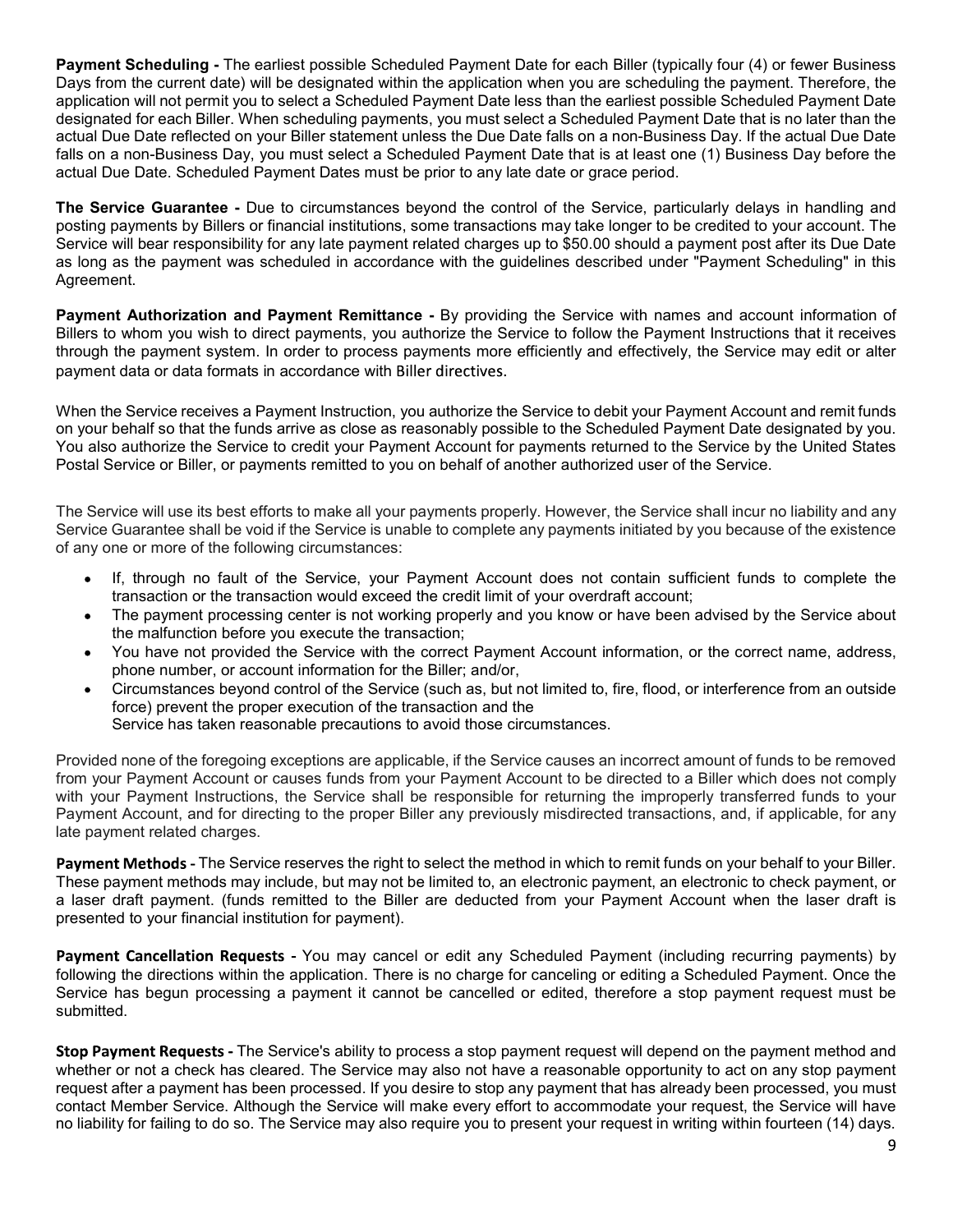The charge for each stop payment request will be the current charge for such service as set out in the applicable fee<br>schedule.<br>Prohibited Payments - Payments to Billers outside of the United States or its territories are schedule.

For payment request will be the current charge for such service as set out in the applicable fee<br>Payments to Billers outside of the United States or its territories are prohibited through the Service.<br>Tax payments and cour top payment request will be the current charge for such service as set out in the applicable fee<br>Payments to Billers outside of the United States or its territories are prohibited through the Service.<br>Tax payments and cour The charge for each stop payment request will be the current charge for such service as set out in the applicable fee<br>schedule.<br>**Prohibited Payments -** Payments to Billers outside of the United States or its territories ar The charge for each stop payment request will be the current charge for such service as set out in the applicable fee<br>schedule.<br>**Prohibited Payments** - Payments to Billers outside of the United States or its territories ar The charge for each stop payment request will be the current charge for such service as set out in the applicable fee<br>schedule.<br>**Prohibited Payments - P**ayments to Billers outside of the United States or its territories ar The charge for each stop payment request will be the current charge for such service as set out in the applicable fee<br> **Prohibited Payments** - Payments to Billers outside of the United States or its territories are prohibi The charge for each stop payment request will be the current charge for such service as set out in the applicable fee<br>schedule.<br>**Prohibited Payments** - Payments to Billers outside of the United States or its territories ar ent request will be the current charge for such service as set out in the applicable fee<br>s to Billers outside of the United States or its territories are prohibited through the Service.<br>ents and court ordered payments may The charge for each stop payment request will be the current charge for such service as set out in the applicable fee<br>schedule.<br> **Prohibited Payments -** Payments to Billers outside of the United States or its territories a The charge for each stop payment request will be the current charge for such service as set out in the applicable<br>schedule.<br> **Prohibited Payments -** Payments to Billers outside of the United States or its territories are p

- Information Provided to the Billers shone numbers and e-mail addresses, with the alter and most passively e-fromatilated through the Service, however such and payments Tax payments and court ordered payments may be sched is for each stop payment request will be the current charge for such service as set out in the applicable fee<br>
a.<br>
Bas are discourage and must be Billers outside of the United States or its territories are prohibited throu igne for each stop payment request will be the current charge for such service as set out in the applicable fee<br>
B.<br>
B. Contaction Computers to Billers outside of the United States or its territories are prohibited through is the starting of the starting the starting the starting of the United States or its territories are prohibited through the Service.<br>
Be drayments - Payments to Billers outside of the United States or its territories are inge for each stop payment request will be the current charge for such service as set out in the applicable fee<br>
e.e.<br>
Because of the service may be served access to the United States or its lerritories are prohibited thro igne for each stop payment request will be the current charge for such service as set out in the applicable fee<br>e.<br>The Payments - Payments to Billers outside of the United States or its territories are prohibited through t From a considered to the Biller sites. You also agree to the Site of the Biller Site of the Biller of the Biller information that Biller sites are provided through the Service.<br>
The Save discouraged and must be sheeluided ed Payments - Payments to Billers outside of the United States or its territories are prohibited through the Service.<br>
In Payments - Tax payments and court ordered payments may be scheduled through the Service, however suc electronic bill network of billing in the billing of the billing states of its territories are pointing information. The presentment and court or detectronic properties are promised in the Service, however such as a celect **In Payments - Tax** payments and court ordered payments may be scheduled through the Service, however such that are discouraged and must be scheduled at your own risk. In no event shall the Service is lable for any latims n Payments - lax payments and court ordered payments may be scheduled through the Service, however such<br>the state discouraged and must be scheduled at your own risk. In no event shall the Service Guarantee as it applies to is are discountaged and must be scheeluled at your own risk. In no event shall the Service Be liable for any claims<br>(reservesting form your scheeluling of these types of payments. The Service Guarantee as it applies to any ges resulting from your scheedling of these types of payments. The Service Guarantee as it applies the strete types of payments are scheduled and/or processed by the Service. The subbligation to research or resolve any cla bligation to research or resolve any claim resulting from an exception payment. All research and resolution for any<br>ed, mis-posted or misdirected payments will be the sole responsibility of you and not of the Service.<br>Very ed, mis-posted or misdirected payments will be the sole responsibility of you and not of the Service.<br>Net your Billers directly if you do not receive your statements. In addition, if you elect to activate one of the Servic **they and Presentment -** This feature is for the presentment of electronic bills only and it is your sole responsibility to coller to tyour Billers directly if you do not receive your statements. In addition, if you elect using Presentiment - This feature is for the presentment of electronic bills only and it is your sole responsibility<br>to us to use the present and the state in the state in the state in the state in the state in the state i ite bill options, you also agree to the following:<br>
Information Provided to the Biller - The Service is unable to update or change your personal information such<br>
Information Provided to the Biller afterstice). Additionall Information Provided to the Biller - The Service is unable to update or change your personal information such<br>as, but to limited to, name, address, phone numbers and e-mail addresses, with the electronic Biller, Any change Information Provided to the Biller - The Service is unable to update or change your personal information such<br>is all the difficult information such the Biller directly. Additionally, it is your responsibility to maintain a
- 
- 
- as, but not limited to, name, address, bhone numbers and e-mail addresses, with the electronic Biller. Any changes and passwords for all electronic Biller after Any changes and passwords for all electronic Biller sites. Yo will reed to be made by contacting the Biller directly. Additionally, it is over responsiblig to maintain all usernamies<br>unal passwords for all electronic Biller sites. You also agree not to use someone elects information bills. e-mail address, service and reserves the righlic relation of Electronic Bill Notification - The Service and Service and Service and Cativation - Upon activation - Upon activation of the electronic bill feature the Service electronic bill for that Biller, for purposes of the Biller informing you about Service and/or bill information.<br> **Activation** - Upon activation of the electronic bill feature the Service may notify the Biller of your requ **Activation** - Upon activation of the electronic bill feature the Service may notify the Biller of your request to receive electronic billimg information. The presentment of your tris leectronic bill may vary from Biller t **Activation** - Upon activation of the electronic bill feature the Service may notify the Biller of your request to receive<br>biet of your real particular contents of your first electronic bill may vary from Biller to Biller electronic billing information. The presentment of your first leactronic billing way from Billier to Billier and may have very frequently is a discrete to of your satements) is at the sole discretion of the Billier. While up to sixty (60) days, depending on the billing cycle of each Biller. Additionally, the ability to receive a paper copy<br>of your statement(s) is at the sole discretion of the Biller. While your dectronic bill feature is bei your responsiblity to keep your accounts current. Each electronic Biller reserves the right to accept or deny your<br> **Authorization to Obtain Bill Data -** Your activation of the electronic bill feature for a Biller shall be request to receive electronic bills.<br>
Authorization to Obtain Bill Data - Your activation of the electronic bill feature for a Biller shall be deemed by us<br>
butbe your authorization for us to obtain bill data from the Bill **Authorization to Obtain Bill Data** - Your activation of the electronic bill feature for a Biller shall be de<br>to be your authorization for us to obtain bill data from the Biller on your behalf. For some Billers, you w<br>to t to be your authorization for us to obtain bill data from the Biller on your behalf. For some Billers, you will be asked<br>to provide us with your user name and password for that Biller By providing us with such information, to provide us with your user name and password for that Biller. By providing us with such information, you authorize to to the Service will use its best efforts to present all of your electronic bills promptly. In addition us to use the information to obtain your bill data.<br>
Notification - The Service will use its best efforts to present all of your electronic bills promptly. In addition to<br>
Notification within the Service, the Service may s
- 
- 
-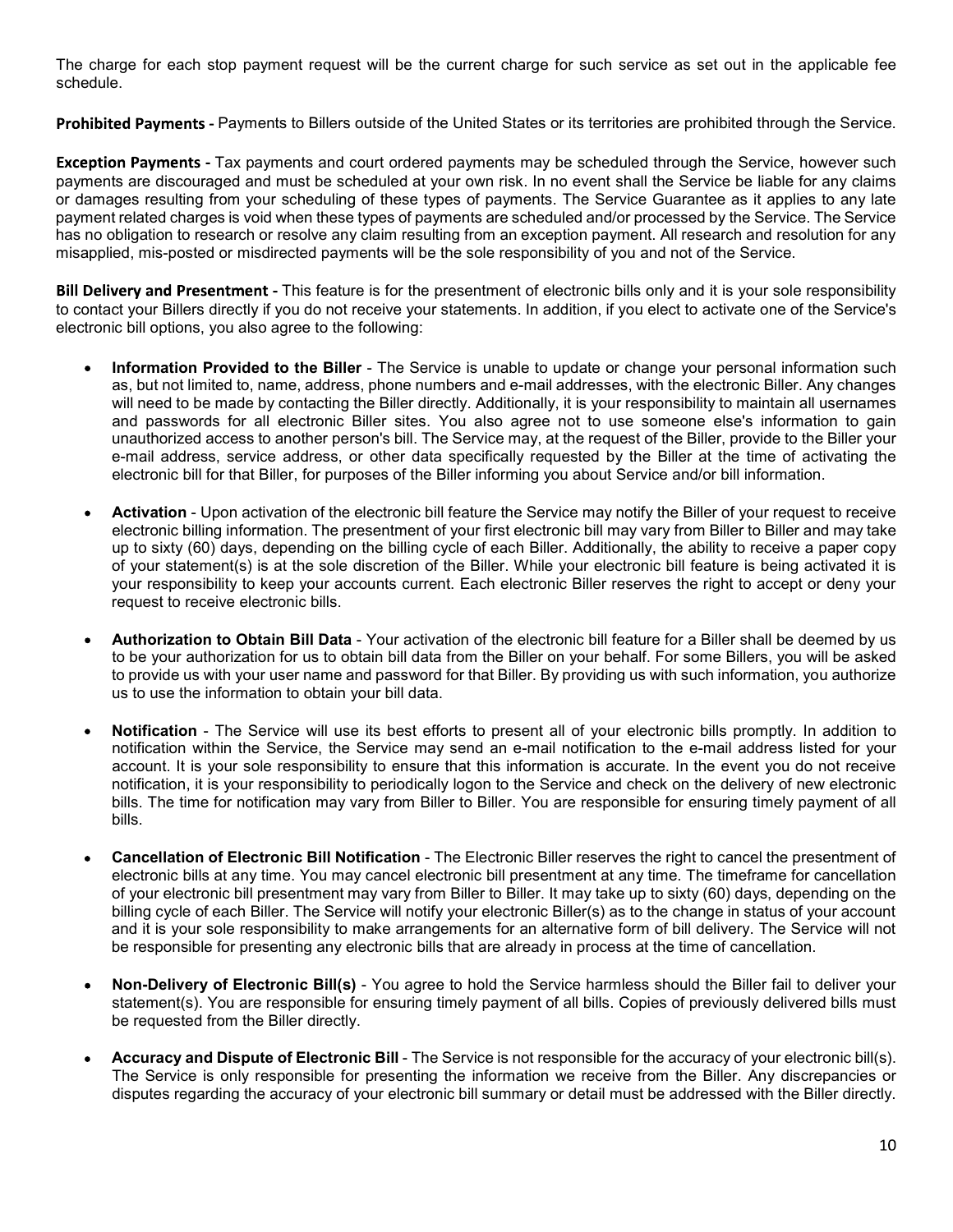This Agreement does not alter your liability or obligations that currently exist between you and your Billers.<br>Exclusions of Warranties - THE SERVICE AND RELATED DOCUMENTATION ARE PROVIDED "AS IS" WITHOUT<br>WARRANTIES OF MER F your liability or obligations that currently exist between you and your Billers.<br>THE SERVICE AND RELATED DOCUMENTATION ARE PROVIDED "AS IS" WITHOUT<br>EITHER EXPRESSED OR IMPLIED, INCLUDING, BUT NOT LIMITED TO, THE IMPLIED<br> This Agreement does not alter your liability or obligations that currently exist between you and your Billers.<br>Exclusions of Warranties - THE SERVICE AND RELATED DOCUMENTATION ARE PROVIDED "AS IS" WITHOUT<br>WARRANTY OF ANY K

This Agreement does not alter your liability or obligations that currently exist between you and your Billers.<br>Exclusions of Warranties - THE SERVICE AND RELATED DOCUMENTATION ARE PROVIDED "AS IS" WITHOUT<br>WARRANTY OF ANY K alter your liability or obligations that currently exist between you and your Billers.<br>
S - THE SERVICE AND RELATED DOCUMENTATION ARE PROVIDED "AS IS" WITHOUT<br>
ND, EITHER EXPRESSED OR IMPLIED, INCLUDING, BUT NOT LIMITED TO This Agreement does not alter your liability or obligations that currently exist between you and your Billers.<br> **Exclusions of Warranties** - THE SERVICE AND RELATED DOCUMENTATION ARE PROVIDED "AS IS" WITHOUT<br>
WARRANTIES OF This Agreement does not alter your liability or obligations that currently exist between you and your Billers.<br>
Exclusions of Warranties - THE SERVICE AND RELATED DOCUMENTATION ARE PROVIDED "AS IS" WITHOUT<br>
WARRANTIES OF M This Agreement does not alter your liability or obligations that currently exist between you and your Billers.<br> **Exclusions of Warranties** - THE SERVICE AND RELATED DOCUMENTATION ARE PROVIDED "AS IS" WITHOUT<br>
WARRANTIES OF This Agreement does not alter your liability or obligations that currently exist between you and your Billers.<br>
Exclusions of Warranties - THE SERVICE AND RELATED DOCUMENTATION ARE PROVIDED "AS IS" WITHOUT<br>
WARRANTIES OF M

This Agreement does not alter your liability or obligations that currently exist between you and your Billers.<br> **Exclusions of Warranties** - THE SERVICE AND RELATED DOCUMENTATION ARE PROVIDED "AS IS" WITHOUT<br>WARRANTY OF AN This Agreement does not alter your liability or obligations that currently exist between you and your Billers.<br>Exclusions of Warranties - THE SERVICE AND RELATED DOCUMENTATION ARE PROVIDED "AS IS" WITHOUT<br>WARRANTICS OF MEY This Agreement does not alter your liability or obligations that currently exist between you and your Billers.<br> **Exclusions of Warranties** - THE SERVICE AND RELATED DOCUMENTATION ARE PROVIDED "AS IS" WITHOUT<br>WARRANTITY OF This Agreement does not alter your liability or obligations that currently exist between you and your Billers.<br>Exclusions of Warranties - THE SERVICE AND RELATED DOCUMENTATION ARE PROVIDED "AS IS" WITHOUT<br>WARRANTIES OF MER This Agreement does not alter your liability or obligations that currently exist between you and your Billers.<br>**Exclusions of Warranties** - THE SERVICE AIND RELATED DOCUMENTATION ARE PROVIDED AS IS" WITHOUT WARRANTY OF ANY This Agreement does not alter your liability or obligations that currently exist between you and your Billers.<br>Exclusions of Warranties - THE SERVICE AND RELATED DOCUMENTATION ARE PROVIDED "AS 1S" WITHOUT<br>WARRANTY OF ANY K This Agreement does not alter your liability or obligations that currently exist between you and your Billers.<br>**Exclusions of Warranties** - THE SERVICE AND RELATED DOCUMENTATION ARE PROVIDED "AS IS" WITHOUT<br>WARRANTY CF ANY This Agreement does not alter your liability or obligations that currently exist between you and your Billers.<br>
Exclusions of Warranties - THE SERVICE AND RELATED DOCUMENTATION ARE PROVIDED "AS IS" WITHOUT<br>WARRANTICS OF ME This Agreement does not alter your liability or obligations that currently exist between you and your Billers.<br> **Exclusions of Warranties** - THE SERVICE AND RELATED DOCUMENTATION ARE PROVIDED "AS IS" WITHOUT<br>WARRANTY CP-AN ies - THE SERVICE AND RELATED DOCUMENTATION ARE PROVIDED "AS IS" WITHOUT<br>KIND, EITHER EXPRESSSED OR IMPLIED, INCLUDING, BUT NOT LIMITED TO, THE IMPLIED<br>RCHANTABILITY AND FITNESS FOR A PARTICULAR PURPOSE.<br>- You agree not to **EXIGNISHOF OF WATHATHEDS - THE SERVICE AND RELATED DOCOMMENTATION WARRANTIES OF MERCHANTABILITY AND FITNESS FOR A PARTICULAR PURP<br>WARRANTIES OF MERCHANTABILITY AND FITNESS FOR A PARTICULAR PURP<br><b>Password and Security** - Y INTE OF ANY KINU, EITHER EXPYREASSED OR MIMELIEU, INCLUDING, BOT NOT USING THE INTERNATION AND FITHESS FOR A PARTICULAR PURPOSE.<br>
IN THE SOF MERCHANTABILITY AND FITHESS FOR A PARTICULAR PURPOSE.<br>
IN and Security - You agre The of the memorial contact in the memorial contact in the application of the application of the memorial contact using the Service. If you permit other dand Security - You agree not to give on make available your password rd and Security - You agree not to give or make available your password or other m<br>thorized individuals. You are responsible for all payments you authorize using the<br>to use the Service or your password or other means to ac absent through the mathematic state in the symbol mathematic you password or outer linears to access your and a structure in the Service of the Service of the Service of the Service of the Service of the Service of the Ser throm/28 in lower less poisities for all payments you attendance than provide the Service or your password or other means to access your account, you atto the surform they atthronic they atthronic they are or once they are to use the service or your password or other means to access your accountr, you<br>toins they authorize. If you believe that your password or other means to access your account<br>omeone may attempt to use the Service without yo or ans amose may areneay to use me service wimour your consent or nas ranssereres money wimour your permission,<br>
Your Liability for Unauthorized Transfers - If you tell us within two (2) Business Days after you discover yo you must notny the service at once by calling ass-bus-Just alling Member service hours.<br>
Your Liability for Unauthorized Transfers - If you to not the lis within two (2) Business Days after you discover your password or<br>
y **Your Liability for Unauthorized Transfers** - If you tell us within two (2) Business Days after youted the means to access your account has been lost or stolen, your liability is no more than \$50<br>your account without your sans to access your account has been lost or stolen, your liability is no more than \$50.00 should someone access<br>count without your permission. If you do not tall us within two (2) Business Days affer you learn of such los count without your permitsion. If you do not fell us within two (2) Business Days affer you learn of such loss or theft, if you do not fell us anyon could be lable for as much a stone to such a state you had to that you di can prove that we could have prevented the unauthorized use of your password or colter means to access<br>if you had told us, you could be liable for as much as \$500.00. If your monthly financial institution statement cont<br>is in you nasulud was, you could us amount transferred without in your inuousness in the suspected error. The suspected error of the suspected in the suspected to the suspected error. We will us that you did not authorize, yo

- 
- 
- 

- 
- 
- 

If you tell us the stapped someone from taking the menney had you told us in time. If a good reason (such as a long trip<br> **Errors and Questions -** In case of errors or questions about your transactions, you should as soon or a hospital stay) prevented you from telling us, we may extend the period.<br> **Errors and Questions** about your transactions, you should as soon as possible notify us via<br>
•• Telephone us at 800-542-7093 during Member Serv **Errors and Questions - In case of errors or questions about your transactions, you should as soon as possible notify us via<br>
•• Telephone us at 800-542-7093 during Member Service hours;<br>
•• Confident us by using the appli Errors and Questions** - In case of errors or questions about your transactions, you should as soon as possible notify us via<br>
• Telephone us at 800-542-7093 during Member Service hours;<br>
• Contat us by using the applicati one of the following:<br>
• Telephone to state and the application's e-messaging feature; and/or,<br>
• Contact us by using the application's e-messaging feature; and/or,<br>
• Write us at Electric Credit Union<br>
• Colets Reading Ro Traisphone is at 800-542-7093 during Member Service hours;<br>
• Contract us by using the application's e-messaging feature; and/or,<br>
Write us at<br>
Content Electric Credit Union<br>
10485 Reading Road<br>
10485 Reading Road<br>
10485 R Contact us by using the application's e-messaging feature; and/or,<br>
Write us attenting Road<br>
Contact Electric Credit Union<br>
Colencial Electric Credit Union<br>
Colencial Electric Credit Union<br>
Contact Be Reading Road<br>
Contact When us at the state of the state of the state of the state of the statement in the statement of the statement of the statement of the statement of the statement of the statement of the statement of the statement of the st For the state of the state of the state may revoke any provisional credit provided to you if we find a service that is incorrect or you need more information about a Service transaction listed on the statement,<br>
The Virgin The Constrained The Constrainent is increased in the station is service transaction listed on the statement,<br>
We constrained that the SECO and the SECO and the FIRST statement was sent to you on which the problem or<br>
we mu If you think your statement is incorrect or you need more information about a Service transaction listed on the statement,<br>we must hear from you no later than sixty (60) days after the FIRST statement was sent to you on wh If you think your content is incorrect or you meet find or the infransion about a Service transaction listed on the statement,<br>
we must hear the your non-thermatic is incorrect or you make infransitions about a Service tra bears. You must:<br>Tell us your name and Service account number;<br>Describe the error or the transaction in question, and explain as clearly as possible why you believe it is an error<br>or why you need more information; and,<br>Tel Tell us your name and Service account number;<br>Describe the error or the transaction in question, and explain as clearly as possible why you believe it is an error<br>or or thy you need more information; and,<br>Tell us the dolla

- 
-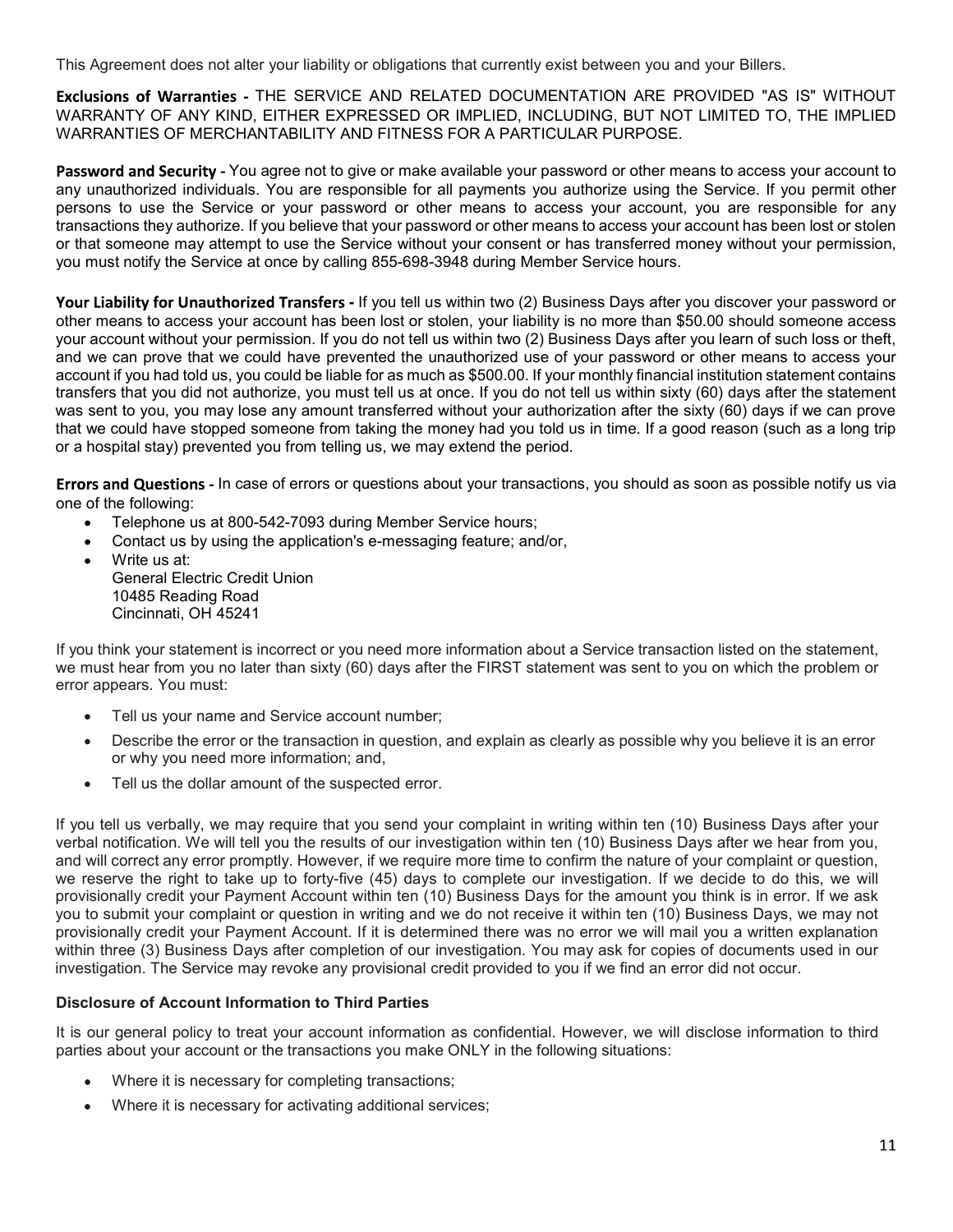- In order to verify the existence and condition of your account to a third party, such as a credit bureau or Biller;<br>To a consumer reporting agency for research purposes only;<br>In order to comply with a governmental agency o
- 
- 
- 

In order to verify the existence and condition of your account to a third party, such as a credit bureau or Biller;<br>To a consumer reporting agency for research purposes only;<br>In order to comply with a governmental agency o In order to verify the existence and condition of your account to a third party, such as a credit bureau or Biller;<br>To a consumer reporting agency for research purposes only;<br>In order to comply with a governmental agency o In order to verify the existence and condition of your account to a third party, such as a credit bureau<br>To a consumer reporting agency for research purposes only;<br>In order to comply with a governmental agency or court ord In the condition of your account to a third party, such as a credit bureau or Biller;<br>
for research purposes only;<br>
mental agency or court orders; or,<br>
ssion.<br>
Any applicable fees will be charged regardless of whether the • In order to verify the existence and condition of your account to a third party, such as a credit bureau or Biller;<br>• To a consumer reporting agency for research purposes only;<br>• In order to comply with a governmental a • In order to verify the existence and condition of your account to a third party, such as a credit bureau or Biller;<br>• To a consumer reporting agency for research purposes only;<br>• In order to comply with a governmental ag • In order to verify the existence and condition of your account to a third party, such as a credit bureau or Biller;<br>• To a consumer reporting agency for research purposes only;<br>• In order to comply with a governmental ag • In order to verify the existence and condition of your account to a third party, such as a credit bureau or Biller;<br>• To a consumer reporting agency for research purposes only;<br>• In order to comply with a governmental ag ■ In order to verify the existence and condition of your account to a third party, such as a credit bureau or Biller;<br>
■ To a consumer reporting agency for research purposes only;<br>
■ In order to comply with a governmental

- 
- 
- 
- 
- 

arges - Amy applicable fees will be charged regardless of wheter the Service was used<br>ay be a charge for additional transactions and other optional services. You agree to pay<br>Service to deduct the calculated amount from yo during the biling cycle. There may be a charge for additional transactions and other options are consequent by a different and any additional charges that may be assessed by you. The method by you. Any financial fees assoc such changes and suttinorize the Service to detail the calculate amount from your designated Billing Account to these<br>sessed by your telephone and/or literate to reay and all telephone access fees and/or literated service amounts and any additional changes that may be necurred by you. Any imanous lees associated with your standard deposits<br>accounts will continue to apply. You are responsible for any and all telephone access fees and/or inte accounts will conserve the spains the responsible for any and all telephone access tees andor internet service tos that<br>Failed or Returned Transactions - in using the Service, you are requesting the Service to make payment may be assessed by your telephone and/or internet service provider.<br>Failed or Returned Transaction 5- in using the Service you are requesting the Service to make payment Account<br>for example, there are instilleiter funds in **Failed or Returned Transactions - In using the Service, you are requesting the Service to make payments for you from<br>your Payment Account. If we are unslet to roomplete the transaction for any reason associated with your** unable to complete the transaction for any resons associated with your Payment Account<br>ent funds in your Payment Account to cover the transaction), the transaction will not be<br>ou will receive a return notice from the Servi of the reaming the the are institutent funds in your Payment Account to cover the transaction, the transaction and the counter of the Service. In such as the service in will receive the Service immediately upon demand the completed. In some instances, you will receive is a return notice from the Service. In such case, you agree that:<br>
You will reimburst the ferminated the Payment and the transaction amount that has been returned to the<br>
Ser • You will reimburse the Service immediately upon demand the transaction amount that has been returned to the<br>For any amount not reimbursed to the Service within fifteen (15) days of the initial notification, a late char Service;<br>
and the Service within fifteen (15) days of the initial notification, a late charge equal<br>
to 1.5% monthly interest the legal maximum, whichever rate is lower, for any unpaid amounts may be imposed;<br>
and will rei **For any amount not reimbursed to the Service within fifteen (15) days of the initial notification, a late charge equal<br>to 1.5% monthly interest or the legal maximum, whichever rate is lower, for any unpaid amounts may be** Im, winclever rate is lower, ior any unparamoninaring ve imposed<br>imposed by your financial institution as a result of the return;<br>it incurs in attempting to collect the amount of the return from you;<br>concerning the return • You will remburse the service for any rees imposed by your manchal institution as a reservice for any fees it incurs in attempting to collect the amound,<br>
• You will reinburse the Service for any fees it incurs in attemp and,<br>The Service is authorized to report the facts concerning the return to any credit reporting agency.<br>The Service is authorized to report the facts concerning the return to any credit reporting agency.<br>Thom and **Amendme** The Service is authorized to report the facts concerning the return to any credit re<br>
ons and Amendments - This Agreement, applicable fees and service charges may<br>
from time to time. In such event, the Service shall provid ons and Amendments - This Agreement, applicable fees and service charges may be altered or<br>from time to time. In such event, the Service shall provide noite to you. Any use of the Service<br>ivou a notice of change will const ons and Amendments - This Agreement, applicable fees and service charges may be alt<br>trom time to time. In such event, the Service shall provide notice to you. Any use of the S<br>you a notice of change will constitute your ag

from line to time. In such event, the Service shall provide notice to you. Any use of the 16<br>iyou a notice of change will constitute your agreement to such change(s). Further, the S<br>ise or update the applications, services time, revise or update the applications, services, and/or related material, which may render all such prior versions of the applications, convey and/or related material and limit access to only the Service inverse and upda Consequently, the Service reserves the right to terminate this Agreement as to all such prior versions of the applications, a<br>services, and/or related material and limit access to only the Service's more recent revisions a services, and/or related material and limit access to only the Service's more recent revisions and updates. In addition, as<br>part of the Service, pou agree to receive all legally required notifications via electronic means. part of the Service, you agree to receive all legally required notifications via electronic means.<br> **Address or Banking Changes** - It is your sole responsibility to ensure that the contact information current and accurate.

- 
-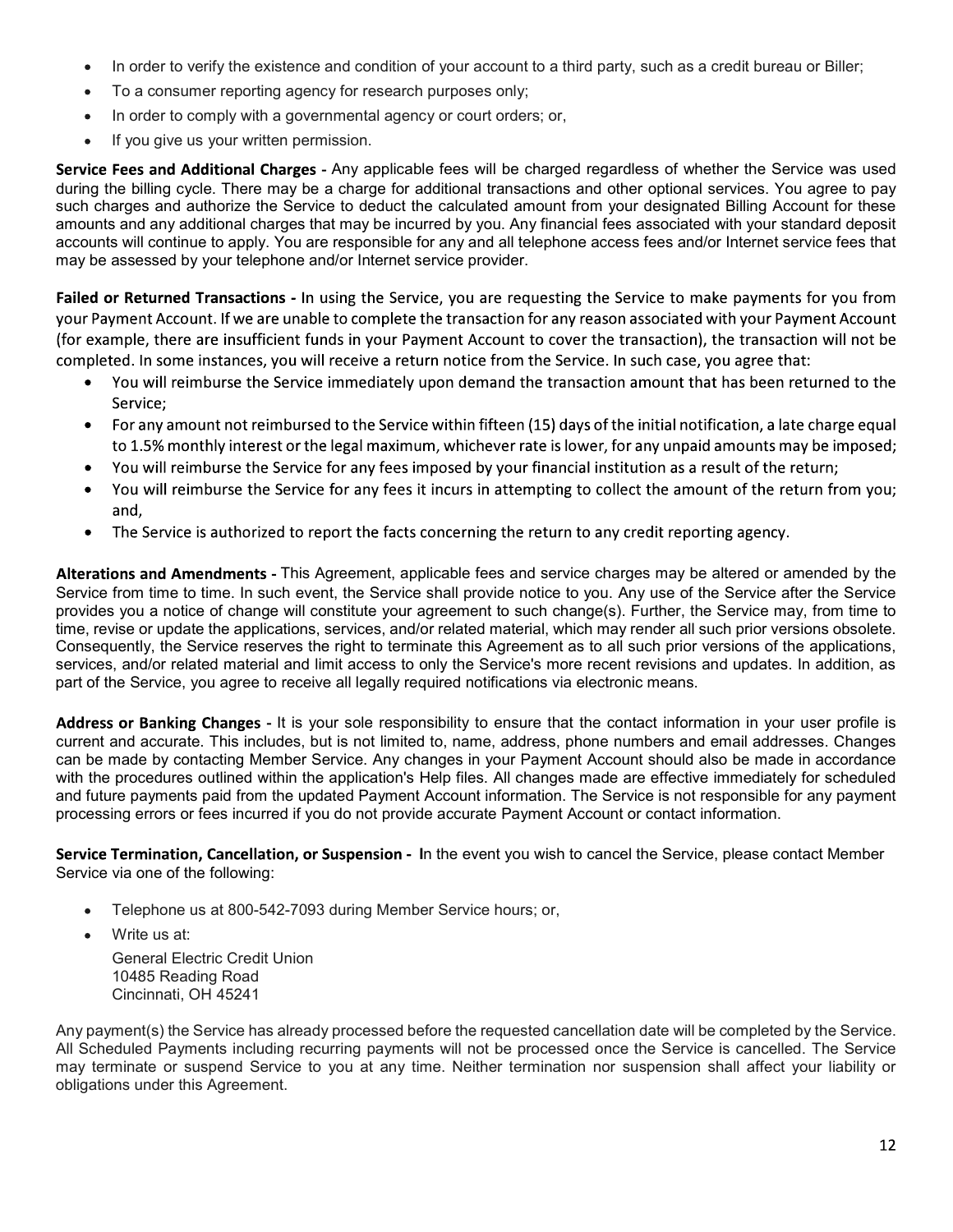The Service reserves the right to refuse to pay any Biller to whom you may direct a payment. The Service<br>pptly if it decides to refuse to pay a Biller designated by you. This notification is not required if you attempt<br>ed **Biller Limitation -** The Service reserves the right to refuse to pay any Biller to whom you may direct a payment. The Service will notify you promptly if it decides to refuse to pay a Biller designated by you. This notifi

**Biller Limitation** - The Service reserves the right to refuse to pay any Biller to whom you may direct a payment. The Service will notify you promptly if it decides to refuse to pay a Biller designated by you. This notifi **Biller Limitation** - The Service reserves the right to refuse to pay any Biller to whom you may direct a payment. The Service will notify you promptly if it decides to refuse to pay a Biller designated by you. This notifi **Biller Limitation -** The Service reserves the right to refuse to pay any Biller to whom you may direct a payment. The Service will notify you promptly if it decides to refuse to pay a Biller designated by you. This notifi **Biller Limitation** - The Service reserves the right to refuse to pay any Biller to whom you may direct a payment. The Service will notify you promptly if it decides to refuse to pay a Biller designated by you. This notifi

**Biller Limitation** - The Service reserves the right to refuse to pay any Biller to whom you may direct a payment. The Service<br>will notify you promptly if it decides to refuse to pay a Biller designated by you. This notifi **Biller Limitation -** The Service reserves the right to refuse to pay any Biller to whom you may direct a payment. The Service will notify you promptly if it decides to refuse to pay a Biller designated by you. This notifi **Biller Limitation** - The Service reserves the right to refuse to pay any Biller to whom you may direct a payment. The Service will notify you promptly if it decides to refuse to pay a Biller designated by you. This notifi **Biller Limitation** - The Service reserves the right to refuse to pay any Biller to whom you may direct a payment. The Service will notify you promptly if it decides to refuse to pay a Biller designated by you. This notifi **Biller Limitation** - The Service reserves the right to refuse to pay any Biller to whom you may direct a payment. The Service<br>will notify you promptly if it decides to refuse to pay a Biller designated by you. This notifi **Biller Limitation** - The Service reserves the right to refuse to pay any Biller to whom you may direct a payment. The Service will notify you promptly if it decides to refuse to pay a Biller designated by you. This notifi **Biller Limitation -** The Service reserves the right to refuse to pay any Biller to whom you may direct<br>will notify you promptly if it decides to refuse to pay a Biller designated by you. This notification is nto<br>to make a **ation** - The Service reserves the right to refuse to pay any Biller to whom you may direct a payment. The Service<br>ou promptly if it decides to refuse to pay a Biller designated by you. This notification is not required if Biller Limitation - The Service reserves the right to refuse to pay any Biller to whom you may direct a payment. The Service<br>will notify you promptly if it decides to relise to pay a Biller designated by you. This notifica **Biller Limitation** - The Service reserves the right to refuse to pay any Biller to whom you may direct a payment. The Service will notify you promptly if it decides to refuse to pay a Biller designated by you. This notifi Biller Limitation - The Service reserves the right to refuse to pay any Biller to whom you may direct a payment. The Service will motify you promptly if it decides to relate to the subject designated by you. This notificat Biller Limitation - The Service reserves the right to retuse to pay any Biller to whom you may direct a payment. The Service or the Service for variant interest and the Biometrical payment of the Service for various reason misted payment or an exception payment under this Agreement.<br>
The ments - In using the Service, you understand that Billiers and/or the United States Postal Service may return<br>
The Service for various reasons such as, but Returned Payments - In using the Service, you understand that Billers and/or the United States Postal Service may return<br>payments to the Service for various reasons such as, but not limited to, Billers forwarding address e Returned Payments - In using the Service, you understand that billiers and/or the Unted States Postal Service may return<br>Resuments to the Service for various reasons such as, but not limited and for the Unted States Poster number is not valid; Billier is unable to locate account; or Biller account is paid in full. The Service stores for the Service of the Service shall not the Service of the service of the service of the Service of the Servi research and correct the retunned payment and return it to your Biller, or void the payment and credit your Payment Account.<br>
Information Authorization - Your enrollment in the Service may not be fulfilled if the Service c You may receive notification from the Service.<br>Information Authorization - Your enrollment in the Service may not be fulfilled if the Service cannot verify your identity or<br>itsue offsetting debits and credits to the Paymen Information Authorization - Your enrollment in the Service may not be fulfilled if the Service cannot verify your identity or<br>orbits necessary information. In order to verify covereship of the Payment Account(s) and/or Bil other necessary information. In order to verify ownership of the Payment Account(s) and/or Billing Account, and require confirmation of such from the payment in the Sections pyous creations of such from the captions in the

issue offsetting debits and credits to the Payment Account(s) and/or Billing Account, and require confirmation of such that<br>is uyou. Through your enrollment in the Service, you agree that the Service reserves the right to rating at its own expense through an authorized bureau. In addition, you agree that the Service reserves the right to obtain posting problems or for verification),<br>
Disputes - In the event of a dispute regarding the Servic financial information regarding your account from a Biller or your financial institution (for example, to resolve payment<br> **Disputes - In** the event of a dispute regarding the Service, you and the Service agree to resolve posting problems or for verification).<br>
Disputes - In the event of a dispute regarding the Service, you and the Service agree to resolve the dispute by looking to<br>
Disputes - In the event of a dispute regarding the Service **Disputes - In** the event of a dispute regarding the Service, you and the Service agree to resolve the dispute by looking to this Agreement. You agree that this Agreement is the complete and exclusive statement of the agre

this Agreement. You agree that this Agreement is the complete and exclusive statement to the agreement and the control of the agreement between you and the Service relating to the subject matter of this Agreement. The term the Service which supersedes any proposal or prior agreement, or all or written, and any other communications between you and the Service relating to the subject matter of this Agreement, the terms of this Agreement will p and the Service relating to the subject matter of this Agreement. If there is a conflict between what an employee of the Service may assign this Agreement to any future.<br>Assignment - You may not assign this Agreement to an Service or Member Service Department says and the terms of this Agreement, the terms of this Agreement will prevail.<br>Arsignment - You may not assign this Agreement to any duber party. The Service may also assign or delegat **Assignment - You may not assign this Agreement to any other party. The Service may as<br>directly or indirectly, affiliated company. The Service may also assign or delegate certai<br>under this Agreement to independent contract** 

With our fully interactive on-line money movement service (the "Online Money Movement Service" referred to in this agreement as the "Service", includes both Funds Transfer and Popmoney®), you may transfer funds from any of your accounts at any financial institution to any other account held by you or another person at the same or another financial institution and the increased on this agreement standard in this agreement with a standard institution of any of the provisions of this Agreement.<br>
Captaming Law - This Agreement shall be governed by and consisted in a con institution and by law.

Please take a few minutes to read this Online Money Movement Service Agreement (referred to throughout as the<br>"Agreement"). Any reference to General Electric Credit Union ("GECU") in this Agreement includes any directors,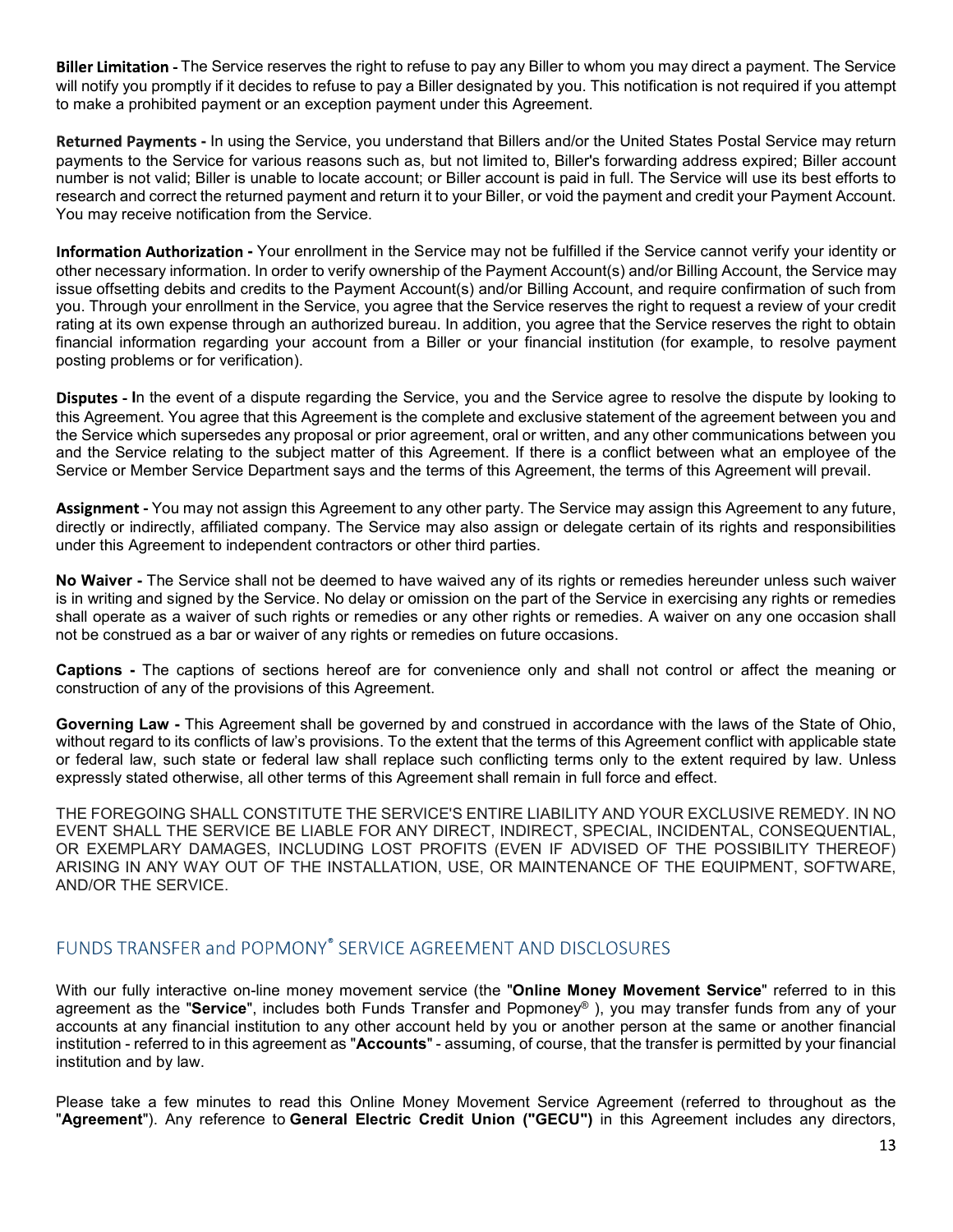officers, employees, contractors, service providers, agents or licensees of GECU. As used in this Agreement, the words "you" and "your" refer to you as the user of the Service; the words "we," "us," "our" and any other variation thereof refer to GECU. After you have read this information, click the "I Agree to accept these terms and conditions" button to start enjoying the convenience and financial security of Online Money Movement! officers, employees, contractors, service providers, agents or licensees of GECU. As used in this Agreement, the words<br>"you" and "your" refer to you as the user of the Service; the words "we," "us," "our" and any other var

disclosed before a transaction is executed. Refer to the GECU Fee Schedule on www.gecreditunion.org and/or the fee

officers, employees, contractors, service providers, agents or licensees of GECU. As used in this Agreement, the words<br>"you" and "your" refer to you as the user of the Service; the words "we," "us," "our" and any other var do not agree to all the Terms, do not accept the Terms & Conditions. If you do not accept and agree to all the Terms, you will not be entitled to use the Service. GECU reserves the right to change the Terms under which the Service is offered in its sole discretion at any time; however, GECU will notify you of any material change to the Terms. In most cases, you will receive the notice on-line the next time you log in; however, GECU reserves the right to notify you by e-mail or by conventional mail, in its discretion. You agree that if you continue to use the Service after we notify you of any change, you thereby accept the changes to the Terms and agree to be bound by this Agreement, as amended. If you do not accept and agree to the changes to the Terms, you will not be entitled to use the Service. If you do not agree to the changes, or if at any time, you wish to discontinue your use of the Service, you can unsubscribe by contacting GECU and you will no longer be entitled to use the service. Once your account with GECU has terminated for any reason, you will have no further right or access to use the Service. To use the Service, you must be at least eighteen (18) years old and be a resident of the United States. omicers, employees, contractors, service providers, agents or necreases or useual many apprenents, men words whenever the Service (the CECU. Are you and my other warishon thereof refer to GECU. After you have read this inf do not agree to all the Terms, do not accept the Terms & Conditions. If you do not accept and agree to all the Terms<br>in its sole discretion at any time; however, GECU userves the right to charge the Terms under which the S

a consumer reporting agency. GECU and our service provider will obtain and use your credit information only in accordance with the Fair Credit Reporting Act ("FCRA") and other applicable law. We or our Service provider reserve the right to accept or deny you access to the Service if we cannot verify your identity and/or other required information and criteria. We may approve or decline your application for the Service based upon our review of your consumer credit report, along with other information we deem relevant. If we deny your request to use the Service, you may obtain a free copy of the consumer credit report that we used from the consumer reporting agency that issued the report. You may view, download and print a summary of your rights under FCRA, including information on how to obtain a copy of your consumer report, at any time by contacting GECU. in its sole discretion at any time; however, GECU and uniformy our of any material change to the Terms. In most cases, you<br>indirective the single, in its discretion. You agree that if you continue to use the Service after Information Authorization - You authorize us to verify your identity by obtaining information about your credit has consume reporting agency. GECU and our service provide revorded monthloformation only in accordance of or

information as we deem reasonably necessary to insure that you, or persons to whom you may transfer funds, are not using the transfer of funds to or from persons or organizations whose accounts are blocked under regulations of the Office of Foreign Asset Control (OFAC) of the United States Treasury Department. spectro to the user of the Accounts for the venture of the Content of the represent that we are the state of the priority. The content represent represent represent that we use to the properties of the consumer report, the In addition to obtaining a consumer credit report. GECU and our service provider reserves the right to obtain such additional information as we deem reasonably necessary to insure further and transfers are ont using<br>not Ge

Once you are approved for the Service, we may verify your Accounts that you add to the Service from time to time. You authorize us to validate the Accounts through the use of a test transfer, in which one or more low value payments will be both credited to and debited from the Account specified at. The test credit will occur before the test debit and will be of the same or lesser amount, so that the balance in any of your Accounts will not be less than the actual balance.

or any additional information reported by your bank with this test transfer. We may also verify Accounts through requiring the entry of information you ordinarily use to access the Account provider's web site, or by requiring you to submit proof of ownership of the Account or other means of verification as requested.

information, data, materials or other content (the "Content"), allowed by law, you provide to GECU for the purpose of providing the Service, and you hereby give GECU a license to do so. By submitting Content, you represent that you have the right to license and provide such Content to GECU for the purposes set forth in this Agreement.

access the websites and databases of your bank and other institutions where you hold Accounts, as designated by you and on your behalf, to retrieve information and effect the fund transfers you request. By using the Service, you represent and warrant to us that you have the right to authorize and permit us to access your Accounts to affect such funds transfers or for any other purpose authorized by this Agreement, and you assure us that by disclosing and authorizing us to use such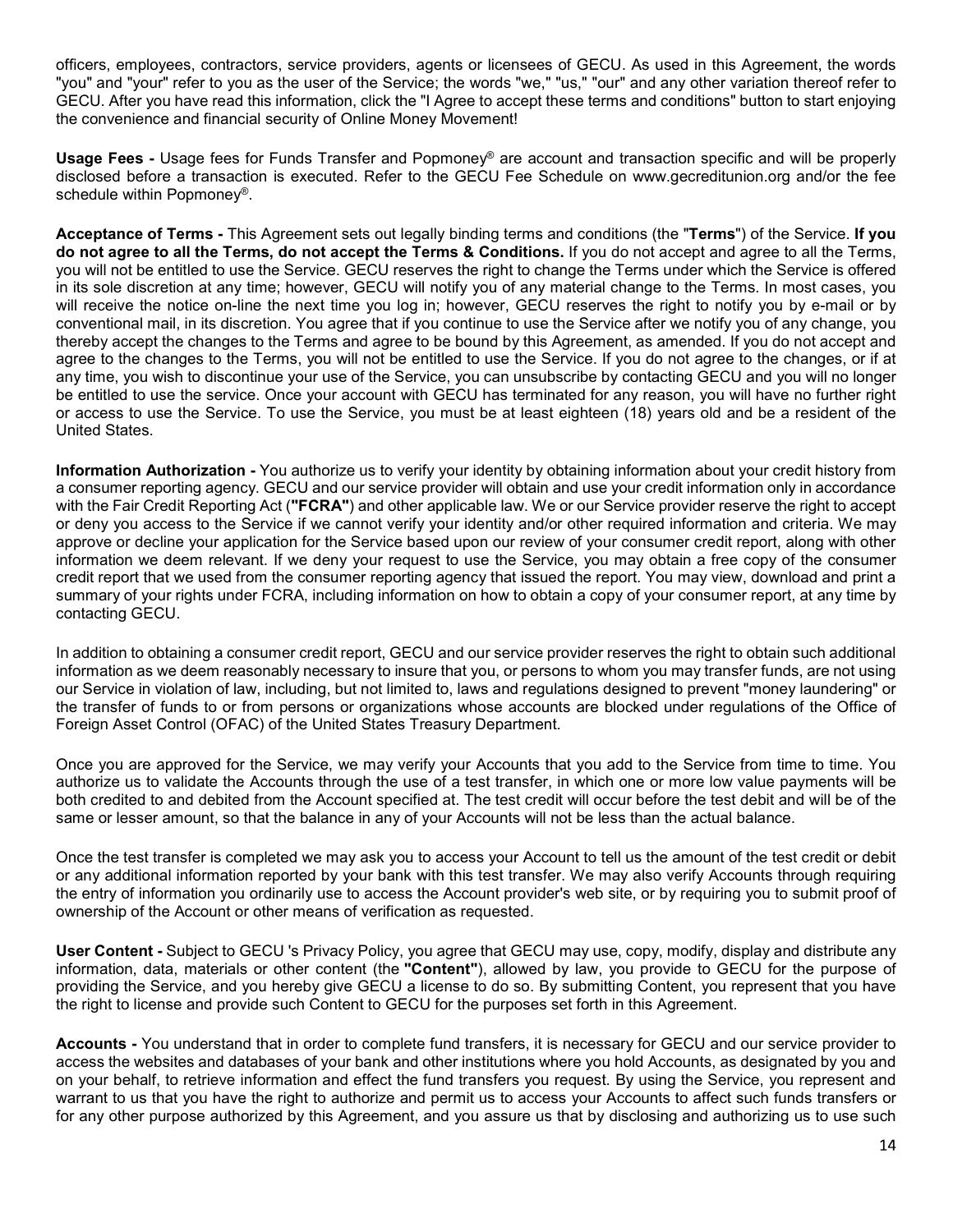information you are not violating any third party or other rights. You warrant and represent that the information you are providing us with is true, current, correct and complete. You hereby authorize and permit GECU and our service provider to use information submitted by you to accomplish these purposes and to configure the Service to be compatible with the Accounts.

For as long as you are using the Service, you give to GECU and our service provider a limited power of attorney and appoint information you are not violating any third party or other rights. You warrant and represent that the information you are provider to use information submitted by you to accomplish these purposes and to configure the Servi substitution, for you and in your name, place and stead, in any and all capacities, to access the Accounts, effect funds transfers as described above, with full power and authority to do and perform each and every act and thing requisite and necessary to be done in connection with effecting funds transfers, including verifying the content and authenticity of any<br>funds transfer instruction for the purposes of security procedures applicable to Accounts, as fully information you are not violating any third party or other rights. You warrant and represent that the information you are<br>providing us with is true, current, correct and complete. You hereby authorize and permit GECU and o as you might or could in person. Once GECU and/or our service provider has actual knowledge that you wish to cease using the Service as provided in this Agreement or as otherwise permitted in this Agreement, this limited power of attorney is automatically revoked; provided, however, that any act done by GECU and/or our service provider in good faith before it has actual knowledge of termination by you and has a reasonable opportunity to act on such knowledge shall be deemed to be authorized by you. GECU and our service provider as your two and through and the marked and agent, with tull power of substitution, for you and in your and in your and the strates and steps. In any and all capacities, to access the Accounts,

You understand and agree that at all times your relationship with each Account provider other than GECU is independent of GECU and your use of the Service. GECU will not be responsible for any claims, acts or omissions by any other financial institution, or liability created by such institution, or other provider of any Account(s), including without limitation any modification, interruption or discontinuance of any Account(s) by such other provider or financial institution.

YOU ACKNOWLEDGE AND AGREE THAT WHEN GECU AND OUR SERVICE PROVIDER IS EFFECTING A FUNDS TRANSFER FROM OR TO ANY OF YOUR OR A RECIPIENT'S ACCOUNTS, GECU AND OUR SERVICE PROVIDER ARE ACTING AS YOUR AGENT, AND NOT AS THE AGENT ON BEHALF OF ANY THIRD PARTY. You agree that GECU, its affiliates, service providers and partners shall be entitled to rely on the foregoing authorization, agency and power of attorney expressly granted by you. ial knowledge of termination by you and has a reasonable opportunity to act on such knowledge shall be deened<br>thorized by you.<br>Therapy and and gare that at all times your relationship with each Account provider other than

KIND INCURRED AS A RESULT OF:

- OUR ACCESS TO ANY OF YOUR OR OTHERS' ACCOUNTS;
- OUR DEBIT AND/OR CREDIT OR INABILITY TO DEBIT AND/OR CREDIT YOUR OR OTHERS' ACCOUNTS IN ACCORDANCE WITH YOUR FUNDS TRANSFER INSTRUCTIONS;
- ANY INACCURACY, INCOMPLETENESS OR MISINFORMATION CONTAINED IN THE INFORMATION
- ANY CHARGES IMPOSED BY ANY OTHER PROVIDER OF ACCOUNTS AND
- ANY FUNDS TRANSFER LIMITATIONS SET BY THE FINANCIAL INSTITUTIONS OR OTHER PROVIDERS OF YOUR OR OTHERS' ACCOUNTS.

The following account types are not eligible for the Service: Guardianship, Representative Payee, Trust, Custodial, Conservatorship, Estate, Business and Minor. If a minor member has a joint owner on all sub-shares who is 18 years or older, he/she will be eligible to use the Service. Be sure to check with your financial institution for restrictions regarding transfers among ANY of your accounts. We are not responsible for any claims, costs, damages or losses of any type whatsoever incurred from fund transfers that are not permitted under such restrictions by the provider of your Account(s) or those imposed by applicable law. attorney expressly granted by you.<br>
YOU AGREE THAT WE SHALL NOT BE LIABLE FOR ANY CLAIMS, COSTS, FEES, LOGYNTHAT WE SHALL NOT BE LIABLE FOR ANY CLAIMS, COSTS, FEES, LOGYNTHAT IN COUR DEBIT AND ONE OREDIT YOU CORNITY TO DEB YOU AGREE THAT WE SHALL NOT BE LIABLE FOR ANY CLAIMS, COSTS, FEES, LOSSES OR DAMAGES OF ANY<br>
CUIR ACCESS TO ANY OF YOUR OR OTHERS ACCOUNTS;<br>
• OUR ACCESS TO ANY OF YOUR OR OTHERS ACCOUNTS;<br>
• ACCORDANCE WITH YOUR PRODUCTOR

understand and agree that this Agreement will be entered into electronically, and that the following categories of information ("Communications") may be provided by electronic means:

- This Agreement and any amendments, modifications or supplements to it.
- Your records of funds transfers and other transactions through the Service, including without limitation confirmations of individual transactions.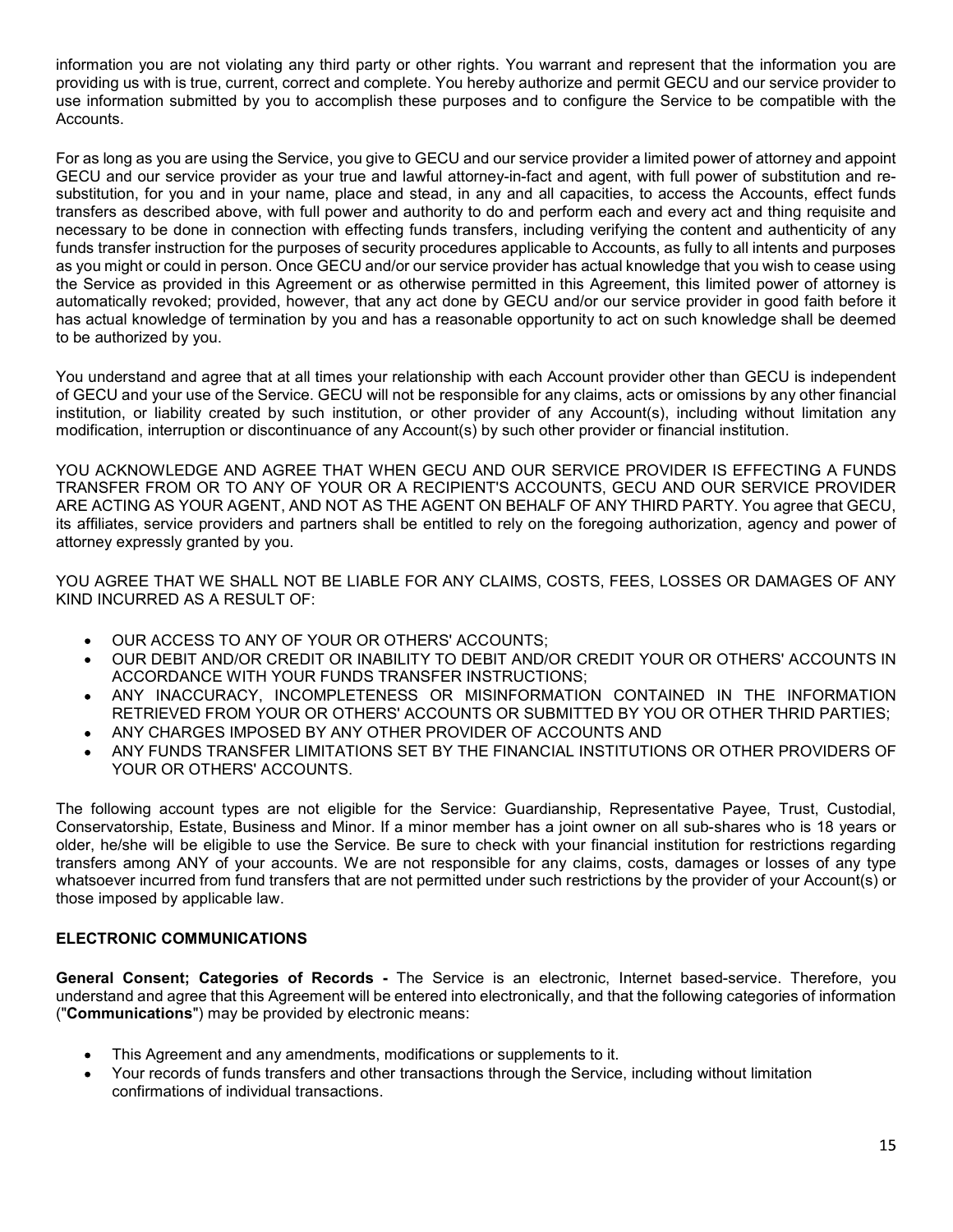- Any initial, periodic or other disclosures or notices provided in connection with the Service, including without limitation those required by federal or state law.
- Any customer service communications, including without limitation communications with respect to claims of error
- Any other communication related to the Service.

Any initial, periodic or other disclosures or notices provided in connection with the Service, includi<br>limitation those required by federal or state law.<br>Any customer service communications, including without limitation co Although GECU reserves the right to provide Communications in paper format at any time, you agree that we are under no obligation to do so. All Communications in either electronic or paper format will be considered to be "in writing." You should print a paper copy of any electronic Communication that is important to you and retain the copy for your records. If you do not agree to receive this Agreement or the Communications electronically, you may not use the Service.

How to Withdraw Consent - If you have registered for the Service and you wish to withdraw your consent to use this Service or by having Communications provided in electronic form, you must expressly cancel any pending transfer requests (within the time period permitted by the Service cancellation policies) and stop using the Service. There are no fees to cancel a pending transfer request (as long as such cancellation is made within the time period permitted by the Service • Any initial, periodic or other disclosures or notices provided in connection with<br>
ilmitation those required by federal or state law.<br>
• Any customer service communications, including without limitation communicat<br>
or un

How to Update Your Records - You agree to promptly update your registration records if your e-mail address or other information changes. You may update your records, such as your e-mail address, by using the My Settings page on Online Banking. GECU is not responsible for any claims, damages, losses or cost relating to your failure to update your records or personal information as required by this Agreement.

Imitation those required by federal or state law.<br>
Any customer service communications, including without limitation communications with respect to claims of error<br>
Any other communication related to the Service.<br>
Any othe website disclosed to you and/or delivered to the e-mail address you provide. Any electronic Communication sent by e-mail will be deemed to have been received by you when GECU or our service provider sends it to you, whether or not you received the e-mail. If the Communication is posted on the Service, then it will be deemed to have been received by you no later than five (5) business days after GECU or our service provider posts the Communication on the pages of the Service, Although GECU reserves the right to provide Communications in paper format at any time, you agree that we are under not<br>obtigation to do so. All Communications in either electronic or paper format will be considered to be that it is directed by GECU 's or service provider's e-mail server to the e-mail address you have provided to GECU. An electronic Communication made by posting to the pages of the Service is considered to be sent at the time it is publicly available. You expressly agree and accept each of these procedures for sending and receiving electronic Communications. The policies).<br>
Update Your Records - You agree to promptly update your registration records if your e-mail address or other<br>
Information shares, You may update your records, such as your e-mail address, by using the My Se personal information as required by this Agreement.<br> **Delivery of Electronic Communications -** Communications are permetric communication sent by e-mail<br>
website disclosed to you and/or delivered to the e-mail address you **Delivery of Electronic Communications - Communications may be posted on the pages of the Service website or other<br>website disclosed to you and/or delivered to the e-mail address you provide. Any electronic Communication s** 

Hardware and Software Requirements - In order to access and retain Communications, you must have:

- An Internet browser that supports our encryption.
- An e-mail account and e-mail software capable of reading and responding to your e-mail.
- capable of supporting the foregoing.
- Sufficient electronic storage capacity on your computer's hard drive or other data storage unit.
- A printer that is capable of printing from your browser and e-mail software

committed to safeguarding any information that you share with us in accordance with our Privacy Policy and in a about you, your Accounts, and your transactions (referred to herein as "User Information"). You represent that you have the right to provide such User Information and that you give us the right to use the User Information in accordance with our Privacy Policy. available. You expressly agree and accept each of these procedures for sending and receiving electronic Communications.<br>
Hardware and Software Requirements - In order to access and retain Communications, you must have:<br>
An **An Internet browser that supports our encryption.** An e-mail account and e-mail software capable of reading and responding to your e-mail.<br>
A personal computer, Mobile Device, operating system and telecommunications conne

All of your personal and financial information will be placed on a secure portion of our website. We have multiple levels of security that have been designed especially for us. You can see a full description of our Privacy Policy at www.gecreditunion.org. You agree, however, to indemnify, defend and hold harmless GECU, its directors, officer, private information.

transferred or may transfer money from your Account without your permission, contact us IMMEDIATELY by using the instructions on our site or as set forth below.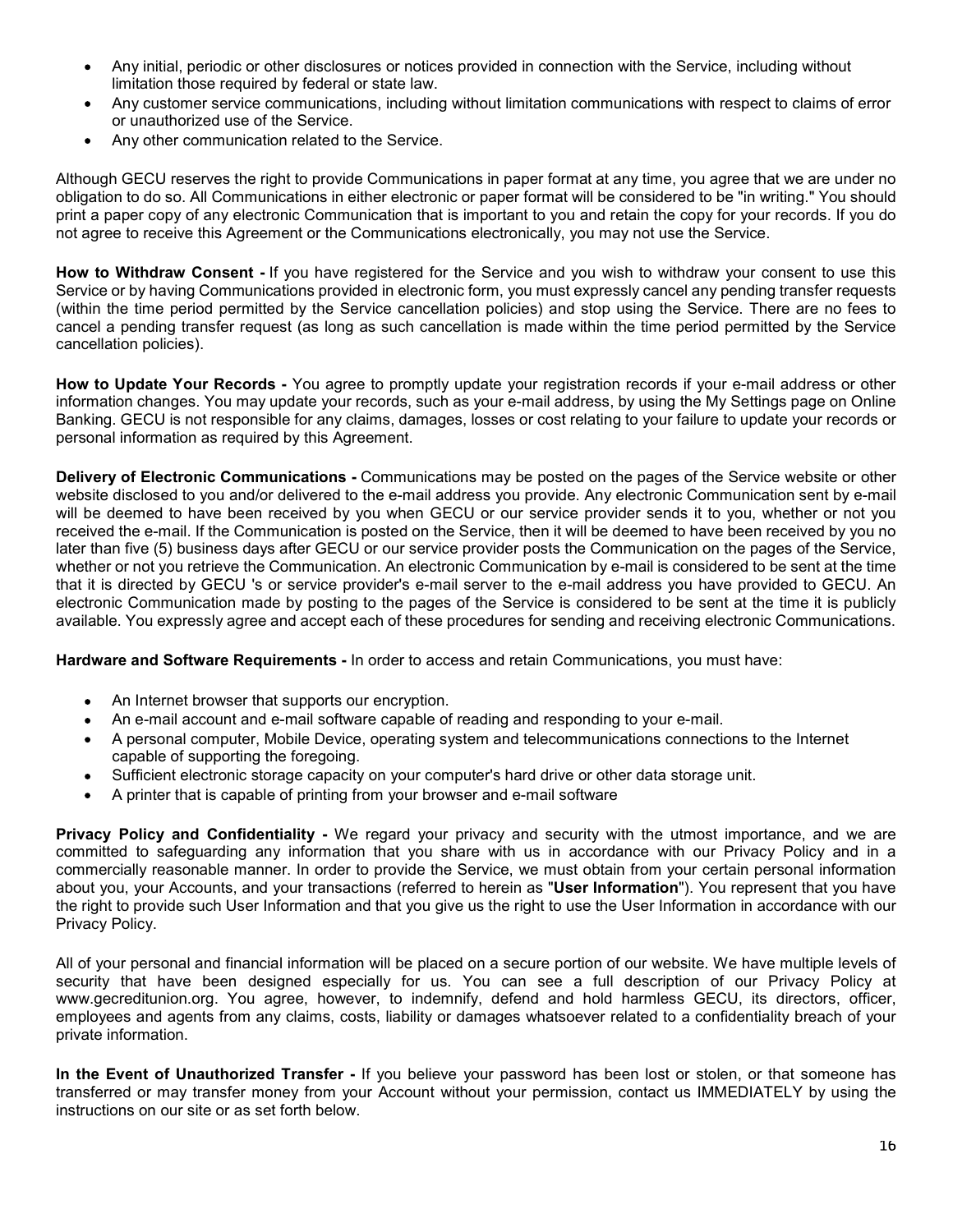**Consumer Liability -** You agree to notify us AT ONCE if you believe your password has been lost or stolen. Telephoning us immediately when you think your account has been compromised is the best way to protect yourself fr us immediately when you think your account has been compromised is the best way to protect yourself from possible losses. If you do not contact us within 60 days or other legally mandated timeframes, you could possibly lose all of the money in your account (plus your maximum overdraft line of credit) with no chance of recovery. Relevant legal mandates will apply. However, if you contact us within 2 business days, you are liable for no more than \$50 if someone used your password without your permission and you provide any required documentation needed. Consumer Liability - You agree to notify us AT ONCE if you believe your password has been lost or stolen. Telephoning<br>us immediately when you think your account has been compromised is the best way to protect yourself from

You can see a complete statement of all your funds transfers effected or pending at any time by clicking on the appropriate account under the "Deposit Accounts" tab in Online Banking. We encourage you to regularly check this for your own protection. If your statement shows transfers that you did not make, notify us IMMEDIATELY.

Friday. Federal holidays and Credit Union Holidays are not included.

## Transfer Types and Limitations Types of Transfers

You may use your GECU password to access Funds Transfer within the Service to transfer funds between any two of your Accounts about which you have provided the necessary information to GECU. Transfers can be between Accounts within the same financial institution or at an unrelated financial institution. You may use your GECU password to access Popmoney® within the Service to transfer funds from one of your Accounts to an account of a Recipient. You may send money to a Recipient using a mobile telephone number, an email address, or a routing and account number.

Some of these services may not be available at all times due to technical or other difficulties and we cannot guarantee the use of Services at all times. We may from time to time make available additional or new features to the Service, including but not limited to, a next day service and a higher limit service. You will be approved or declined for any such additional service at our sole discretion and additional terms, conditions, and fees, such as overdraft charges, may apply. Please ensure that you have sufficient funds to affect any funds transfers from your Accounts. We may at any time decline to affect any funds transfer that we believe may violate applicable law or be in violation of any of the terms of this Agreement. protection. If your statement shows transfers that you did not make, notify us IMMEDIATELY.<br>
Business Days - The Service will process requests for transfers on business days. Our business days are Monday through<br>
Friday. F

rules governing the applicable Accounts, unless otherwise set for the below. We may from time to time for security and risk management reasons modify the limit, the frequency and the dollar amount of transfers you can make using our Service.

Transfer Types and Limitations<br>
Transfer Types and Limitations<br>
You may use your GECU password to access Funds Transfer within the Service to transfers can be between any two of your<br>
Accounts about which you have provided the right to change from time to time the dollar amount of funds transfers you are permitted to make using our Service. Without limiting the foregoing, in the event that your use of the Service has been suspended and reinstated as provided herein (see "Suspension and Reinstatement of Funds Transfer and/or Popmoney Service" below), you understand and agree that your use of the Service thereafter may be subject to lower dollar amount or other limitations as set forth in the sole discretion of GECU. Transfers in institution of the Rules of the Service to first the Rules of the Accounts of the Replent of the Replent Nour may send on Pepronans/9 within the Service to transfer tunes the momen of your Accounts to an accou repunsive when in evertive to its and relevant and relevant Accounts are a state of the relevant Account The relevant Account Account The relevant Account Account The Counter of the Same of Services at all times due to the Les the transfers and metallities of the Accounts - Additional was the value of the right to the right to the right to the right to the right to the right to the right to the right to the right to the right to the right to

allowed under the law, rules or regulations applicable to such accounts including, without limitation, rules or regulations designed to prevent the transfer of funds in violation of OFAC regulations.

or orders or to carry out change or cancellation requests in our sole discretion and for any reason

any funds transfer that we believe may violate applicable law or be in violation of any of the terms of this Agreement.<br>**Frequency of Transfers** - You may not make funds transfers in excess of the number of funds transfers explanation of the typical process, it may be subject to change any time. You understand that to affect your funds transfer instruction we utilize the Automated Clearing House (ACH), using applicable ACH Rules, we debit one of your Accounts and credit another of your Accounts or an account of a Recipient. Once your Account has been debited, we credit our service provider's transfer account at the service provider's clearing bank. After our service provider and/or its clearing bank are certain that the debit will not be returned (in most cases this is usually between 3-4 business days or possibly sooner), our service provider will credit your or the Recipients Account. The sole purpose for our service provider's transfer account is to complete your funds transfer requests and for performing the services within the scope of this Agreement. The service provider earns no interest on the funds in the transfer account. If the debit side fails or is returned for any reason and the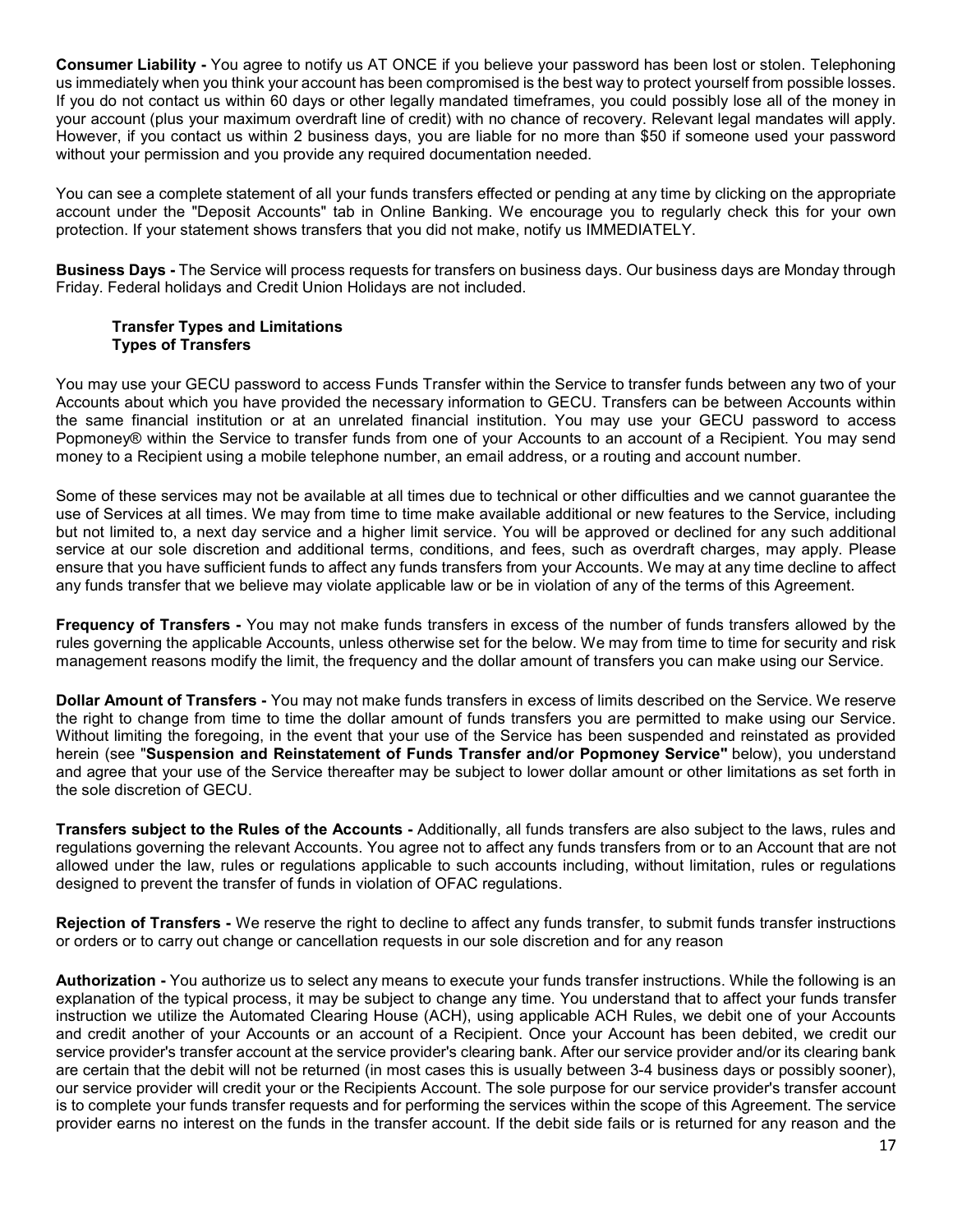credit side has been released and cannot be collected, you authorize our service provider to collect from the Account to<br>which the credit side of the funds transfer was sent. We reserve the right to resubmit a debit, or a credit side has been released and cannot be collected, you authorize our service provider to collect from the Account to<br>which the credit side of the funds transfer was sent. We reserve the right to resubmit a debit, or a event of an insufficient or uncollected funds return and if we cannot collect the amount credited, we may institute collection efforts as we deem necessary to affect this collection, you understand and authorize us to debit the credited Account or the debited Account in either the same dollar amount as the original funds transfer or a portion of the debit. There may be a fee associated with such collection imposed by the financial institution holding the Account.

You understand and agree that we may from time to time impose additional charges in connection with your funds transfer transactions. If you choose to proceed with the transaction, you authorize GECU to debit your account in the amount indicated.

In the event that a debit to any of your Accounts, or any portion of any such debit, has failed and the credit side of such transaction has been released and cannot be collected, and we are unable to debit either the debited or the credited Account as set forth above, we reserve the right, and you hereby authorize us, to debit any of your other Accounts to the extent necessary to offset any resulting deficiency. We do not undertake to notify you in such event, other than by posting any such transfer or transfers to the applicable Account.

You understand and agree that in the event we are unable to execute your funds transfer request utilizing the ACH, we may utilize, in our sole discretion other established payment mechanisms in order to complete your funds transfer instructions, such as wire transfer or check.

If you have requested for a funds transfer to a Recipient, you must provide us with a true, correct, current email address for such Recipient. We will contact the Recipient, and ask the Recipient to provide us with all required information, such as the account number and financial institution that they wish to transfer the funds to. If the Recipient fails to reply to the email or fails to follow the instructions provided by us, we will notify you and credit your Account for the amount of the transfer. GECU is not liable for any claims, losses, costs or damages associated with insufficient, inaccurate or false information provided by the Recipient or any other financial institution or in connection with any transfer.

You understand and agree that we may from time to time impose additional charges in connection with your funds transfer transmaction. If you choose to proceed with the transaction, you authorize GECU to debit your account a problem with your use of the Service, including without limitation a fail in attempting to debit any of your Accounts or to collect with respect to any of your funds transfers as described above, and without limiting any other right or remedy that we may have under this Agreement or otherwise, we reserve the right to suspend your right to use the Service, immediately In the event that a debit to any of your Accounts, or any portion of any such debit, has failed and the credit side of such<br>transaction has been released and cannot be collected, and we are unable to debit elithe the debit reinstatement of your service by contacting us using any of the methods provided for under this Agreement (see "Error Reporting and Claims," below). We reserve the right in our sole discretion to grant or deny reinstatement of your use of the Service. In the event we agree to reinstate you, we reserve the right to, and ordinarily will, initially reinstate your Service necessary to offset any resulting delicioney. We control through the subject to monthly dollar the subject to monthly be the subject to the subject to the applicable Account.<br>You understand and agree that in the event we a you. Based upon your subsequent usage of the Service, GECU in its sole discretion may thereafter restore your ability to affect transfers subject to such higher limits as may then be in effect (see "Dollar Amount of Transfers," above). utilitye, in our sole exerged onter established payment mechanisms in order to compilee your tunos transfer instructions,<br>they us have requested for a funds transfer to a Recipient, you must provide us with a true, correct Traits to forlow in the traits are one of the responsed by us, we will not the final matter in the traits are constructed by the Recipient or any other final call institution or in connection with any transfer. Sectival by

clicking on the History tab within Funds Transfer or the Activity tab within Popmoney® in Online Banking. If a transfer could not be completed, GECU and/or our service provider, upon learning that the funds transfer has failed, will make a reasonable effort to complete the transfer again. If the funds transfer fails a second time, we will use reasonable efforts to notify you to contact your financial institution or other provider of the relevant Account to learn more about the failure.

us to act on any instruction which has been or reasonably appears to have been sent by you, to submit funds transfer instructions on your behalf. You understand that financial institutions receiving the funds transfer instructions may rely on such information. We are not obliged to take any further steps to confirm or authenticate such instructions and will act on them without getting further confirmation. You understand that if you provide us with insufficient, incorrect, inaccurate or false information or if there is any error in your instruction, we will make all reasonable efforts to reverse or delete such instructions if possible, but you accept full responsibility for losses resulting from any of your errors, duplication, ambiguities we may have under this Agreement or chtenwise, we researve the right to suspend your right to use the Service, immediately increding to the methods provide for under the increding term reinstalarement of your may request r authorized to use. If any information you provide is untrue, inaccurate, not current or incomplete, without limiting other remedies, GECU reserves the right to recover from you any costs or losses incurred as a direct or indirect result of the inaccurate, false or incomplete information using any process provided by law.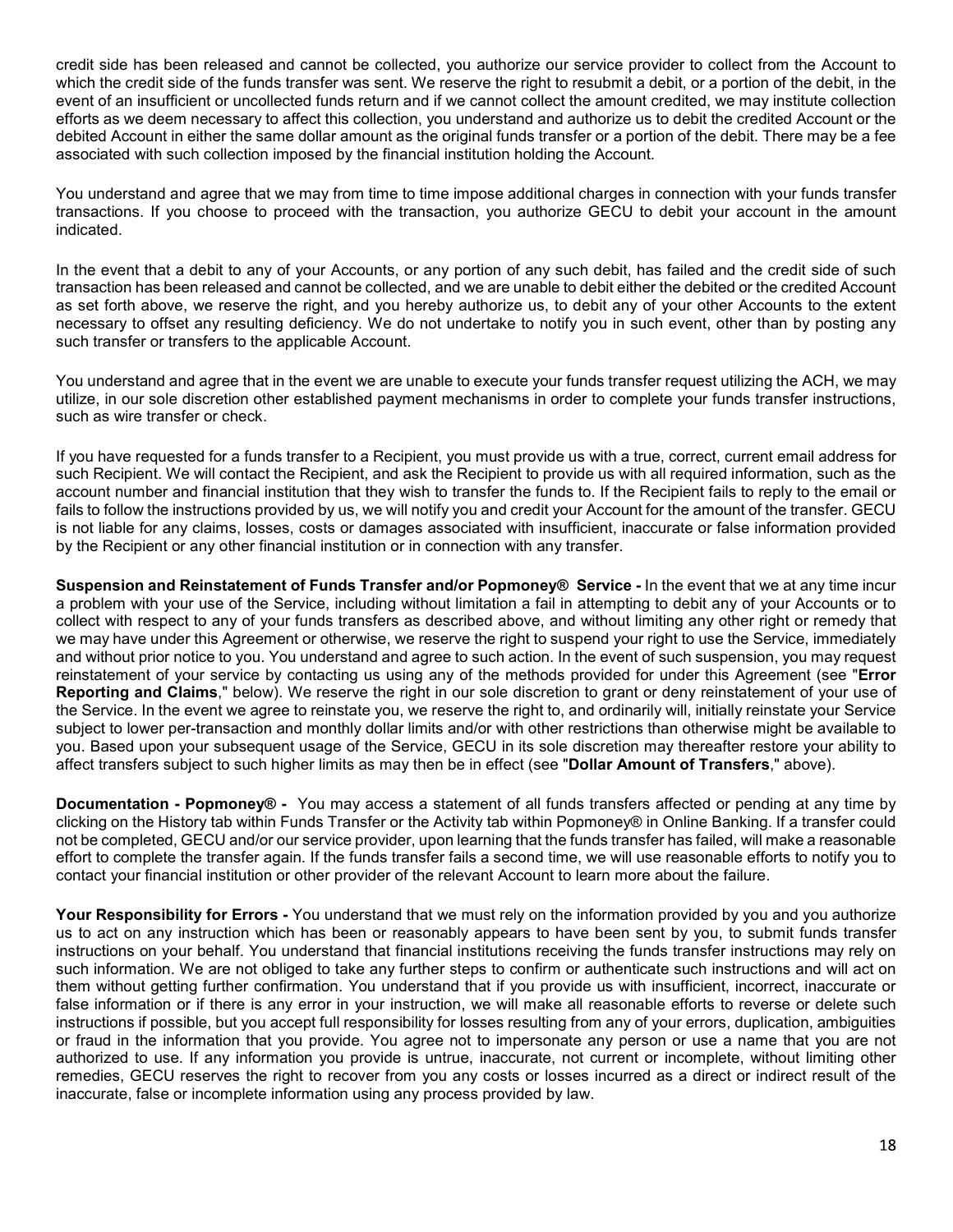Error Reporting and Claims - In case of errors or questions about your Popmoney® funds transfers, contact us<br>IMMEDIATELY, if you think your statement is wrong or if you need more information about a transfer listed on the IMMEDIATELY, if you think your statement is wrong or if you need more information about a transfer listed on the statement. You can see a complete statement of all your funds transfers effected or pending at any time by clicking on the appropriate account under the "Deposit Accounts" tab in Online Banking. We must hear from you within 60 days after we FIRST posted the transfer to your statement or you will be subject to liabilities or losses as provided by law. Notice received after 60 days may subject you to a complete loss of your funds. eporting and Claims - In case of errors or questions about your Popmoney® field ATELY, if you think your statement is wrong or if you need more information about a tran see a complete statement of all your funds transfers

- Tell us your name, and the account number of the Account to which the error relates.
- Describe the error or the transfer you are unsure about, and explain as clearly as you can why you believe it is in
- Tell us the dollar amount of the suspected error.

If you tell us orally, we may require that you send us your complaint or question in writing within 10 business days. We will **Error Reporting and Claims** - In case of errors or questions about your Popmoney® funds transfers, contact us<br>YMMEDIATELY, if you think your statement is wrong or if you need more information about a transfer listed on t hear from you and will correct any error promptly as required by law. If we need more time, however, we may take up to 45 days (90 days for new member accounts) to investigate your complaint or question. If we decide to do this, we -may credit/debit the applicable Accounts within 10 business days, or as otherwise required by law, (20 business days for new member accounts) for the amount you believe is in error, so that you or your intended Recipient will have use of the money during the time it takes us to complete our investigation. If we ask you to put your question or complaint in writing and we do not receive it within 10 business days, we are not obligated to credit/debit the applicable Accounts. Fell us your name, and the account number of the Account to which the error relates.<br>
• Describe the error or the transfer you are unsure about, and explain as clearly as you can why you believe it is in<br>
error or why you If you tell us orally, we may reculter that you serve this your contplaint or duestine in twitten in to business asys. We will then the section that the detection in the denter from you dand will correct any enter from you

We will tell you the results within three business days after completing our investigation. If we determine that we did not make an error, we will rectify the Accounts(s) as necessary (including debiting any such amounts that may have been provisionally credited) and we will provide you an explanation. You may ask for copies of the documents we used in our investigation.

We are not responsible for errors, delays and other problems caused by or resulting from the action or inaction of any other financial institutions holding another account of yours or the Account of your Recipient. Although we will try to assist you in the other relevant financial institution or the Recipient. Any rights you may have against any such financial institution for such errors, delays or other problems are subject to the terms of the agreements you have with such financial institution (or its policies and procedures), including any time limits during which complaints must be made. Such liability is not the obligation or liability of GECU. noring the accounts) on the antiver who versive is not only a whore the Service of the Service is the Service to the Service Condition of the Service of the Service of the Service Big and the Disting the Service plus and t We are not responsible for errors, delays and other problems caused by or resulting from the action or instanction for any the minimation institutions holding another account of yours or the Account of your Recipent. Altho

Service. You are permitted to use the Service only as expressly authorized by this Agreement. You may not copy, reproduce, distribute, or create derivative works, reverse engineer or reverse compile GECU and/or our service provider's Online Money Movement Service or any of GECU and/or our service provider's services or technology.

for any purpose that is unlawful or is not permitted, expressly or implicitly, by the terms of this Agreement or by any applicable law or regulation. You further warrant and represent that you will not use the Service in any manner that could damage, disable, overburden, or impair the Service or interfere with any other party's use and enjoyment of the Service. You may not obtain or attempt to obtain any materials or information through any means not intentionally made available or provided for through the Service. You agree that these warranties and representations will remain in full force and effect even if this Agreement terminates for any reason.

notice, any other user or any third party. We reserve the right, subject to applicable law, to terminate your account and your right to use the Service at any time and for any reason, including without limitation if we, in our sole judgment, believe you have engaged in conduct or activities that violate any of the Terms or the rights of GECU and/or our service provider, or if you provide us with false or misleading information or interfere with other users or the administration of the Services. We reserve the right to charge a fee for the use of the Service and any additional services or features that we may introduce. You understand and agree that you are responsible for paying all fees associated with the use of the Service. **Proprietary Rights - You acknowledge and agree that GECU and/or our service provider owns all rights in and to the Service, You are perminted to use the Service of varia permember of the Minemath C with Agreement (You may** 

for any reason, you will have no further right or access to use the Service, and GECU will not access your Accounts thereafter in connection with the Service.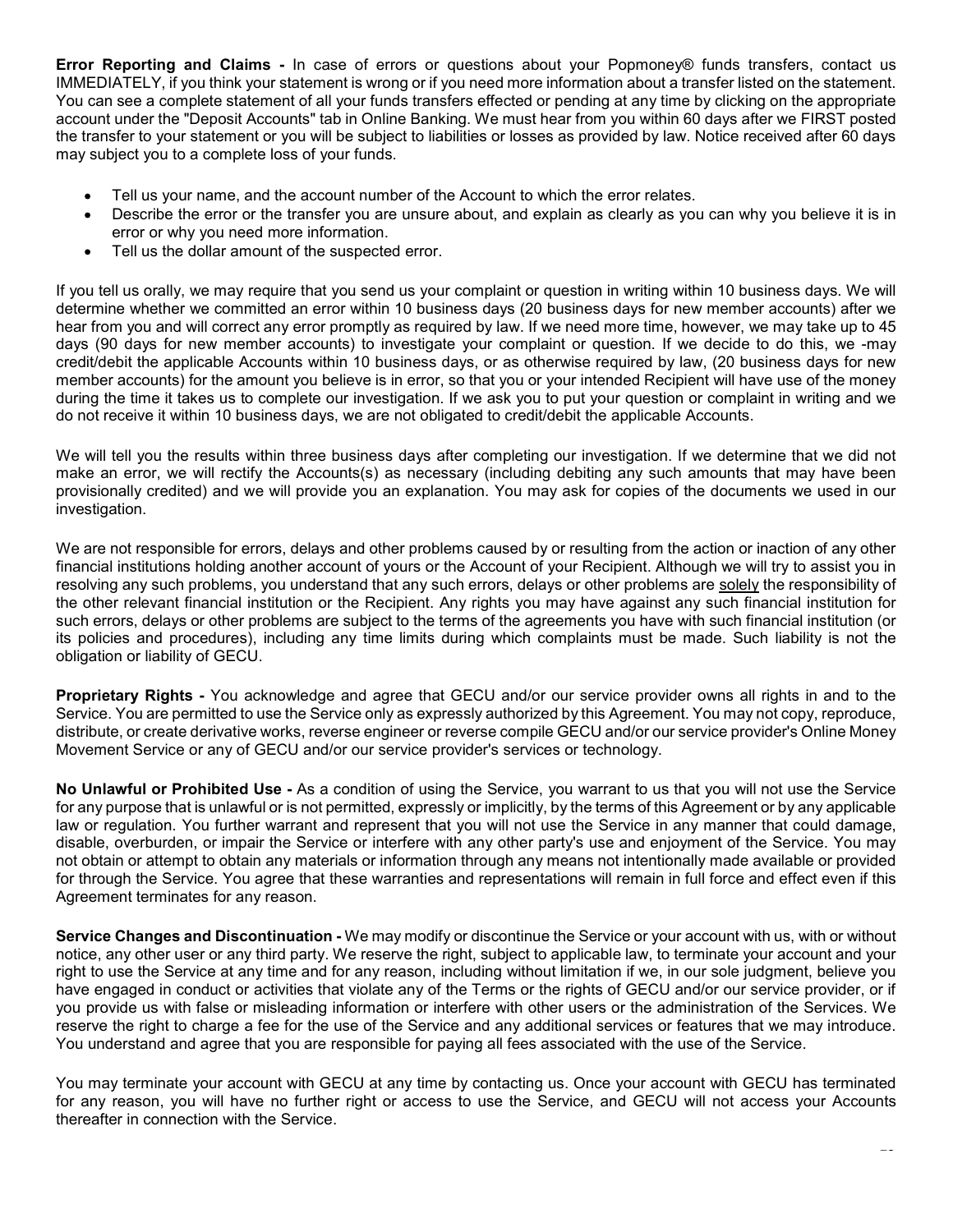### USE OF SMS MESSAGING

USE OF SMS MESSAGING<br>Users of the Popmoney® service may receive certain SMS messages relating to their payments, such as notice of payment,<br>alerts for validation and receipt of a transfer. Popmoney® will verify your expre alerts for validation and receipt of a transfer. Popmoney® will verify your express agreement for GECU to utilize the mobile USE OF SMS MESSAGING<br>Users of the Popmoney® service may receive certain SMS messages relating to their payments, such as notice of payment,<br>alerts for validation and receipt of a transfer. Popmoney® will verify your expres message with a verification code that you will need to enter to direct your payment to your designated bank account. You may receive SMS messages related only to your transactions from time to time, but please be aware that your carrier's normal rates and fees, such as text messaging fees, will still apply. USE OF SMS MESSAGING<br>Users of the Popmoney® service may receive certain SMS messages relating to their payments, such as notice of payment,<br>alerts for validation and receipt of a transfer. Popmoney® will verify your expres USE OF SMS MESSAGING<br>Users of the Popmoney® service may receive certain SMS messages relating to their payments, such as notice of payment,<br>alierts for validation and receipt of a transfer. Popmoney® will verify your expre

provided solely as a convenience to you. GECU does not screen, approve, review or otherwise endorse any content or information contained in any Linked Sites. You acknowledge and agree that GECU, its affiliates and partners are not responsible for the contents of any Linked Sites, including the accuracy or availability of information provided by Linked Sites, and makes no representations or warranties regarding the Linked Sites or your use of them.

to verify the content and authority of funds transfer instructions and any changes to those instructions. You understand, agree and acknowledge that, as your agent, we may provide to such financial institution such information as may be required to verify the instructions and may constitute a valid security procedure under the rules governing such Account.

USE OF SMS MESSAGING<br>Users of the Popmoney® service may receive certain SMS messages relating to their payments, such as notice of payment,<br>alients for validation and receipt of a transfer. Popmoney® will verify your expre Account to accept funds and transfer instructions in accordance with any authorization procedures as may be agreed from time to time between you and such financial institution, or between us, on your behalf, and such financial institution, without verifying the instructions under the established security procedures of such financial institution, regardless of whether such security procedures were agreed by you directly or by us on your behalf. In addition, you agree, acknowledge and accept that we may authorize such financial institutions to charge and debit your accounts based solely on these communications. Inseased win a venue and sole and you win linear to mean vulnes; you hay need to design winding the sympatical states and fees, such as text messaging fees, will still apply.<br>
Informal rates and fees, such as text messagin is espinalion of the United Control of the Service of the Service and Monaray of the Service Form in submitted in the Security Procedures - You understand that another financial institution at which an Account is maintaine to verify the content and authomity of tunds transfer instructions and any onarge to those instructions. You understand, the hydrogeneer and acknowledge that, as your agent, we may provide to such financial institution suc

relevant financial institution may execute those instructions by reference to the number only, even if the number does not correspond to the name. You understand that such financial institutions may choose not investigate discrepancies between names and numbers. In addition, you agree that we have neither responsibility to investigate discrepancies between names and numbers, nor any liability or responsibility whatsoever if any other financial institution fails to investigate discrepancies between names and account numbers

account, your joint account holder is aware and has expressly consented for you to use your Accounts for the Service. We will end your use of the Service if any joint account holder notifies us that (i) they never consented to your use of our Online Money Movement Service, (ii) the joint account can no longer be operated on your instructions alone, (iii) they are

to venty the instructions and regional of the conductions of the conduction and instrained institution at which the Security Proceduation and the Conduction and which are the select any means of Conduction any the any mean the applicable financial institution. These choices include banking channels, electronic means, funds transfer systems, mail, courier, or telecommunications services, intermediary banks and other organizations. You agree to be bound by the rules and regulations that govern the applicable funds transfer systems, such as automated clearing house (ACH) as published by the National Automated Clearinghouse Association (NACHA). We shall make all reasonable efforts to ensure that your transfer requests are processed on time; however, we reserve the right and have no liability for holding funds beyond the normal period and if any interest is earned will be the property of GECU. Account Number Policy - If funds transfer instructions identify a bank or beneficiary by name and account number, the relevant financial institution may execute those instituctions by reference to the number only. even if isines and numbers, in resolution, you agree that we inster instructions constitute accounts of the Service instruction fails to investigate discrepancies between names and account unithers in substitute in structions cons between rismies and excount numbers<br>
solvent Holder - in submitting your application for the Service, you confirm that, if any of your Accounts for the Service. We<br>
will end your use of the Service if any joint account hol

unable to complete any transfer. Except as otherwise required by law, GECU shall in no other event be liable for any claims, losses and damages relating to this in any manner.

warrant to us that you have enough money in the applicable Accounts to make any funds transfer you request that we make or damages you do not have enough money to make the funds transfer and the funds transfer is not completed or is later reversed or if another financial institution does not permit the transfer or the funds transfer would exceed the credit limit on any applicable overdraft line.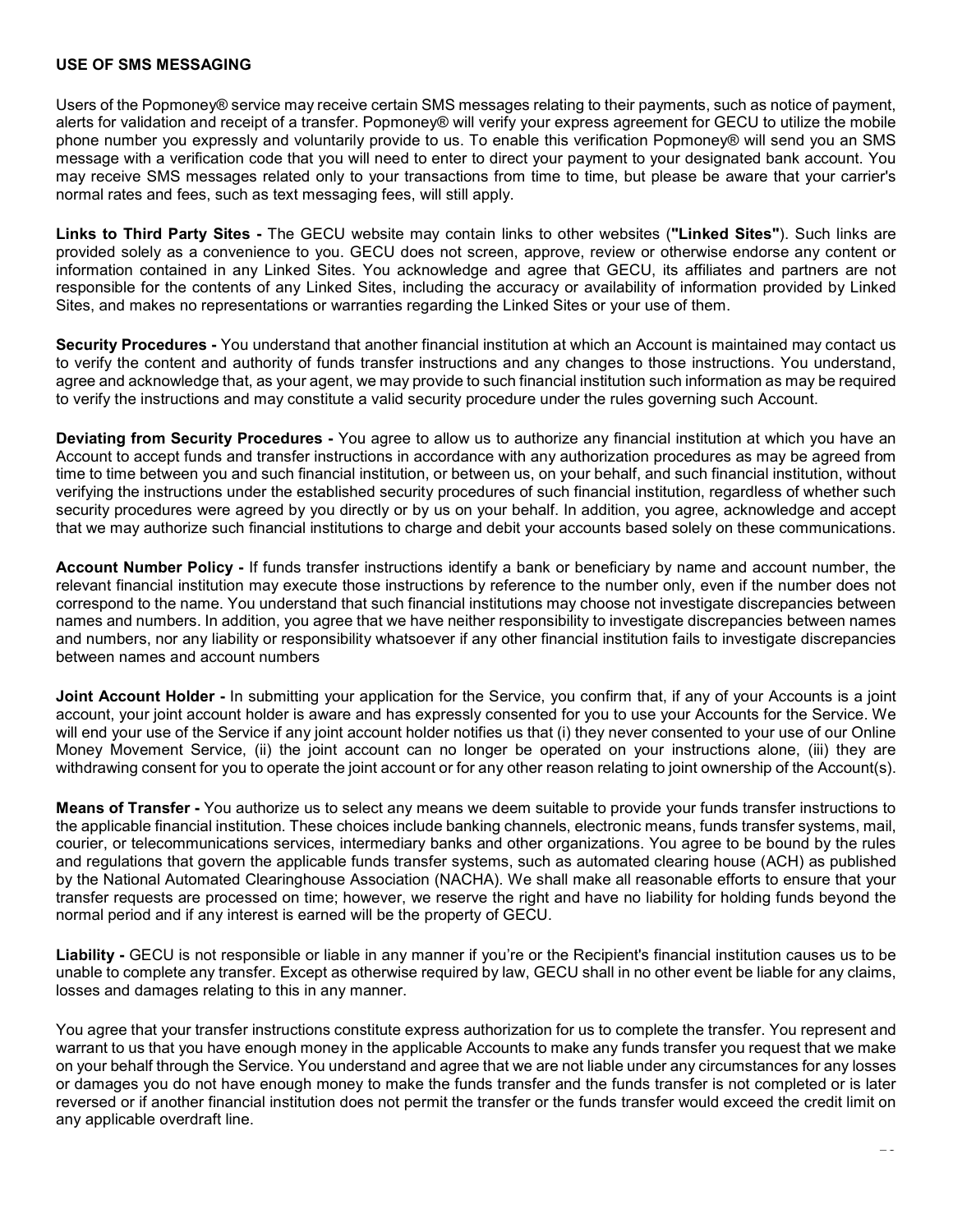You also understand and agree that we are not responsible for any losses or damages if circumstances beyond our control (such as fire or flood or any other force majeure) prevent us from making a funds transfer or if the GECU website incurs technical issues.

You also understand and agree that we are not responsible for any losses or damages if circumstances beyond our control<br>(such as fire or flood or any other force majeure) prevent us from making a funds transfer or if the G POPMONEY®) IS PROVIDED "AS-IS." EXCEPT AS OTHERWISE PROVIDED IN THIS AGREEMENT OR AS REQUIRED BY LAW, WE ASSUME NO RESPONSIBILITY FOR THE TIMELINESS, DELETION, MIS-DELIVERY OR FAILURE TO STORE ANY USER COMMUNICATIONS OR PERSONALIZATION SETTINGS. YOU UNDERSTAND AND EXPRESSLY AGREE THAT USE OF THE ONLINE SERVICE IS AT YOUR SOLE RISK, THAT ANY MATERIAL AND/OR DATA DOWNLOADED OR OTHERWISE OBTAINED THROUGH THE USE OF THE ONLINE MONEY MOVEMENT SERVICE IS DOWNLOADED OR OBTAINED AT YOUR OWN DISCRETION AND RISK AND THAT YOU WILL BE SOLELY RESPONSIBLE FOR ANY LOSSES OR DAMAGES, INCLUDING WITHOUT LIMITATION DAMAGE TO YOUR COMPUTER SYSTEM OR LOSS OF DATA THAT RESULTS FROM THE DOWNLOAD OR THE OBTAINING OF SUCH MATERIAL AND/OR DATA.

EXCEPT AS EXPRESSLY SET FORTH ON THE GECU WEB SITE OR IN THIS AGREEMENT, WE DISCLAIM ALL WARRANTIES OF ANY KIND, EXPRESS OR IMPLIED, INCLUDING WITHOUT LIMITATION ANY WARRANTY OF MERCHANTABILITY, FITNESS FOR A PARTICULAR PURPOSE OR NON-INFRINGEMENT OF INTELLECTUAL PROPERTY OR THIRD PARTY RIGHTS, AND WE MAKE NO WARRANTY OR REPRESENTATION REGARDING THE RESULTS THAT MAY BE OBTAINED FROM THE USE OF THE ONLINE MONEY MOVEMENT SERVICE, THE ACCURACY OR RELIABILITY OF ANY INFORMATION OBTAINED THROUGH THE ONLINE MONEY MOVEMENT SERVICE, THE ACCURACY OF ANY INFORMATION RETRIEVED BY US FROM THE ACCOUNTS OR THAT THE ONLINE MONEY MOVEMENT SERVICE WILL MEET ANY USER'S REQUIREMENTS, BE UNINTERRUPTED, TIMELY, SECURE OR ERROR FREE. MATERNIA ANOUGK DATA.<br>
EXCEPT AS EXPRESSIVY SET FORTH ON THE GECU WEB SITE OR IN THIS AGREEMENT, WE DISCLAIM ALL<br>
EVARERANTIES OF ANY KIND, EXPRESS OR IMPLIED, INCLUDING WITHOUT LIMITATION ANY WARRANTY OF<br>
MERCHANTABILITY,

EXCEPT AS DESCRIBED IN THIS AGREEMENT, WE WILL NOT BE LIABLE FOR ANY DIRECT, INDIRECT, INCIDENTAL, SPECIAL, CONSEQUENTIAL OR PUNITIVE DAMAGES OF ANY KIND RESULTING FROM THE USE OF OR THE INABILITY TO USE THE ONLINE MONEY MOVEMENT SERVICE, ANY INACCURACY OF ANY INFORMATION OR AMOUNT RETRIEVED BY US FROM THE ACCOUNTS, ANY BREACH OF SECURITY CAUSED BY A THIRD PARTY, ANY TRANSACTIONS ENTERED INTO BASED ON THE ONLINE MONEY MOVEMENT SERVICE, ANY LOSS OF, UNAUTHORIZED ACCESS TO OR ALTERATION OF A USER'S TRANSMISSIONS OR DATA OR FOR THE COST OF PROCUREMENT OF SUBSTITUTE GOODS AND SERVICES, INCLUDING BUT NOT LIMITED TO DAMAGES FOR LOSS OF PROFITS, USE, DATA OR OTHER INTANGIBLES, EVEN IF WE HAD BEEN ADVISED OF THE POSSIBILITY OF SUCH DAMAGES. SERIVIDE: The ACCURACY OF ANY INFORMATION KEI MEVEL BY US FROM THE ACCOUNTS ORT THE ACCURD ON THE MATTERT AND MENT THE RECOUNTS ARROR FREE.<br>EXCEPT AS DESCRIBED IN THIS AGREEMENT, WE WILL NOT BE LIABLE FOR ANY DIRECT. INDIR

employees, consultants, service providers and agents from any and all claims (including third party claims), liability, losses, damages and/or costs (including, but not limited to, attorneys' fees) arising from any and all aspects of your use in any manner of the Service; your reliance on the information, instruction, license and/or any authorization provided by you under or pursuant to this Agreement; any information provided to us by another financial institution in connection with a possible transfer or your use of the Service; your violation of any terms of this Agreement; or of any violation of any intellectual property rights of GECU or other rights of any person or entity in connection with your Account or the Service.

funds (the "Funds") to an account you designate at your bank or other financial institution (the "Account"), in addition to the Terms herein, you agree to accept the terms and conditions set forth below.

You authorize us to transfer the Funds to your Account. In order for us to complete the transfer, you will be prompted (and expressly agree to) to provide us with the following information (the "Information"): 1) your full name; 2) your current residential address; 3) the name of your bank or financial institution and ABA routing number (the 9-digit number that appears on the far left of the bottom of your check) of the financial institution which holds your Account; 4) the Account number; 5) a secret word or phrase known only to you and the transferor; and any other information ANN TRANSACTIONS EVITER GOODS AND BASED ON THE UNIME MOVER WOVERNOT SERVICE, ANY LUSS OT,<br>FROCUREMENT OF SUBSTITUITE GOODS AND SERVICES, INCLUDING BUT NOT LIMITED TO DAMAGES<br>COURNEL COST OF PROFITS. USE, DATA OR OTHER INTA We will utilize the Automated Clearing House (ACH) system to send the Funds to your Account. We will act on the information provided by you in completing ACH credit instructions to your Account. If for any reason your financial institution returns the ACH credit or the credit goes to the wrong financial institution or Account because you have provided us with incorrect, inaccurate or false information, we may in our sole discretion, take reasonable efforts to complete the credit transaction or return the Funds to the Transferor.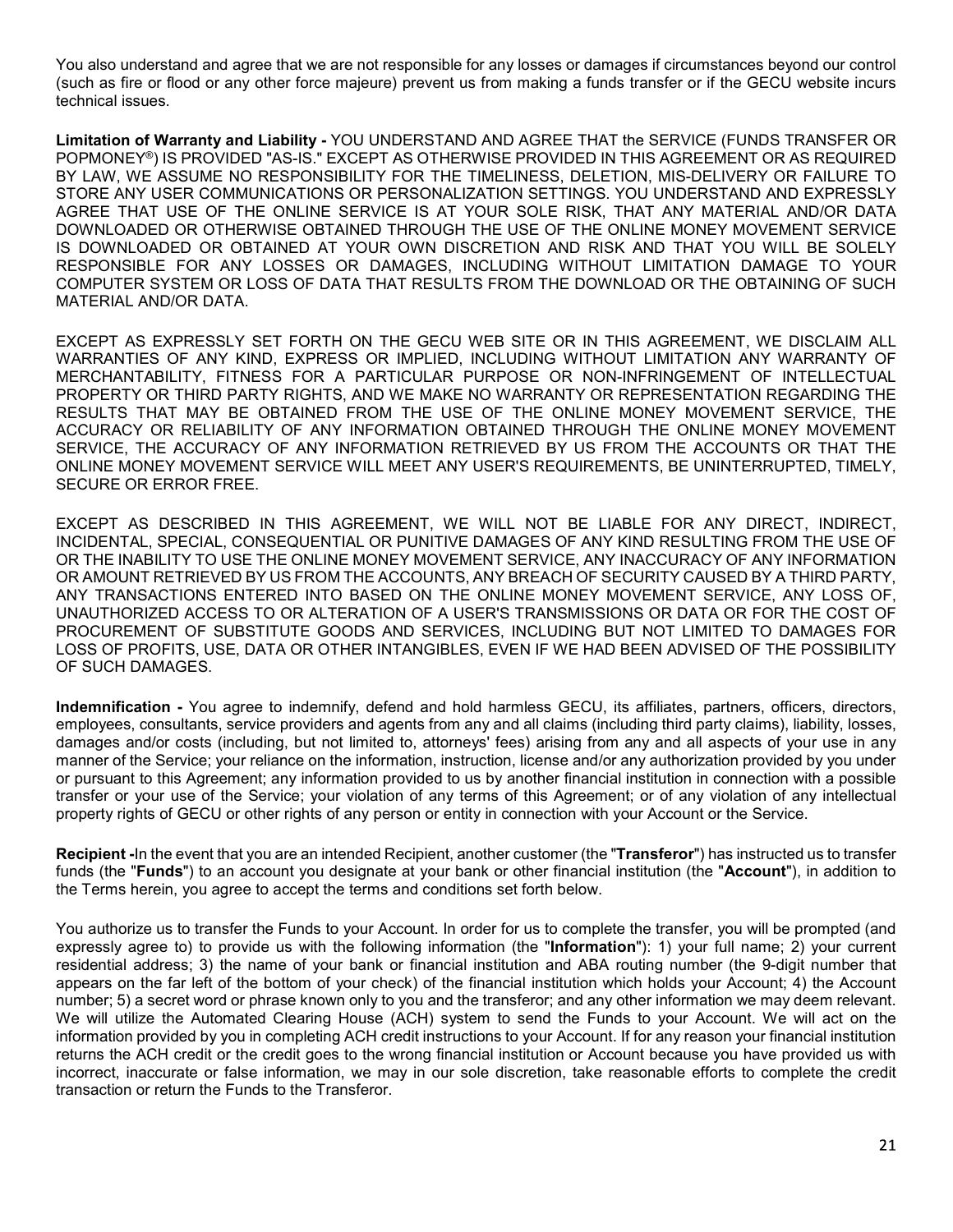You agree not to impersonate any person or use a name that you are not authorized to use and recognize this could be a You agree not to impersonate any person or use a name that you are not authorized to use and recognize this could be a<br>violation of law. You warrant and represent that you are the person intended by the Transferor and enti Funds; that you are not a person whose Accounts are blocked under regulations of OFAC of the United States Treasury Department; and that the Information you will provide is true, correct and complete. You agree not to impersonate any person or use a name that you are not authorized to use and recognize this could be a<br>violation of law. You warrant and represent that you are the person intended by the Transferor and enti

We reserve the right to decline to complete any transfer, even after you have agreed to all of the Terms, if we have reason to believe that completing the transfer would result in a violation of law or expose us to liability, violation of law or risk of If the transfer is rejected for any reason, the funds will be returned to the Transferor.

You agree not to impersonate any person or use a name that you are not authorized to use and recognize this could be a violation of law. You warrant and represent that you are the person intended by the Transferor and enti of financial institution. You represent and warrant that you are who you claim to be; that you are the rightful owner of all Content and the Accounts linked for the purposes of the Service; and that you are rightfully and expressly authorizing us to access the Accounts.

You agree that our rights and remedies arising out of any breach of your representations and warranties in this Agreement, the limitations on our liability and our rights to indemnification under this Agreement are continuing and shall survive the termination of this Agreement. GECU 's failure to enforce the strict performance of any provision of this Agreement will not constitute a waiver of GECU 's right to subsequently enforce such provision or any other provisions of this Agreement.

The most current version of this Agreement as it appears on our website, including any amendments that we may make from time to time, constitutes the entire agreement between us, and supersedes and replaces all other agreements or understandings, whether written or oral, regarding the Service. This Agreement may be amended from time to time without notice. However, notices to you may be in writing and may be made either on-line, via e-mail, conventional mail or messages delivered through the Services at GECU 's discretion. This Agreement is personal to you and you may not assign it to anyone.

This Agreement shall be governed by and construed in accordance with the laws of Ohio, without giving effect to its conflict of law provisions or your actual state or country of residence. If for any reason a court of competent jurisdiction finds any provision or portion of the Terms to be unenforceable, the remainder of the Terms will continue in full force and effect.

This Agreement shall take effect and be binding upon you immediately upon the acceptance of your application for the Service by us.

(Addendum to your Online Banking Service Agreement)

## DEFINITIONS

Mobile Banking: Accessing Online Banking to view your account(s) and/or perform transactions from your mobile device.

Mobile Device: A cellular phone or other wireless, electronic, communicable instrument that is internet-enabled and allows secure SSL traffic which is also capable of receiving text messages.

## ONLINE BANKING SERVICE

This Agreement shall be governed by and constructed in accordance with the laws of Ohio without gliving effect to its conflict<br>of law provisions or your actual state or country of residence. If for any reason a court of co Services. It is not intended to replace access to Online Banking from your personal computer or other methods you use for managing your accounts and services with us. Mobile Banking allows you to access your General Electric Credit Union account information, transfer funds, view account activity and available funds, and perform certain other transactions. To utilize Mobile Banking, you must be enrolled to use Online Banking. For a list of compatible browsers, please see Section 3: Acknowledgements, Responsibilities, and Liabilities of Account Holder/User.

Mobile Banking is bound within the terms and conditions of the Agreement the Online Banking Agreement and, from time to time, we may amend the terms affecting Mobile Banking services and modify or cancel these services altogether, without notice, except as may be required by law.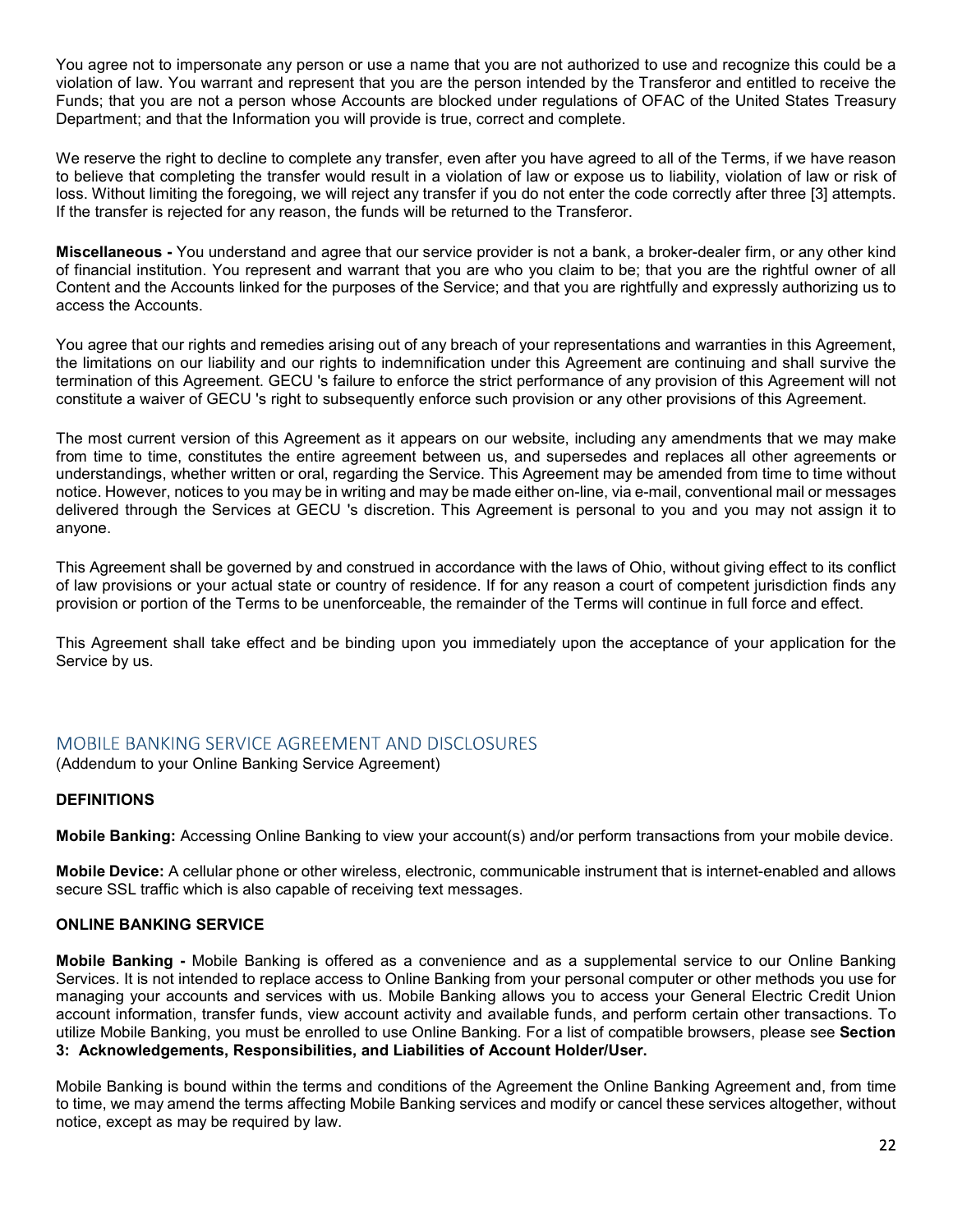We reserve the right to limit the types and number of accounts and the right to refuse to make any transaction request made through Mobile Banking. We also reserve the right to modify the scope of the service at any time.

General Electric Credit Union may modify Mobile Banking services from time to time and add and/or remove certain features at our sole discretion. Any such added Mobile Banking services or features will be governed by this Agreement and by any terms and conditions provided to you at the time the new Mobile Banking services or features are added and/or at the time of enrollment for the services or features, if applicable. In the event of any such modifications, you are responsible for making sure you understand how to use the Mobile Banking services as modified. You also accept responsibility for making sure that you know how to properly use your device and we will not be liable to you for any losses caused by your failure to properly use the Mobile Banking services on your device. We reserve the right to limit the types and number of accounts and the right to refuse to make any transaction request made through Mobile Banking. We also reserve the right to modify the scope of the service at any time.<br> We neseare the right to limit the types and number of accounts and the right to refuse to make any transaction request made through Mobile Banking. We also reserve the right to modify the socope of the service at any time.

Mobile Banking may not be accessible or may have limited utility over some network carriers. In addition, the service may availability of data services provided by your network carrier, such as data outages, 'out of range/area' issues, or if internet access is provided at all. Furthermore, General Electric Credit Union does not make any representation that any content or use of Mobile Banking is available for use in locations outside of the United States and accessing Mobile Banking from locations outside of the United States is at your own discretion.

You agree that, when you use Mobile Banking, you remain subject to the terms and conditions of your existing agreements with any unaffiliated service carriers, including but not limited to, your network carrier, and that this Agreement does not amend or supersede any of those agreements. You understand that those agreements may provide for fees, limitations and restrictions which might impact your use of Mobile Banking (such as data usage or text messaging charges imposed on you such fees, limitations and restrictions. You agree that only your network carrier is responsible for its products and services. Accordingly, you agree to resolve any problems with your carrier directly without involving General Electric Credit Union. of enrollment for the services or features; if applicable, in the event of any such modifications, you are responsible for the secepted particle in the services as modified. You also accept responsible for making sure you

## ACKNOWLEDGEMENTS, RESPONSIBILITIES, and LIABILITIES of ACCOUNT HOLDER/USER

limited, non-transferable, non-exclusive, non-sub licensable and non-assignable license ("License") to download, install and use the Software on your Mobile Device within the United States and its territories. In the event that you obtain a new or different Mobile Device, you will be required to download and install the Software to that new or different Mobile Device. This License shall be deemed revoked immediately upon (i) your termination of Mobile Banking in accordance with this Agreement; (ii) your deletion of the Software from your Mobile Device; or (iii) our written notice to you at any time with or without cause. If this License is revoked for any of the foregoing reasons, you agree to promptly delete the Software from your Mobile Device. use of Mobile Banking is available for use in locations outside of the United States and accessing Mobile Banking from<br>Croustions outside of the United States is at your own discretion.<br>The terms and conditions of your exi You agree that, when you use Mobile Banking, you remain subject to the terms and conditions of your and filmed the curate and conditions of your and filmed any unaffillated service carriers, including but not limited to, y amend or supersede any of those agreements. You understand that those agreements may provide for feres, limitations and<br>restrictions which might impact your use of Mobile Banking (such as data usage or text messaging charg Accordingly, you agree to resolve any problems with your carrier directly without involving General Electric Credit Union.<br>
ACKNOWLEDGEMENTS, RESPONSIBILITIES, and LIABILITIES of ACCOUNT HOLDERVUSER<br>
Mobile Banking Softwar Ilmited, non-transferable, non-exclusive, non-subi licensable and non-assignable license<sup>c</sup> ("License") in download, Install and<br>the energy than the selection of the selection of the Submar or the content Mobile Device, ou

agree to the following:

financial information that may be accessed via Mobile Banking. You represent and agree that all information you provide to information to us for the purpose of operating Mobile Banking. You agree to not misrepresent your identity or your account information. You agree to keep your account information up to date and accurate.

You may not copy, reproduce, distribute, or create derivative works from this content. Further, you agree not to reverse engineer or reverse compile any Mobile Banking technology, including, but not limited to, any Software or other mobile phone applications associated with Mobile Banking.

any way that would:

- Infringe any third-party copyright, patent, trademark, trade secret, or other proprietary rights or rights of publicity or privacy, including any rights in the Software;
- Be fraudulent or involve the sale of counterfeit or stolen items, including, but not limited to, use of Mobile Banking to impersonate another person or entity;
- Violate any law, statute, ordinance or regulation (including, but not limited to, those governing export control, consumer protection, unfair competition, anti-discrimination or false advertising);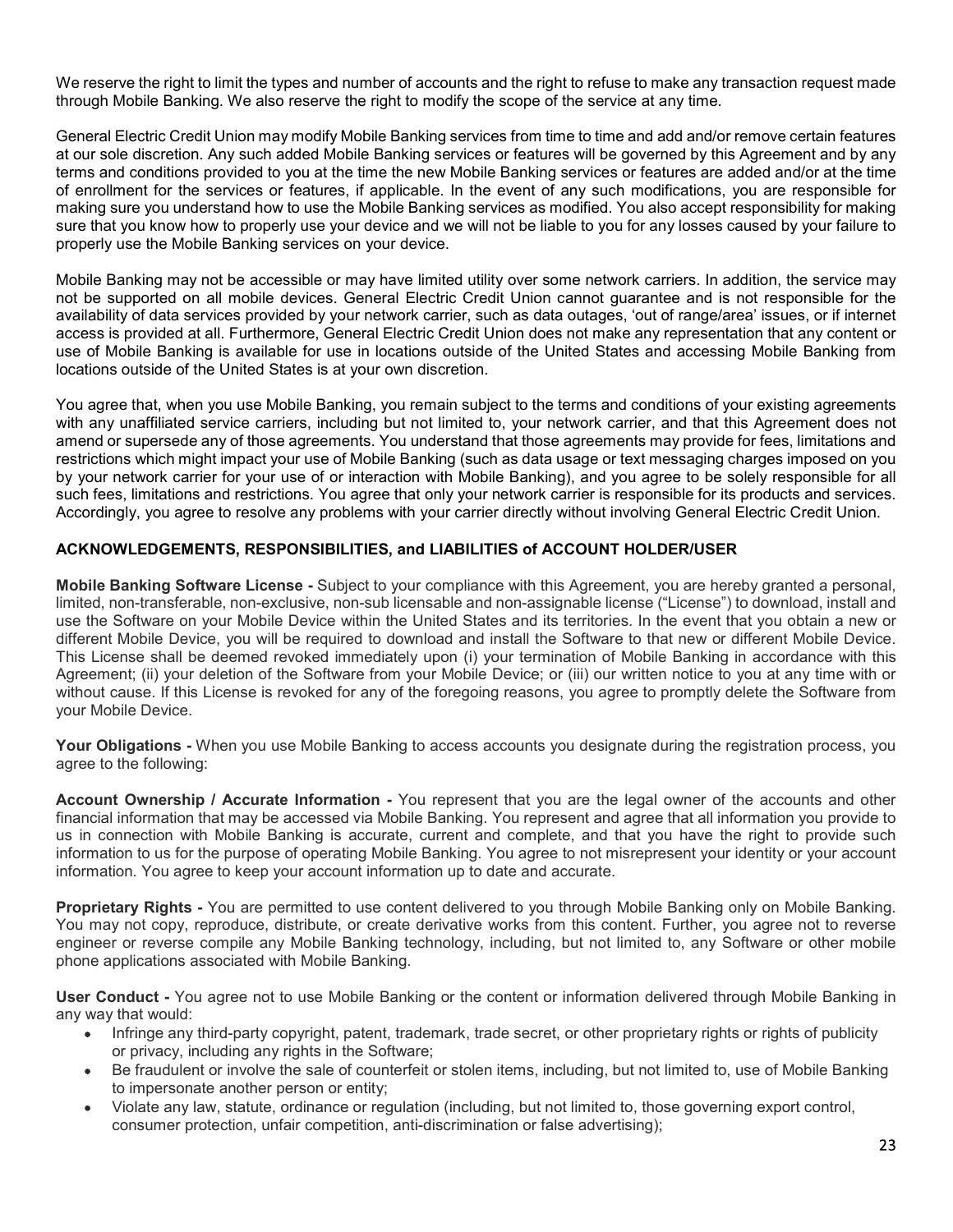- Be false, misleading or inaccurate;
- Create liability for us or our affiliates or service providers, or cause us to lose (in whole or in part) the services of any of our service providers; Be false, misleading or inaccurate;<br>Create liability for us or our affiliates or service providers, or cause us to lose (in whole or in part) the service<br>any of our service providers;<br>Be defamatory, trade libelous, unlawfu Be false, misleading or inaccurate;<br>Create liability for us or our affiliates or service providers, or cause us to lose (in whole or in part) the services of<br>any of our service providers;<br>Be defamatory, trade libelous, unl
- Be defamatory, trade libelous, unlawfully threatening or unlawfully harassing;
- Potentially be perceived as illegal, offensive or objectionable;
- 
- Interfere with or disrupt the use of Mobile Banking by any other user;
- 

resell or make commercial use of Mobile Banking.

• Be false, misleading or inaccurate;<br>• Create liability for us or our affiliates or service providers, or cause us to lose (in whole or in part) the services of<br>any of our service providers;<br>• Be defamatory, trade libel Indemnification - Unless caused by our intentional misconduct or gross negligence, you agree to protect and fully compensate us and service providers from any and all third party claims, liability, damages, expenses and costs (including, but not limited to, reasonable attorney's fees) caused by or arising from your improper use of Mobile Banking software or your infringement, or infringement by any other user of your account, of any intellectual property or other right of anyone.

• Be false, misleading or inaccurate;<br>• Create liability for us or our affiliates or service providers, or cause us to lose (in whole or in part) the services of<br>• Hyderiality be precived as illegal, offensive or objectio other means to access your account to any unauthorized individuals. You are responsible for transfers or other transactions you authorize using Mobile Banking. If you permit other persons to use your Mobile Device and PIN or other means to access Mobile Banking, you are responsible for any transactions they authorize. If you believe that your PIN, Mobile Device or other means to access your account has been lost or stolen or that someone may attempt to use Mobile Banking without • Be false, misleading or inaccurate;<br>Create liability for us or our arffiliates or service providers, or cause us to lose (in whole or in part) the services of<br>any of our service providers;<br>• Beterlinity be preceived as at (800)542-7093 or (513)243-4328. • Be defamatory, trade libelous, unlaw/hilly threatening or unlaw/hilly harassing;<br>• Potentially be perceived as lilegal, offensive or objectionable;<br>• Interfere with or disrupt computer networks connected to Mobile Banki Interfere with or distuply the use of Mobile Banking by any other user;<br>
No Commercial Use Darking in such a manner as to gain unauthorized entry or access to the computer systems of others.<br>
No Commercial Use or Re-Safe -**Indemnification** - Unless caused by our intentional misconduct or gross negligence<br>compensate us and service providers from any and all third party claims, liability, damages<br>but not limited to, reasonable attorney's fees but mot limited to, reasonable attomey's fees) caused by or ansing from your improper use of Mobile Banking software or<br>your infringement, or infringement to you roth user of your account, of any intellectual property or o

any fee structures associated with Mobile Banking as offered at General Electric Credit Union.

necessary hardware and related equipment needed to utilize the SERVICES. As of the date of this Agreement, the necessary equipment includes: Personal Computer with Internet access and web browser with 128-bit encryption. To ensure your ability to view various features of the General Electric Credit Union's web site, you understand it is your responsibility to update your web browser periodically so that the entire web site may be viewed. stretion Chargers - In the future, we may add to or enhance the features of Mobile Banking and reserve the right to amend<br>any fee structures associated with Mobile Banking as offered at General Electric Credit Union.<br>Hardw

other difficulties related to Mobile Banking. These difficulties may result in loss of data, personalization settings or other Mobile Banking interruptions. Neither we nor any of our service providers assume responsibility for the timeliness, deletion, mis-delivery or failure to store any user data, communications or personalization settings in connection with your use of Mobile Banking. necessary hardware and realisted equinment needed to utilize the SERVICES. As of the date of this Agreement the<br>necessary equipment includes Personal Computer with internet access and web browser with 128-bit encryption To **Mobile Banking for the Unitations** - Neither we nor our service providers can always foresee or anticipate technical or<br>other difficulties related to Mobile Banking. These difficulties may result in loss of data, personal

Neither we nor any of our service providers assume responsibility for the operation, security, functionality or availability of any Mobile Device or mobile network, which you utilize to access Mobile Banking.

You agree to exercise caution when utilizing the Mobile Banking application on your Mobile Device and to use good the most recent account information available through Mobile Banking, and may not be current. You agree that neither we nor our service providers will be liable for any delays in the content, or for any actions you take in reliance thereon. If you need current account information you agree to contact us directly.

(513)243-4328. We reserve the right to change or cancel Mobile Banking at any time without notice. We may also suspend your access to Mobile Banking at any time without notice and for any reason, including but not limited to, your non-use of Mobile Banking services. You agree that we will not be liable to you or any third party for any discontinuance of Mobile Banking.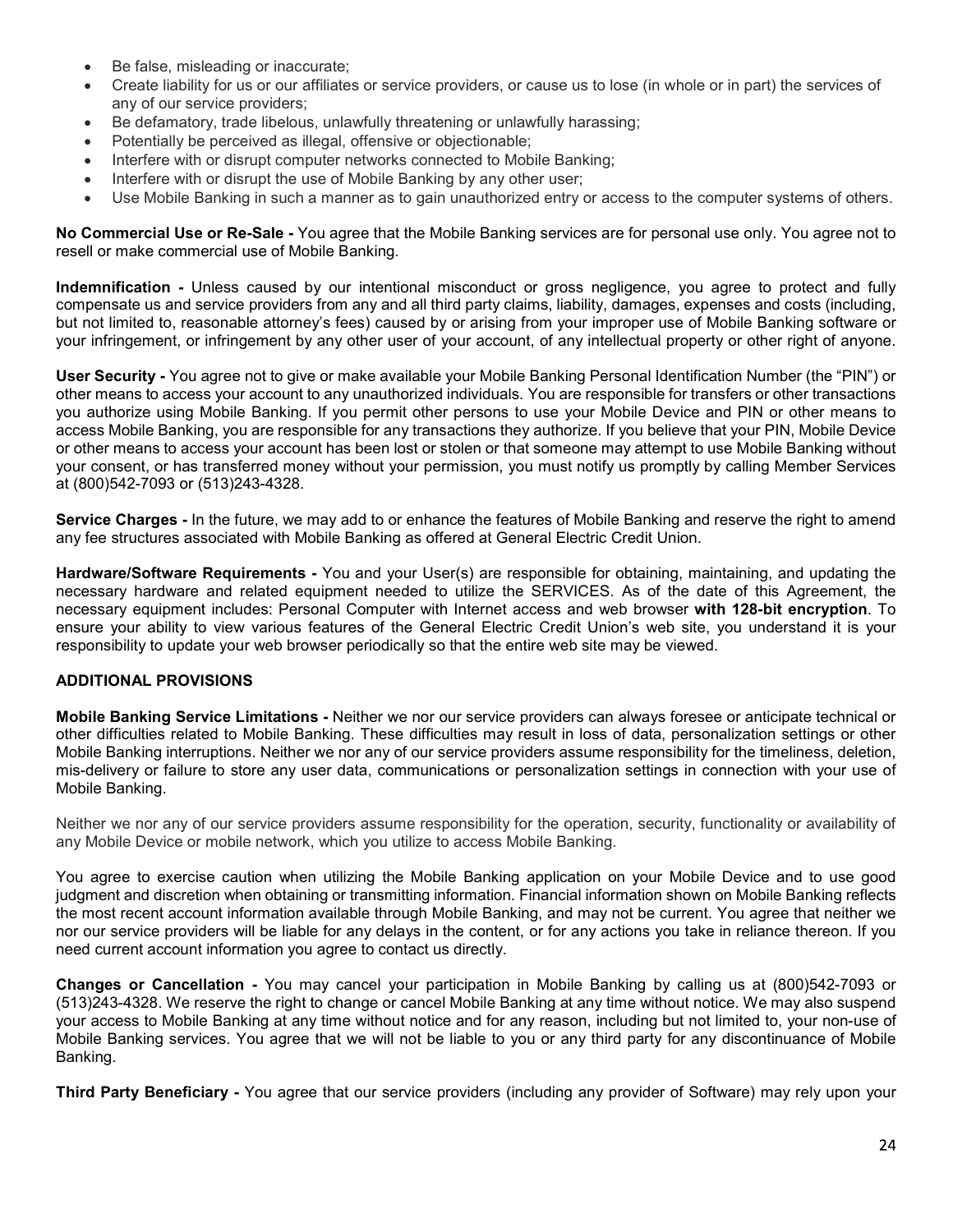agreements and representations in this Agreement, and such service providers are third party beneficiaries to this Agreement, with the power to enforce those provisions against you, as applicable.

agreements and representations in this Agreement, and such service providers are third party beneficiaries to this Agreement, with the power to enforce those provisions against you, as applicable.<br>Governing Law - This Agre Ohio Law is not inconsistent with controlling Federal Law. You also agree that Ohio's "Choice of Law Rules" will not be applied if they would result in the application of non-Ohio law. (6/2017)

This Mobile Deposit Service Agreement, ("Agreement") is the contract which covers your and our rights and responsibilities concerning the Mobile Deposit service ("Service") offered to you by General Electric Credit Union ("GECU" or "Credit Union"). By using the Mobile Deposit Service or clicking the electronic signature "Consent" on the Mobile Deposit enrollment or application page shown on your mobile device, you and any joint owners or authorized users, jointly and severally, agree agreements and representations in this Agreement, and such service providers are third party beneficiaries to this Agreement, with the power to enforce those provisions against you, as applicable.<br> **Governing Law -** This A terms and conditions and to the instructions, rules and terms provided to you via a link within the service and incorporated by reference herein. egrement, with the power to enforce those provisions against you, as applicable.<br>
Coverning Law - This Agreement is made in Ohio and shall be governed by the laws of the State of Ohio to the extent that<br>
Ohio Laws not inco ry emerical, war use power to emotic is made in Ohio and shall be governed by the laws of the State of Ohio to the extent that Gohio Law is not inconsistent with controlling Federal Law. You also agree that Ohio's "Choice MOBILE DEPOSIT SERVICE AGREEMENT AND DISCLOSURES<br>This Mobile Deposit Service Agreement, ("Agreement") is the contract which covers your and our rights and responsibilities<br>concerning the Mobile Deposit service ("Service")

## MOBILE DEPOSIT SERVICE

image and you may transmit the electronic image that the Credit Union will deposit to your account. GECU may, in its discretion, convert items meeting the Credit Union's required standards into substitute checks to facilitate the deposit and collection of such items. You agree that the manner in which checks are cleared or presented for payment shall be determined by Credit Union, in its sole discretion. We reserve the right to select the clearing agents through which we clear checks. is a stable and conditions in this Agreement, and any mendments. The Mobile Deposit service is subject to the Glubwing<br>by reference herein.<br>By reference herein, and the instituctions, rules and terms provided to you wia al term and conditions and to the institutions, rules and terms provided to you was limit within the service and incorporated<br>by reference herein.<br>MOBILE DEPOSIT SERVICE<br>MOBILE DEPOSITS SERVICE<br>MOBILE DEPOSITS SERVICE<br>MOBILE **Mobile Deposit Capture Process - If we approve the Mobile Deposit service for you, you must use your password with<br>Wour Login to access your accounts. You may photograph an image of checks with your mobile device creating** 

hold. The business day cutoff for deposited funds is referenced in section 1.3. GECU reserves the right to place a longer hold on deposited funds if we deem necessary. You agree that the imaging and transmitting of checks alone does not constitute receipt by GECU. Also, acknowledgment of receipt or delivery does not constitute an acknowledgment by GECU that the transmission of a check or items does not contain errors or that funds will be available. Checks deposited though Mobile Deposit are not received by the Credit Union until we have acknowledged receipt and provided credit to your account. collection of such items. You agree that the manner in which checks are cleared or presented for payment shall be<br>determined by Credit Union, in its sole discretion. We reserve the right to select the detaing agents throug

in Monday's limit). In addition, GECU will enforce seven-day and thirty-day limitations to protect your account from possible fraudulent activity. Additionally, limits may vary by Member and may change over time. We may, in our discretion, reject or deposit the items in excess of these limits. nold. The business are vuolar for deposited timds is retremend in sectom 13.3. GCU reserves the right to place a longer<br>hold on deposited funds if we deem necessary. You agree that the imaging and transmitting of checks al use we are ansures of the account of a conto will only use not contain entos or the account of checks deposited using Mobile Deposit.<br>Deposit Limitations - We may establish limits on the number and total amount of checks d

from you via Mobile Deposit session. In the event that the Service is interrupted or are otherwise unavailable, you may deposit checks in-person at a GECU branch or via night drop or mail or other contractually acceptable method.

the purposes of settling, transactions requested in connection with Mobile Deposit. We will provide you with details of each specific transaction. You will be responsible for reviewing and balancing of any settlement account.

Responsibility for Imaging - You are solely responsible for imaging deposit items, accessing the service from the Credit expenses associated with the service. GECU shall not be responsible for providing or servicing any Equipment for you.

within the United States, excluding its territories. For checks not falling within this requirement you must deposit those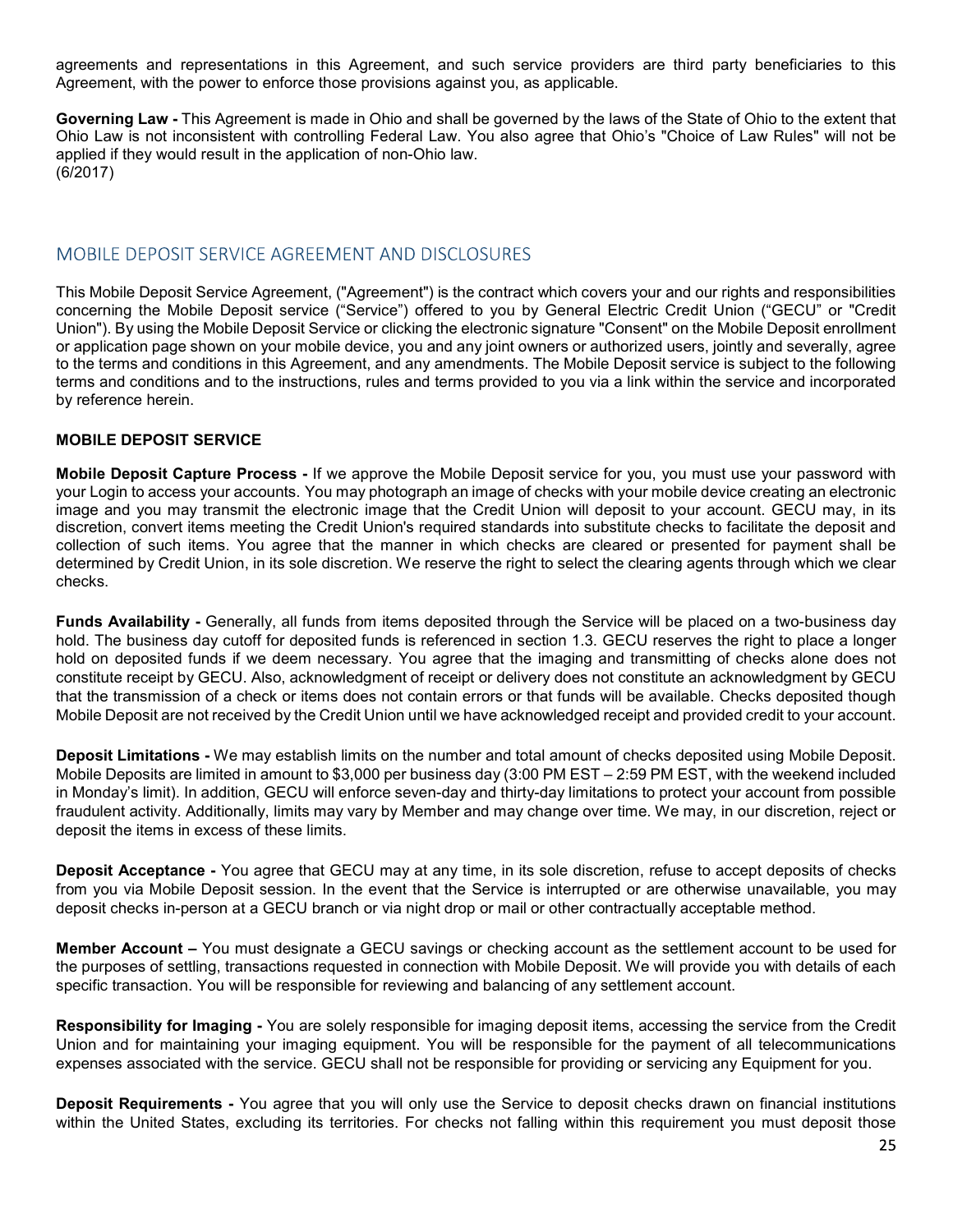checks in person, using a night drop facility or by U.S. Mail. You agree that each check you deposit through the Service will meet the image quality standards directed in the application.

checks in person, using a night drop facility or by U.S. Mail. You agree that each check you deposit through the Service will<br>meet the image quality standards directed in the application.<br>Check Retention & Destruction - Yo shall be handled in accordance with this Agreement and your Membership and Account Agreement. After our receipt of a deposit transmission we will acknowledge by electronic means our receipt of such transmission. Your electronic transmission is subject to proof and verification. You will retain the original of all imaged checks that have been deposited via Mobile Deposit for a reasonable period of time in order to verify settlement and credit or to balance periodic statements, but in no case beyond forty-five (45) days from the date processed. It is your responsibility to properly destroy and dispose of such original checks after such time. During the period that you maintain any original checks, you understand and agree checks in person, using a night drop facility or by U.S. Mail. You agree that each check you deposit through the Service will<br>check Retention & Destruction - You agree that all checks belong to you and not to the Credit Un limitation, (i) theft or reproduction of the original checks (including by employees) for purposes of presentment for deposit of these original checks (i.e., after the original checks have already been presented for deposit via the Service) and (ii) checks in person, using a night drop facility or by U.S. Mail. You agree that each check you deposit through the Service will<br>meet the image quality standards directed in the application.<br>Check Retention & Destruction - Yo and agree that you must use a high degree of care when selecting and implementing disposal procedures to ensure that the original checks are not accessed by unauthorized persons during the disposal process and, once destroyed, the original checks are no longer readable or capable of being reconstructed. checks in person, using a night drop facility or by U.S. Mail. You agree that each check you deposit through the Service will<br>meet the image quality standards directed in the application.<br>Check Retention & Destruction - Yo

deposit, or attempt to deposit, by any means:

- Any Substitute Check, the original of which has already been presented for deposit via the Service,
- Any image of a check that has already been deposited either as an original or as a substitute check
- Any original check, the Substitute Check of which has already been presented for deposit via Mobile Deposit.
- Checks payable to any person or entity other than you.
- Travelers checks, money orders, or savings bonds
- Checks containing any alteration of which you know or believe to be fraudulent or not authorized by the owner of the account on which the check is drawn.
- Checks payable jointly, unless deposited into an account in the name of all payees.
- Any item that is stamped with a "non-negotiable" watermark.
- Checks written off an account at a financial institution located outside of the United States.
- Checks not payable in United States currency.
- Checks dated more than six (6) months prior to the date of deposit or deemed "VOID" on the date of deposit.
- Checks or items prohibited by the Credit Union.
- Checks with any endorsement on the back other than that specified in this Agreement.
- Checks that have already been deposited or that are in the process of being deposited, nor will you attempt to redeposit or negotiate those checks with any other party
- Checks that have previously submitted through Mobile Deposit or through a remote deposit service offered at any other financial institution.
- Checks on which a stop payment order has been issued or for which there are insufficient funds.
- Checks that otherwise violate this Agreement.

In the event that are exercised to the event that are accepted to the event that has already been presented for deposit via the Ary image of erekeck that has already been presented for deposit on the event of the event of defend, indemnify, and hold Credit Union and its agents harmless from and against all liability, damage and loss arising out of any claims, suits, or demands brought by third parties with respect to any such Substitute Check or original check. You agree that the aggregate amount of any items which are deposited more than once will be debited from your account, and to the extent funds in your account are insufficient to cover such amount, any balance shall be debited by Credit Union from any other deposit accounts with Credit Union in its sole discretion. You further acknowledge that you and not the Credit Union is responsible for the processing and handling of any original items which are imaged and deposited utilizing the Service and you assume all liability to the drawer of any item imaged using the service or liability arising from the Credit Union's printing of any substitute check from those images.

### Your Representations and Warranties - You represent and warrant:

- that you will comply with all federal and state laws, and rules and regulations applicable to deposit and check  $\bullet$ transactions, including those of the National Automated Clearing House for ACH transactions;
- that all checks deposited through the Service are made payable to you;
- that all signatures on each check are authentic and authorized; and
- that each check has not been altered.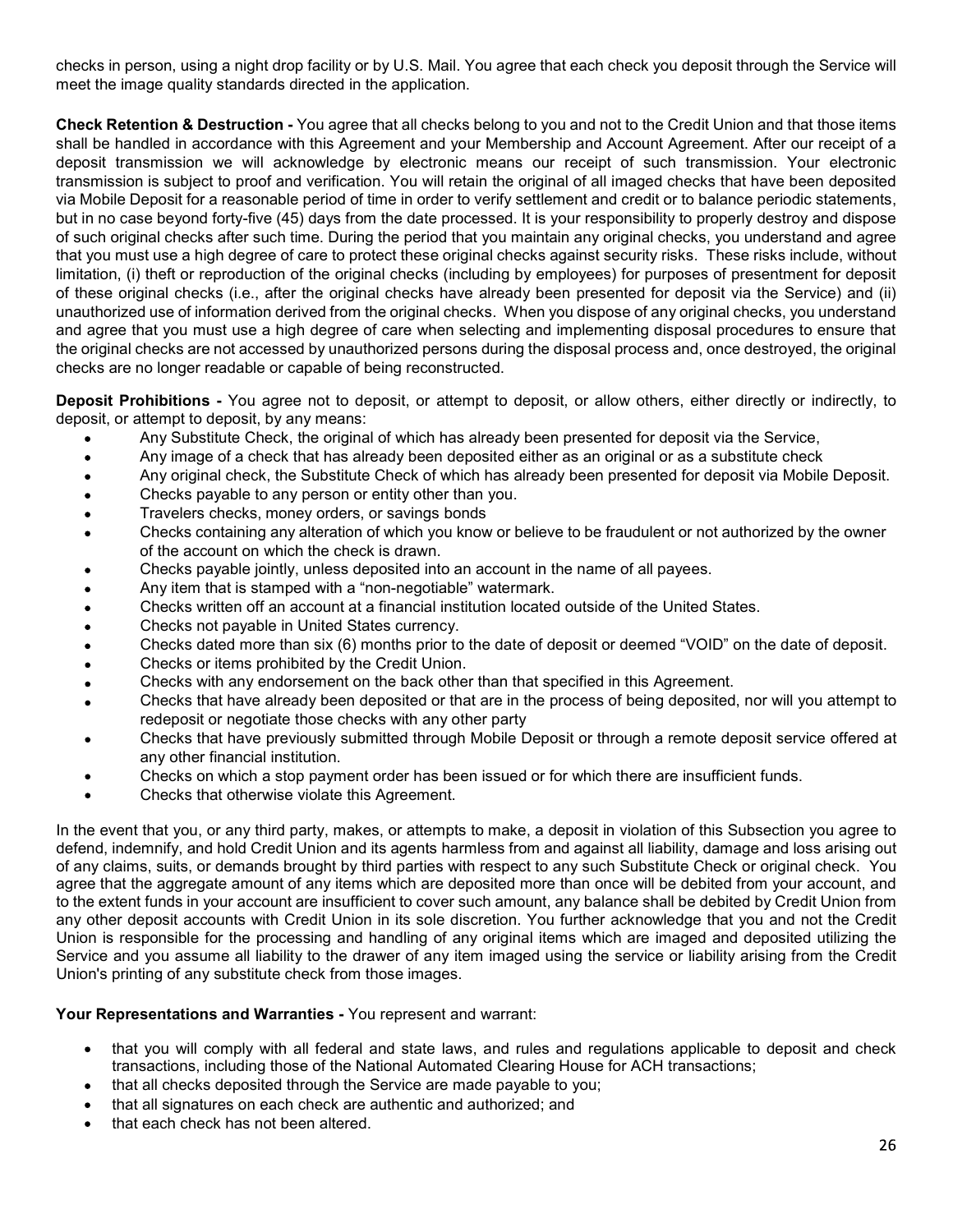In the event you breach any of these representations or warranties, you agree to defend, indemnify and hold GECU and its agents harmless from and against all liability, damages and loss arising out of any claims, suits or demands brought by third parties with respect to any such breach. You further authorize the Credit Union to charge your account for the amount of any such demand, claim or suit that constitutes a breach of warranty claim under the provisions of the Uniform Commercial Code.

In the event you breach any of these representations or warranties, you agree to defend, indemnify and hold GECU and its agents harmless from and against all liability, damages and loss arising out of any claims, suits or In the event you breach any of these representations or warranties, you agree to defend, indemnify and hold GECU and its<br>agents harmless from and against all liability, damages and loss arising out of any claims, suits or liable in any manner for such risk unless GECU fails to follow the procedures described in materials for use of the service. You assume exclusive responsibility for the consequences of any instructions you give to the Credit Union, for your failures to access the Service properly in a manner prescribed by the Credit Union, and for your failure to supply accurate input information, including, without limitation, any information contained in an application. In the event you breach any of these representations or warranties, you agree to defend, indemnify and hold GECU and its agents harmless from and against all liability, damages and loss arising out of any claims, suits or In the event you breach any others representations or warranties, you agree to deend, internations and bid de-CU and its<br>agents harmless from and against all liability, dramages and loss arising out of any daim, autis or d

of any errors within the time periods established in the Membership and Account Agreement after receipt of your account statement. If notified within such period, GECU shall correct and resubmit all erroneous files, reports, and other data at the Credit Union's then standard charges, or at no charge, if the erroneous report or other data directly resulted from the Credit Union's error.

## CREDIT UNION'S OBLIGATIONS

agress harmmens from and agress transmitted likely an anges and loss arising out of any claims, suits or elements for ought to transmitted the monut of control the financial data under the provisions of the Uniform Commerc appropriate instructions received from you in connection with such service. GECU shall exercise due care in seeking both to preserve the confidentiality of the user number, password, test key, or other code or identifier and to prevent the use of the service by unauthorized persons (and in this connection it is understood and agreed that implementation by the Credit Union of its normal procedures for maintaining the confidentiality of information relating to its members, and where practicable the obtaining by the Credit Union from any third parties engaged in the installation, maintenance and operation of the system of similar undertakings, shall constitute fulfillment of its obligation to exercise due care) but shall not otherwise be under any liability or have any responsibility of any kind for any loss incurred or damage suffered by you by reason or in consequence of any unauthorized person gaining access to or otherwise making use of the service. You assume full responsibility for the consequences of any misuse or unauthorized use of or access to the Service. Account Reconciliation - You will verify and reconcile any out-of-balance condition, and promptly notify the Credit Union<br>of any errors within the time periods established in the Membership and Account Agreement affer reco **CREDIT UNION'S OBLIGATIONS**<br> **Efnancial Data - We will review and process your electronic file through a batch processing at one lime per day. GECU agrees to transmit all the financial data under its control required to u** agres to transmit all the financial data under its control required to utilize the service selected by you and to act on<br>to preserve the confidentiality of the user number, password, test key, or other code or identifier a

operation and availability of the communication systems used in communicating your instructions and requests to the Credit Union. We will not be liable or have any responsibility of any kind for any loss or damage thereby incurred by you in the event of any failure or interruption of such communication systems or services resulting from the act or omission of any third party, or from any other cause not reasonably within the control of GECU.

to be ineligible for the service ("Exception Item") including, without limitation, electronic images of items drawn on banks located outside the United States, items drawn on U.S. Banks in foreign currency, electronic images that are illegible (due to poor image quality or otherwise), electronic images of items previously processed, electronic images previously converted appropriate instructions received from you in connection with such service. GECU shall exercise to care in seeking both<br>to preserve the confidentiality of the user number, password, test key, or other code or identifier an to presere the conflentiality of the user number, password, test key, or other code or identifier and to prevent the use of the original itel undon of its nonecolour iest some conflentiality of information the normal proce if you do not initially identify an electronic image as an Exception Item, the substitute check created by the Credit Union Union of its normal procedures for maintaining the confidentiality of information relating to the smembers, and where the proferent constrained to the system of small constrained or do the system of sominar properties be u practicable the obtaining by the Credit Union from any third parties engaged in the installation, maintenance and operation<br>of the system of similar undertakings, shall constitute fulfillment of its obligation to exercise Credit Union. consequence of any unauthbrized person gaining access to or or the wisie making use of the service. You assume full<br>responsibility or the consequences of any misuse or unauthorized use of or access to the Service. You assu Service Availability - You understand that Mobile Deposit availability is at all times conditioned upon the studing<br>operation and availability of the communication systems used in communicating your instructions and reques

detailing items processed, return items, and deposit adjustments.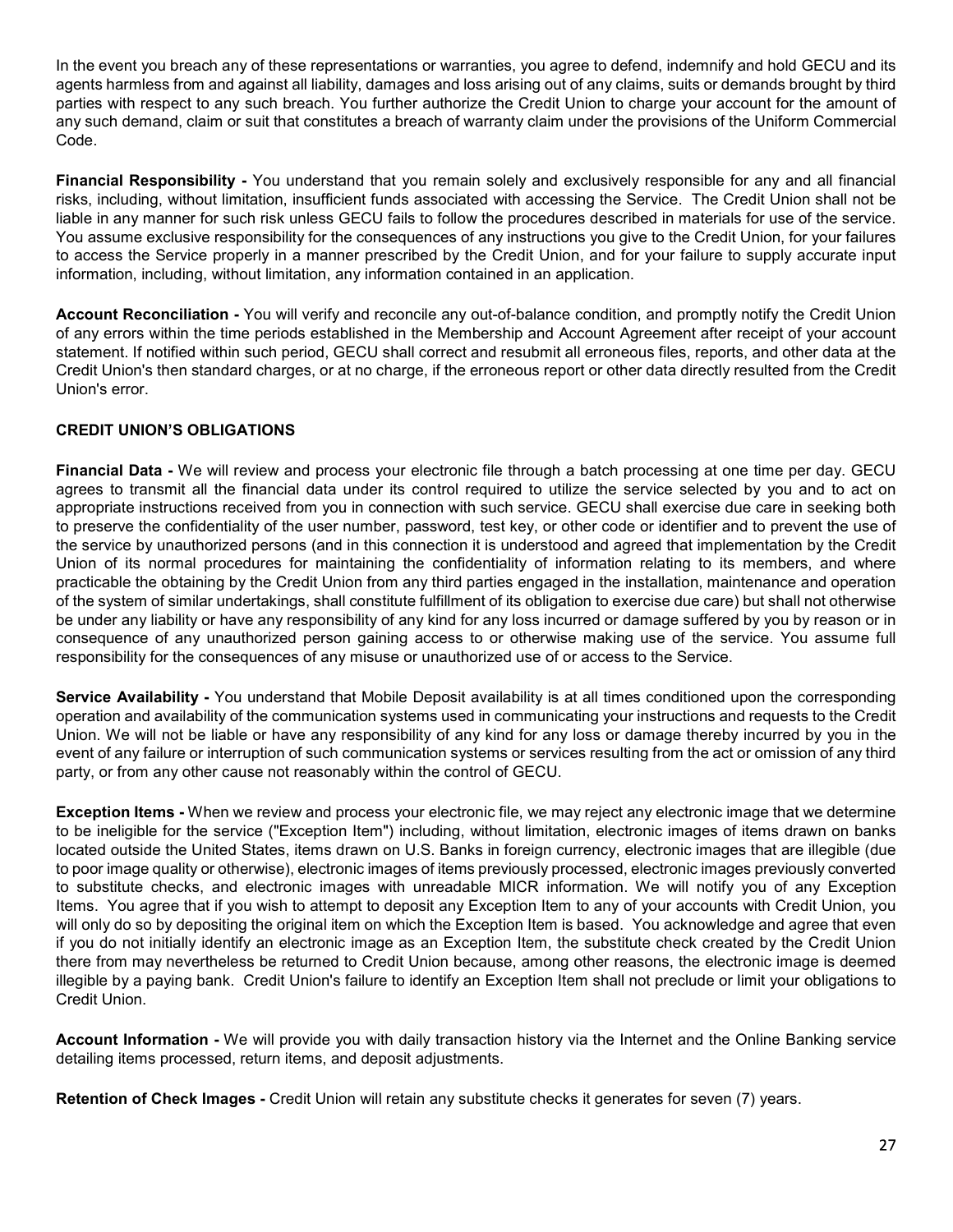**Service Fees -** Currently there is no monthly fee for the Mobile Deposit Service. You agree to pay all fees and charges for<br>deposit services as set forth on the Rate and Fee Schedule. All Service Fees are subject to chang deposit services as set forth on the Rate and Fee Schedule. All Service Fees are subject to change by Credit Union upon thirty (30) days written notice to Member.

Disclaimer of Warranties - MEMBER ACKNOWLEDGES THAT THE SERVICE IS PROVIDED ON AN "AS IS" AND "AS **Service Fees -** Currently there is no monthly fee for the Mobile Deposit Service. You agree to pay all fees and charges for<br>deposit services as set forth on the Rate and Fee Schedule. All Service Fees are subject to chang RESULTING FROM YOUR USE OF THE SERVICE. THE CREDIT UNION MAKES NO AND EXPRESSLY DISCLAIMS ALL WARRANTIES, EXPRESS OR IMPLIED, REGARDING THE SERVICE INCLUDING THE WARRANTY OF TITLE AND THE IMPLIED WARRANTIES OF MERCHANTABILITY, FITNESS FOR A PARTICULAR PURPOSE AND **Service Fees -** Currently there is no monthly fee for the Mobile Deposit Service. You agree to pay all fees and charges for<br>deposit services as set forth on the Rate and Fee Schedule. All Service Fees are subject to chang DISCLAIMS ANY WARRANTIES REGARDING THE OPERATION, PERFORMANCE OR FUNCTIONALITY OF THE SERVICE (INCLUDING, WITHOUT LIMITATION, THAT THE SERVICE WILL OPERATE WITHOUT INTERRUPTION OR **Service Fees -** Currently there is no monthly fee for the Mobile Deposit Service. You agree to pay all fees and charges for deposit services as set forth on the Rate and Fee Schedule. All Service Fees are subject to chang TRANSMISSION ERROR AND ACCESS AVAILABILITY RISKS ASSOCIATED WITH USING OPEN NETWORKS SUCH **Service Fees** - Currently there is no monthly fee for the Mobile Deposit Service. You agree to pay all fees and charges for deposit services as set forth on the Rate and Fee Schedule. All Service Fees are subject to chang RELATING TO THE FOREGOING. **Disclaimer of Warrantés - MEMBER ACKNOWLEDGES THAT THE SERVICE IS PROVIDED ON AN "AS IS" AND "AS NOT A THE SERVICE INCLUDING THE MAN THOM A THAT HAN REALLY OF THE SERVICE INCLUDING THE WARRANTY OF TITLE AND REALLY INCLUDI** ALL WARRANTIES, EXPRESS OR IMPLIED, REGORDING THE SERVICE INCLUDING THE WARRANTY OF TITLE AND NOTIFICAND THE CONSTRUCTURE THE CONSTRUCTURE THE CONSTRUCTURE INCOLUDING THE CONSTRUCTURE ON DISCLAINS ANY WARRANTIES REGARDING

## CREDIT UNIOIN'S LIABILITIES

Direct Damages - GECU'S LIABILITY SHALL BE LIMITED TO DIRECT DAMAGES SUSTAINED BY MEMBER AND ONLY TO THE EXTENT SUCH DAMAGES ARE A DIRECT RESULT OF THE CREDIT UNION'S GROSS NEGLIGENCE OR WILLFUL MISCONDUCT; PROVIDED THAT THE MAXIMUM AGGREGATE LIABILITY OF THE CREDIT UNION RESULTING FROM ANY SUCH CLAIMS SHALL NOT EXCEED ONE HUNDRED DOLLARS. IN NO EVENT SHALL THE CREDIT UNION BE LIABLE FOR SPECIAL, INCIDENTAL, PUNITIVE OR CONSEQUENTIAL LOSS OR DAMAGE OF ANY KIND INCLUDING LOST PROFITS WHETHER OR NOT THE CREDIT UNION HAS BEEN ADVISED OF THE LIABILITY TO MEMBER IN CONNECTION WITH ANY MATTER. RELATING TO THE FOREGOING.<br>
Direct Damages - GECU'S LIABILITY SHALL BE LIMITED TO DIRECT DAMAGES SUSTAINED BY MEMBER AND ONLY<br>
ITO THE EXTENT SUCH DAMAGES ARE A DIRECT RESULT OF THE CREDIT UNIONS GROSS NEGLIGENCE OR<br>
WILLF

of, the Services as promptly as practicable, and in any event within one business day after the earliest of discovery thereof, or the date discovery should have occurred through the exercise of reasonable care, and, in the case of any error, within fourteen (14) days of the date of the earliest notice to you which reflects the error. Your failure to notify GECU of any error, omission, or other discrepancy within seven (7) days from the date of a loss shall relieve GECU of any liability for such error, omission, or discrepancy.

GECU'S Performance - You acknowledge and agree that GECU shall not be liable for any damages or loss of any kind deviation from the terms and conditions of this Agreement. You acknowledge that GECU's systems and procedures established for providing the Service are commercially reasonable.

Limitations of Liability - GECU shall have no liability to you, or any other person or entity for any loss, damage, cost, or expense arising out of this Agreement or the Service regardless of the form in which asserted, whether in contract, tort (including negligence), warranty, or any other legal or equitable grounds, and regardless of whether the remedies available fail of their essential purpose, except as provided by applicable law for any error or delay in performing the Service provided for in this Agreement, and we shall have no liability for not effecting a transaction, if:

We receive actual notice or have reason to believe that you filed or commenced a petition or proceeding for relief under any bankruptcy or similar law:

- The ownership of funds involving a transaction is in question;
- We suspect a breach of the security procedures;
- We suspect that your account has been used for illegal or fraudulent purposes; or
- We reasonably believe that a transaction is prohibited by federal law or regulation, or otherwise so provided in the Agreement.